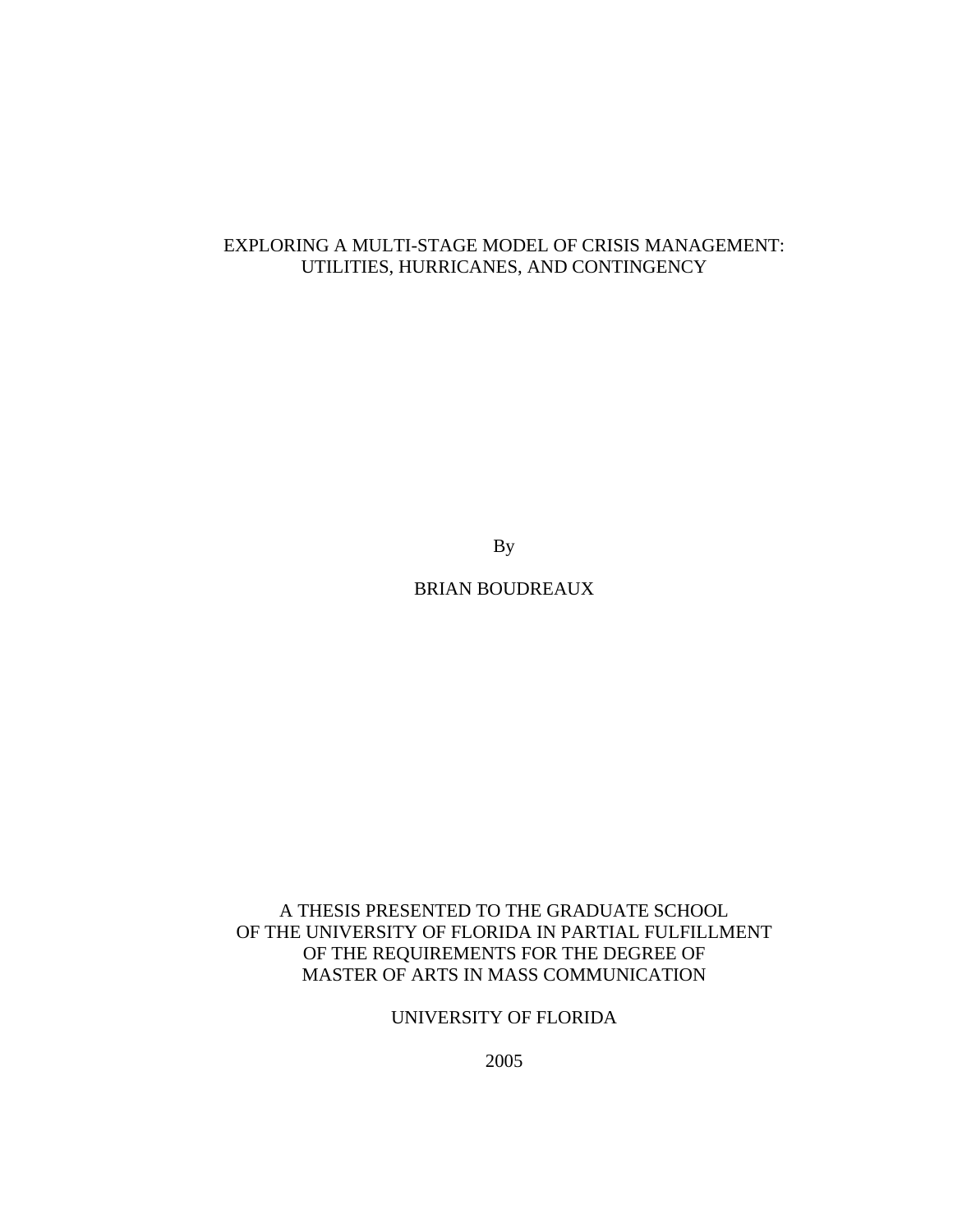Copyright 2005

by

Brian Boudreaux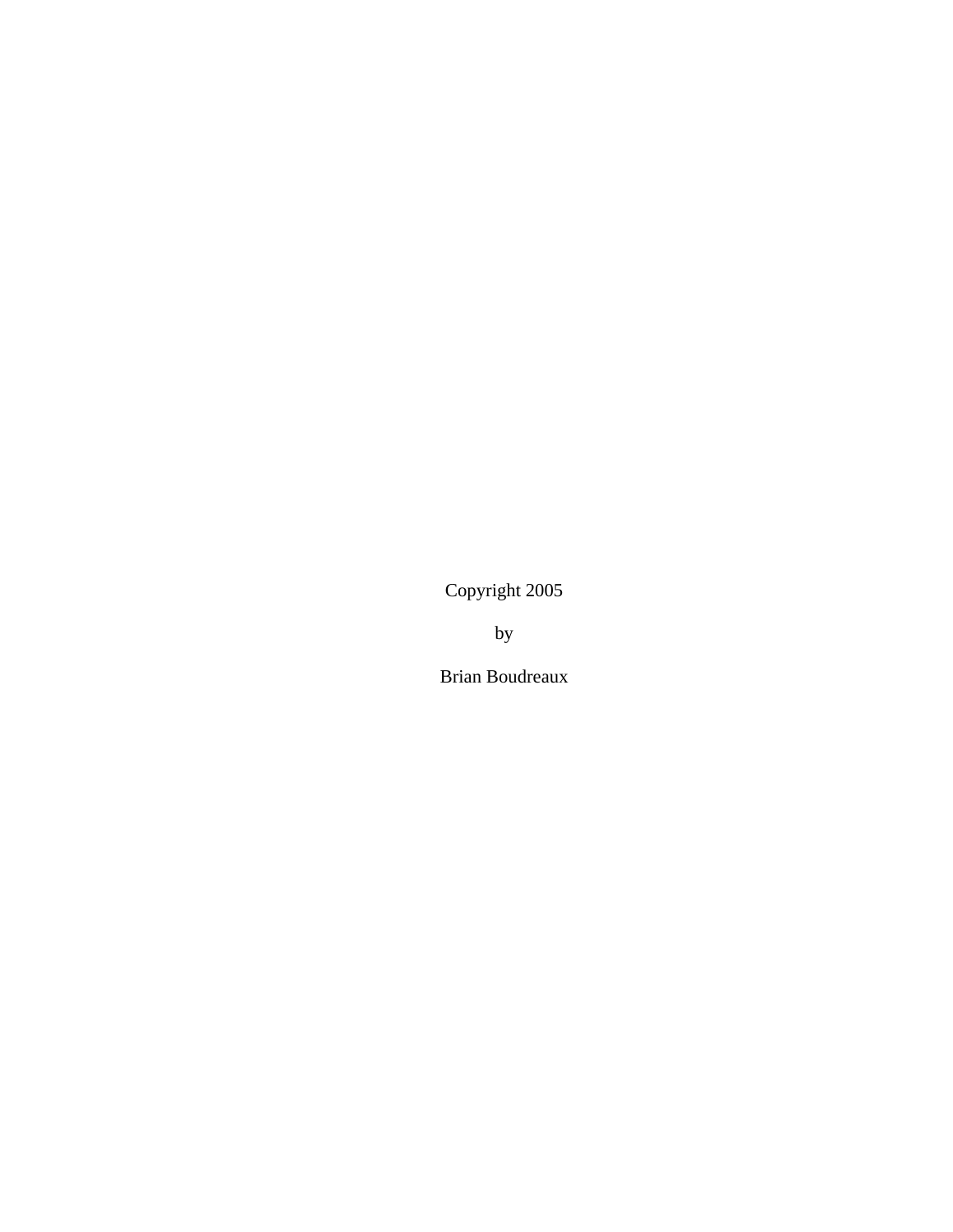## ACKNOWLEDGMENTS

<span id="page-2-0"></span>I would like to thank my chairman, Dr. Michael Mitrook, for his guidance throughout this project. His insights, support, and candor were fundamental to the completion of this study. Additionally, my committee members, Dr. Peg Hall and Dr. Jennifer Robinson, provided a refreshing view of this piece that will not soon be forgotten. Lastly, I would like to thank my family for their continued support of my academic endeavors. This would not have been possible without their never-ending support.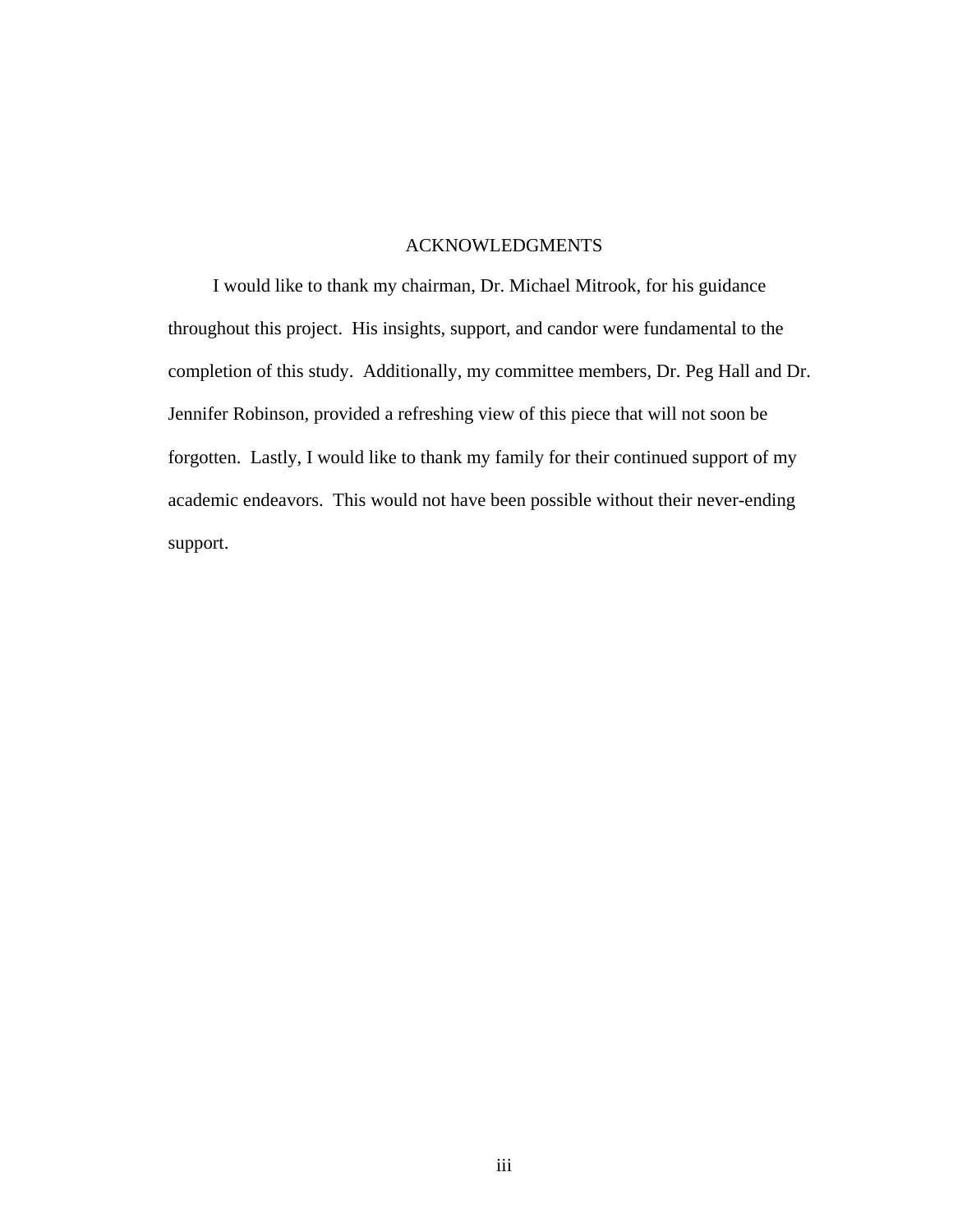# TABLE OF CONTENTS

|              |                | page |
|--------------|----------------|------|
|              |                |      |
|              |                |      |
|              |                |      |
|              | <b>CHAPTER</b> |      |
| $\mathbf{1}$ |                |      |
| 2            |                |      |
|              |                |      |
|              |                |      |
|              |                |      |
|              |                |      |
|              |                |      |
|              |                |      |
|              |                |      |
|              |                |      |
|              |                |      |
| 3            |                |      |
|              |                |      |
|              |                |      |
|              |                |      |
|              |                |      |
| 4            |                |      |
|              |                | .30  |
|              |                |      |
|              |                |      |
|              |                |      |
|              |                |      |
|              |                |      |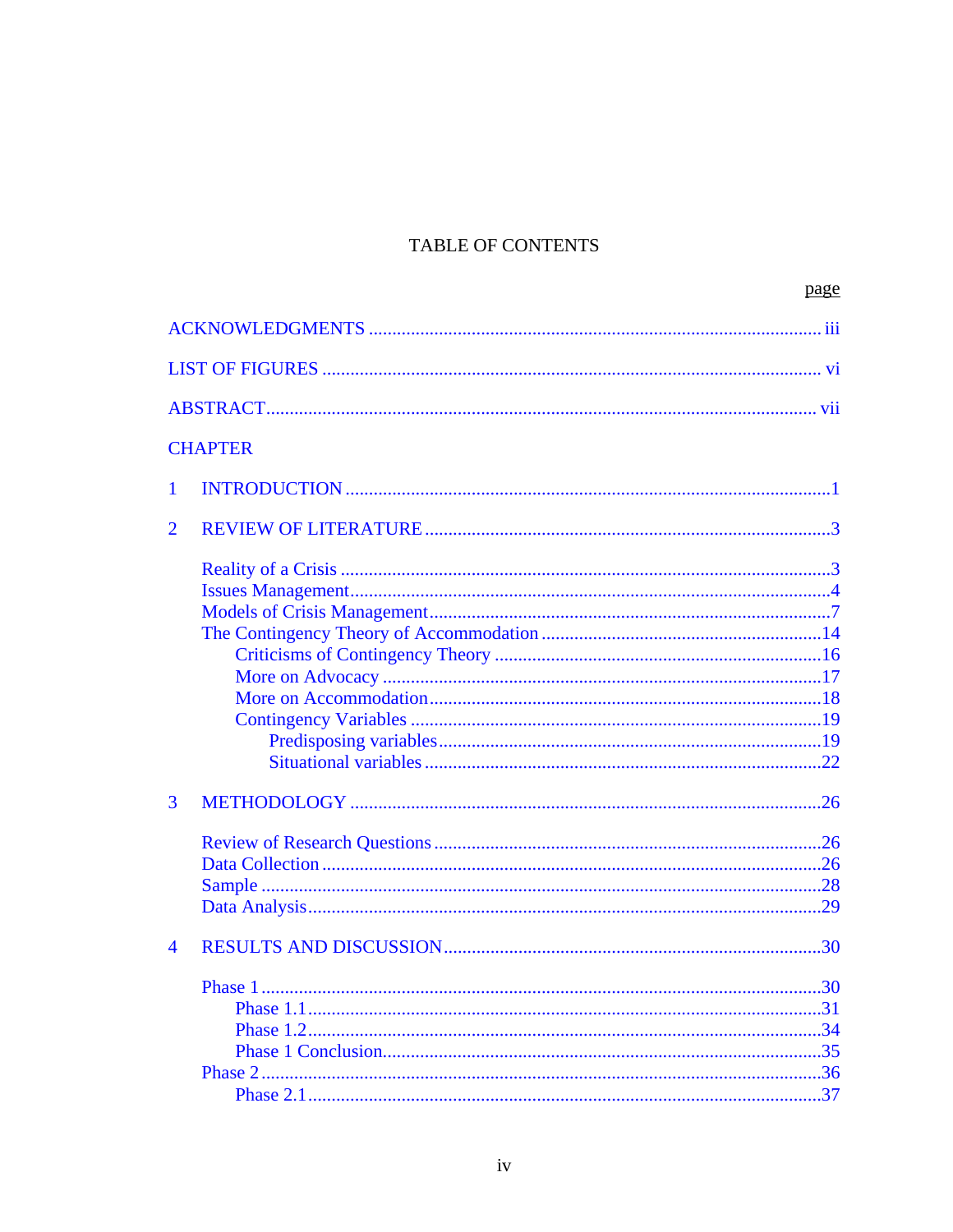| 5               |  |  |  |  |
|-----------------|--|--|--|--|
| 6               |  |  |  |  |
| <b>APPENDIX</b> |  |  |  |  |
| $\mathsf{A}$    |  |  |  |  |
| B               |  |  |  |  |
| $\mathbf C$     |  |  |  |  |
| D               |  |  |  |  |
| E               |  |  |  |  |
| F               |  |  |  |  |
| G               |  |  |  |  |
| H               |  |  |  |  |
| L               |  |  |  |  |
| $\mathbf{J}$    |  |  |  |  |
| K               |  |  |  |  |
|                 |  |  |  |  |
|                 |  |  |  |  |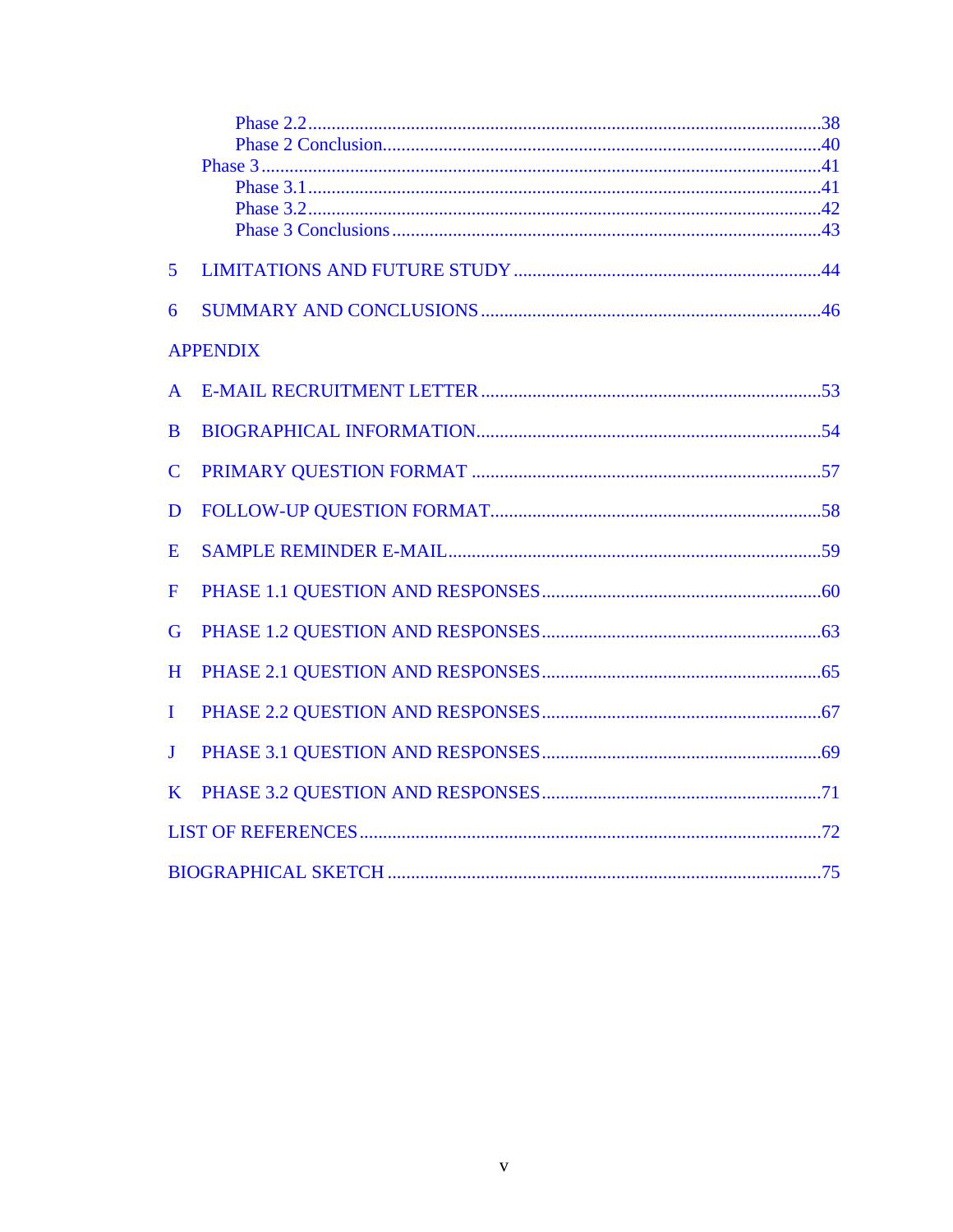# LIST OF FIGURES

<span id="page-5-0"></span>

| <u>Figure</u>  |  | page |
|----------------|--|------|
| $\mathbf{1}$   |  |      |
| $\overline{2}$ |  |      |
| $\mathbf{3}$   |  |      |
| $\overline{4}$ |  |      |
| 5 <sup>5</sup> |  |      |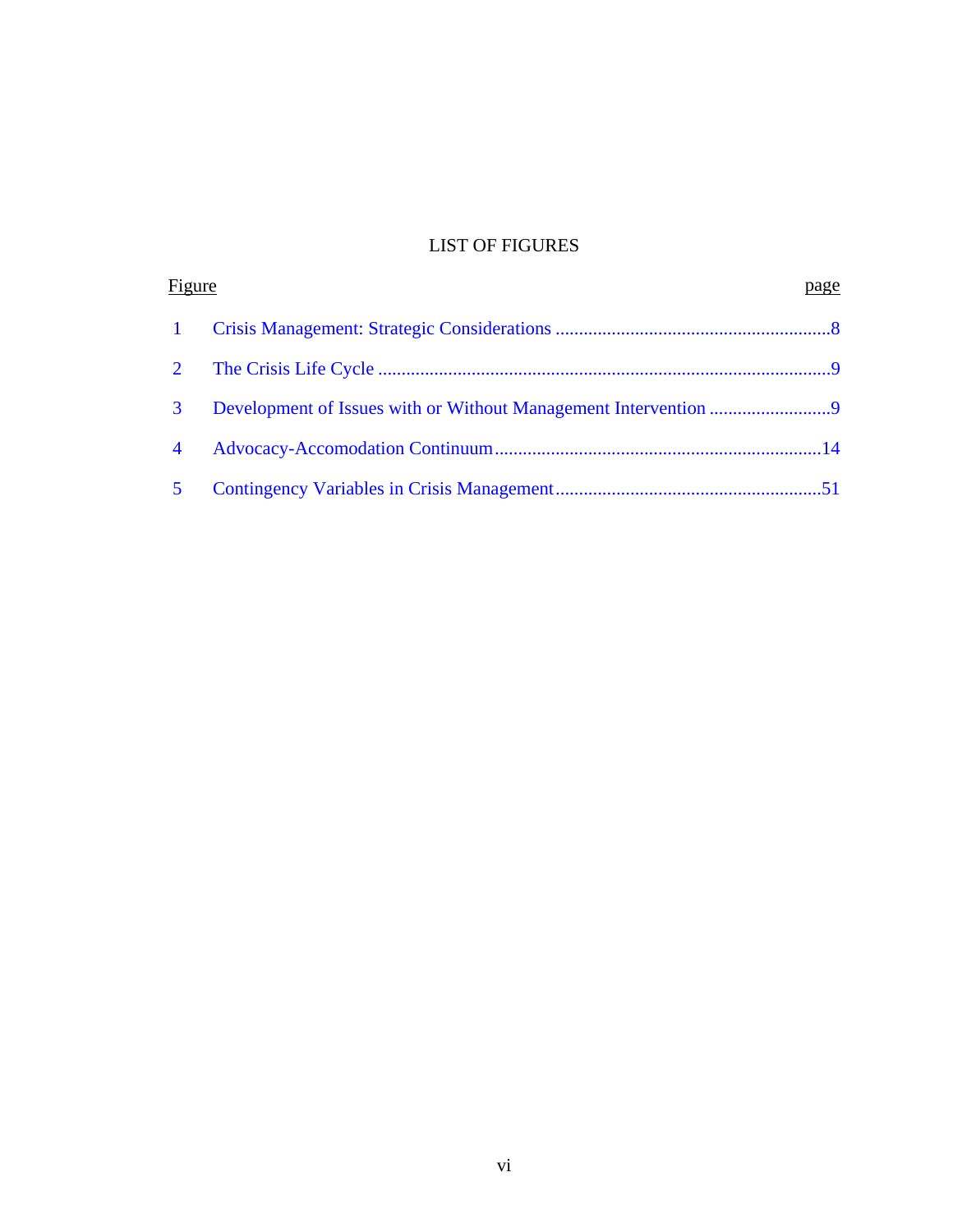<span id="page-6-0"></span>Abstract of Thesis Presented to the Graduate School of the University of Florida in Partial Fulfillment of the Requirements for the Degree of Master of Arts in Mass Communication

## EXPLORING A MULTI-STAGE MODEL OF CRISIS MANAGEMENT: UTILITIES, HURRICANES, AND CONTINGENCY

By

Brian Boudreaux

May 2005

Chair: Michael Mitrook Major Department: Journalism and Communications

The purpose of this study was to explore the three-stage model of crisis management and determine what influence the contingency theory of accommodation's highly-supported-predisposing and situational variables have on crisis management.

This qualitative study examines crisis management practices of municipal utility companies in the state of Florida. Participants discussed their organization's crisis management practices in conjunction with the very active 2004 hurricane season. A modified Delphi study was used to collect data from senior-level public relations and corporate communications professionals from a cross-section of state municipal utility companies. Primary and secondary questions referencing each stage of the three-stage model of crisis management were generated to identify the variables that most affected organizational crisis management.

The findings expose a relationship between the highly-supported-predisposing and situational variables of the contingency theory and the three-stage model of crisis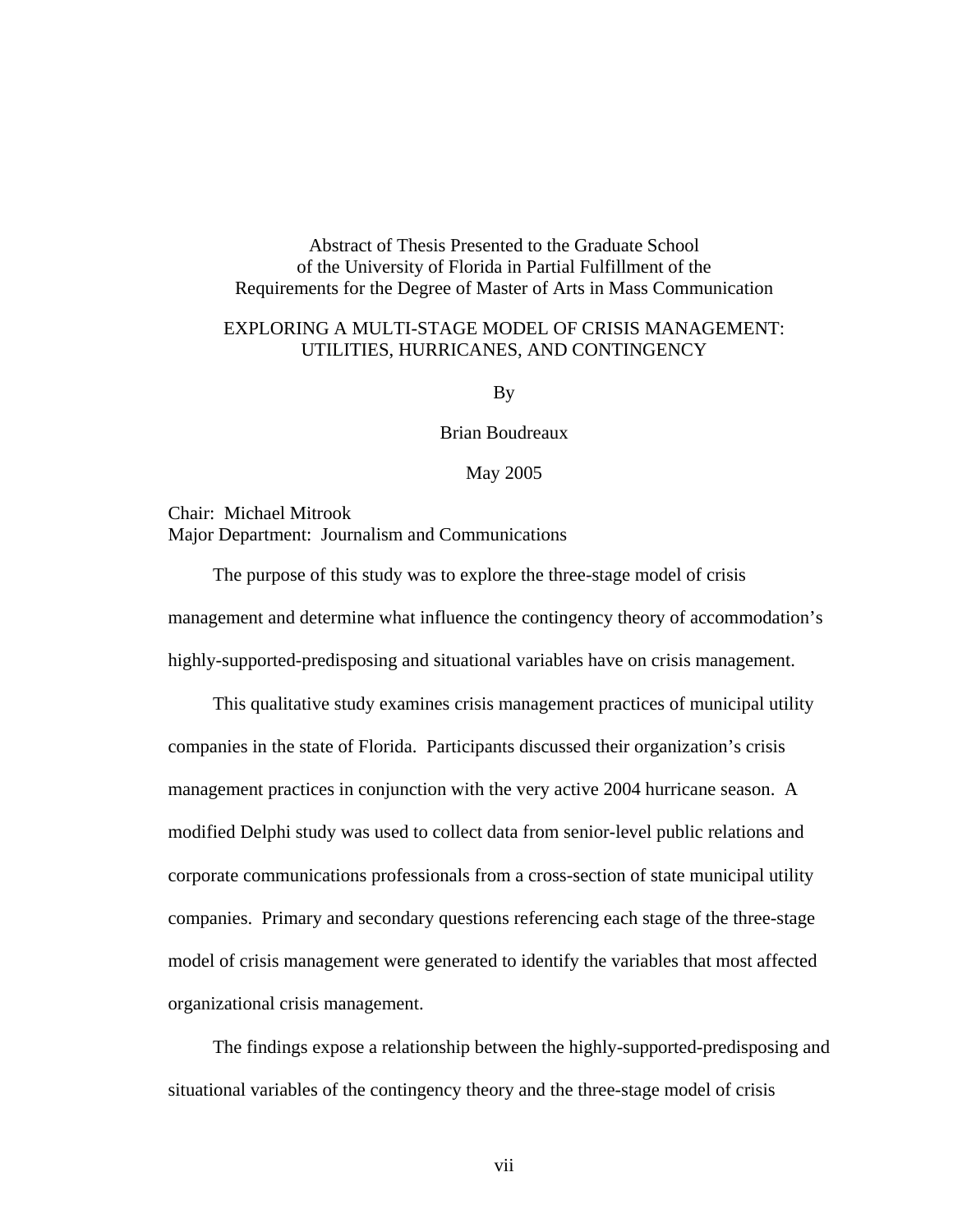management. This study serves as a springboard for future quantitative research that may be able to generate a statistical correlation between the contingency theory's highlysupported variables and the three-stage model of crisis management.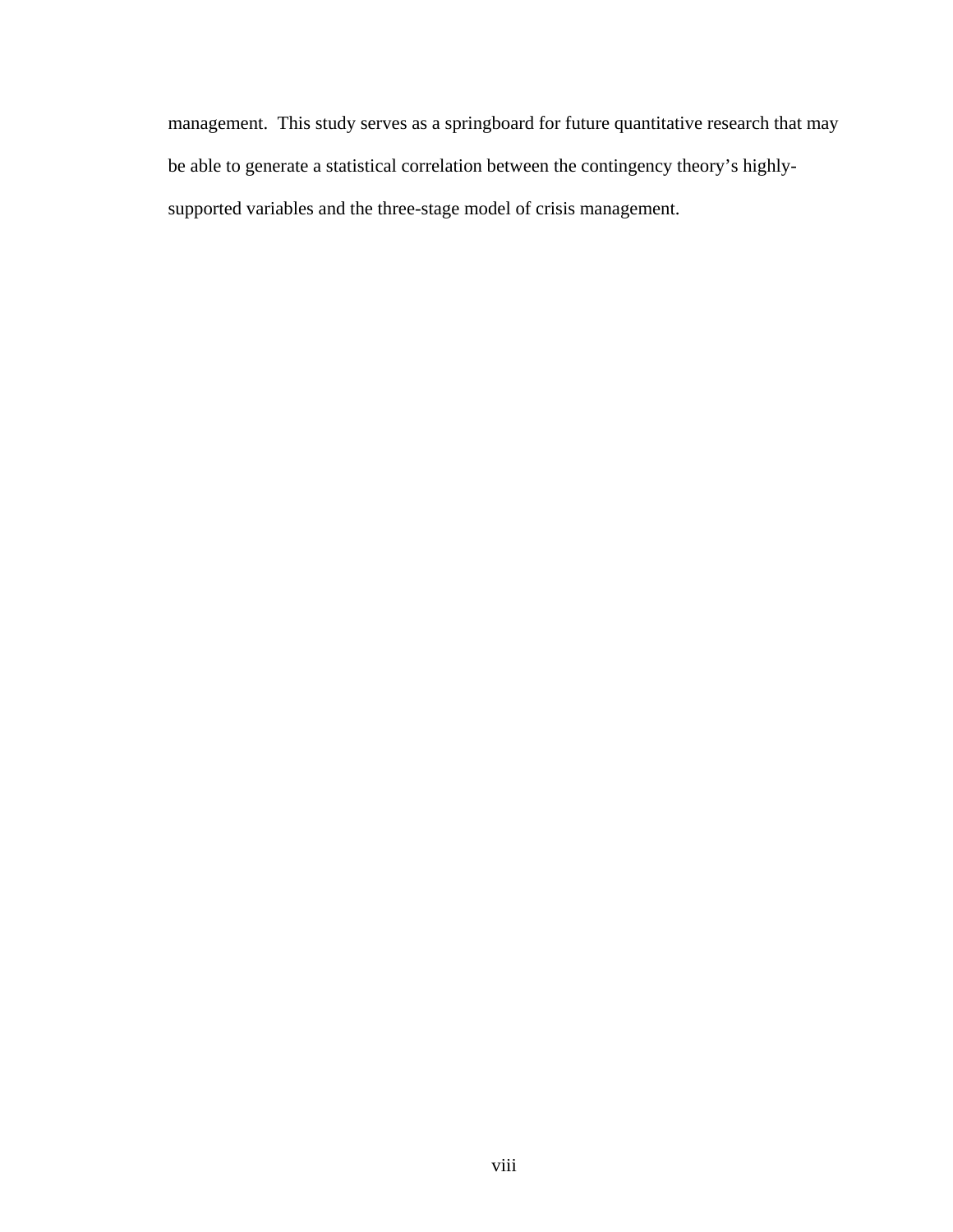# CHAPTER 1 INTRODUCTION

<span id="page-8-0"></span>Managing crises is a vital aspect of public relations practice as all organizations experience them. As one practitioner explains, "no one is immune. Crises are nondiscriminatory. They don't care who gets in the way. It's not a matter of 'if,' in most cases, but simply 'when.'" (Wilson, 2004, paragraph 2). Likewise, L. Grunig, J. Grunig and Dozier (2002) asserted, "Regardless of the model of public relations practiced or the expertise of the communicator, crises inevitably befall organizations" (p. 473). The belief that a crisis situation will not strike an organization must change; the mentality must shift from if, to when. Indeed, crises are a reality that companies, government agencies and nonprofit organizations alike must recognize. The incidence of crises is not a new phenomenon, but increasingly catastrophic results have validated their relevance in public relations.

The ubiquitousness of crisis situations necessitates the creation of a widely accepted model of a crisis management that provides organizations the framework to assist in the survival of a crisis event. Though there are models that explore crisis management, these models have yet to include a concrete theoretical underpinning. This qualitative study attempts to begin grounding the three-stage model of crisis management in the contingency theory of accommodation.

The researcher believes that the contingency theory's highly-supportedpredisposing and situational variables, identified by Cancel et al. (1999), will emerge as influential to crisis management. The researcher proposes that the predisposing variables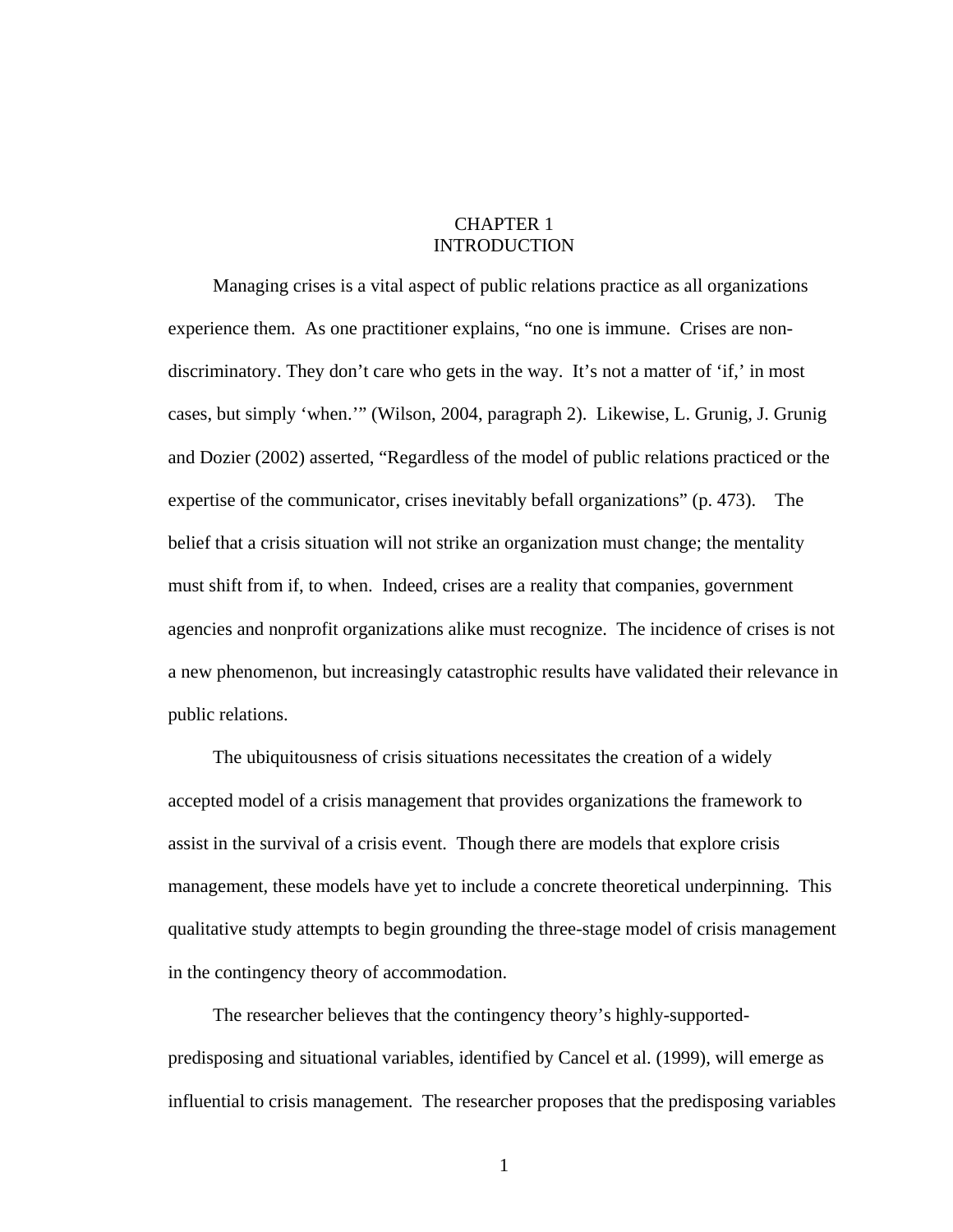will appear in the participant responses during precrisis stage while the situational variables will emerge in the crisis stage of the three-stage model of crisis management. This study will test this hypothesis while also exploring the role of the contingency theory variables in crisis management.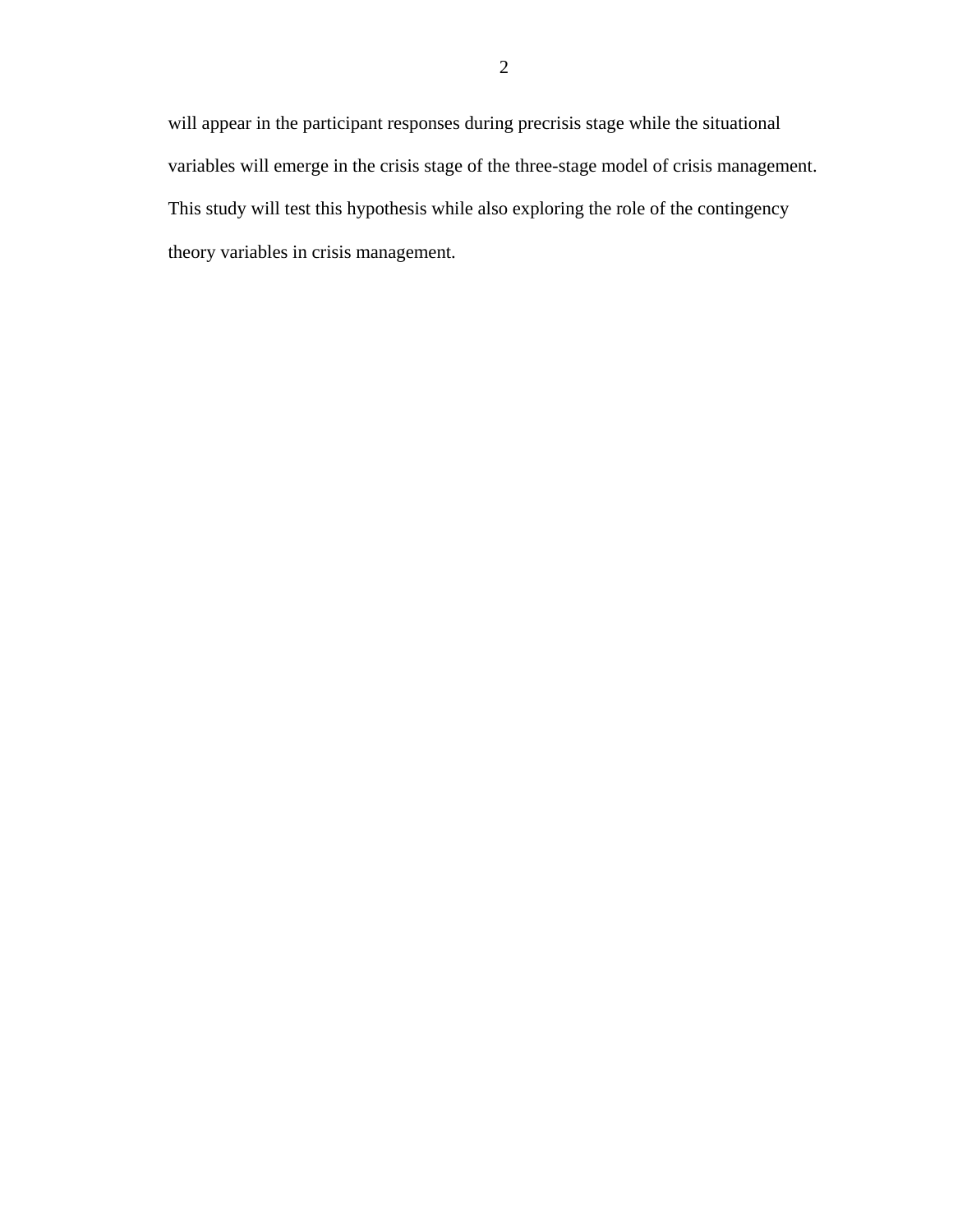# CHAPTER 2 REVIEW OF LITERATURE

#### **Reality of a Crisis**

<span id="page-10-0"></span>Although all types of organizations are vulnerable to a crisis, certain industries are inherently more prone to a crisis event. L. Grunig et al. (2002) quoted a practitioner who refers to the insurance industry as a "crisis by definition" (p. 473). Among the many reasons cited by scholars and practitioners to prepare for a crisis is one advanced by Howard and Mathews (2000). Preparation is needed, they said, ". . .because you cannot control the elements, human nature or the outside world" (p. 217). This statement outlines the difficulty of crisis management; though practitioners and organizations can prepare for numerous scenarios, there are many more they have no control over.

Before further discussion, the definition of a crisis must be established. Scholars have defined the term *crisis* in a number of ways. As defined by Sapriel (2003), a crisis is "an event, revelation, allegation or set of circumstances which threatens the integrity, reputation, or survival of an individual or organisation" (p. 348). Shrivastava, Mitroff, Miller, and Miglani (1988) presented an in-depth definition of a crisis as

An organizationally-based disaster, which causes extensive damage and social disruption, involves multiple stakeholders, and unfolds through complex technological, organizational, and social processes. (p. 285)

Much of the literature discusses crises at the organizational level. In doing so, the definition of a crisis has focused on only a segment of crises. Pauchant and Mitroff (1992) developed a definition of a crisis that can apply to more than just organizationally based events. The authors discuss a crisis as "a disruption that physically affects a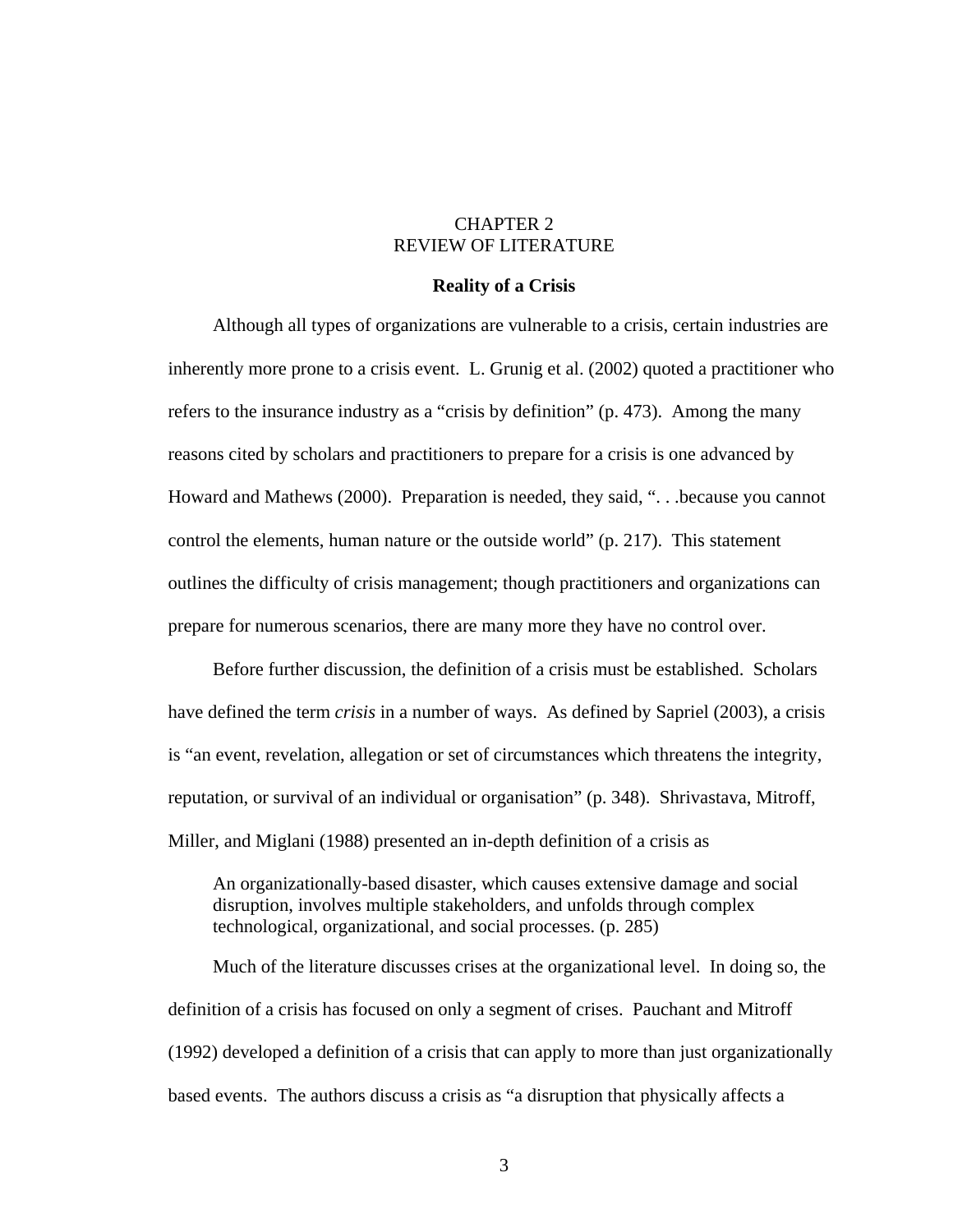<span id="page-11-0"></span>system as a whole and threatens its basic assumptions, its subjective sense of self, its existential core" (p.15). This definition encompasses non-organization crises, such as natural disasters, that have an effect, not only on individual organizations, but rather a community system as a whole.

Other scholars take a more basic approach to defining a crisis. Coombs (1999a) described a crisis as something that embarrasses or challenges an organization's character and that demands an explanation. González-Herrero and Pratt (1996) defined a crisis as something that is simply "unwelcome and sudden" (p. 82). Lastly, Coombs and Holladay (2001) defined a crisis as "one event or interaction within a larger relationship between an organization and its stakeholders. . .[that can] damage or be a threat to a quality relationship" (p.324). Though the depths of definitions vary, they each employ the same principle: A crisis is an event that can drastically affect the ability of an organization to sustain itself. This will serve as the definition of a crisis for discussion throughout this study.

A danger that organizations sometimes face is the issue of a perceived crisis. Organizations may leap into crisis management protocols for mere transgressions. For example, the resignation of an organization's Chief Financial Officer alone is not a crisis and does not warrant the use of crisis protocols. If the resignation of a CFO is the result of financial malfeasance, though, the organization should address the situation as a possible crisis. Organizations need to be able to differentiate between perceived and real crises.

#### **Issues Management**

González-Herrero and Pratt (1996) posit that a crisis is sudden. Although the onset of a crisis can be sudden, there are situations when organizations are aware of and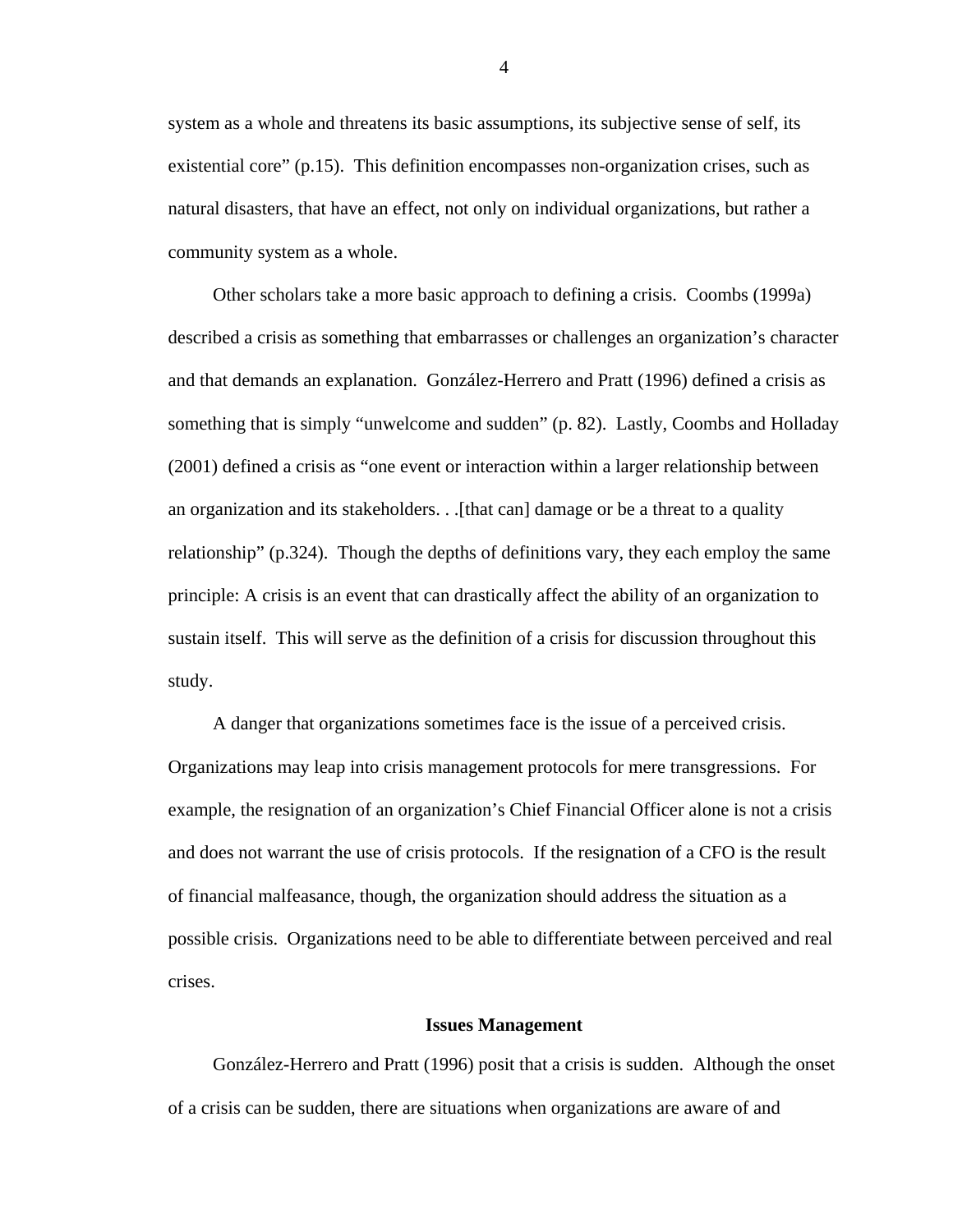prepared for such an event. Though many factors influence the outcome of a crisis, Smits and Ezzat  $(2003)$  posit that preparation is one of – if not the – most important steps in the prevention of a crisis, "Effective crisis management depends upon planning and people" (p. 2). Penrose (2000) stated, "Researchers tend to agree that organizations that practice proactive crisis management will lessen the damage of a crisis" (p. 155). Indeed, González-Herrero and Pratt (1996) also explained that crises have early signals and, "…sensing potential problems is the first step toward avoiding or resolving them or minimizing their impact" (p. 82).

Issues management helps an organization become aware of possible crises and plan accordingly. One facet of this awareness involves determining those publics which could lead or contribute to a crisis. As J. Grunig and Repper (1992) explained, "Members of active publics, affect organizations more than passive ones because they engage in individual behaviors to do something about the consequence of organizational actions" (p. 137). If an organization can identify these groups it can attempt to dispel or counteract damaging behaviors.

Issues management helps remove the unexpected and sudden factors of the crisis; the situation can be defused before it occurs. Moreover, information gathered will not only allow practitioners to prepare, it will allow them the opportunity to realize and understand what preparations they cannot make. "Nothing prepares you for change better than the awareness of what you can do, and cannot do, about it" (Goodman, 2001, p. 117). The occurrence of some events is uncontrollable, thus, practitioners should shift their efforts away from preventing such events and towards weathering them. For instance, a state is aware of a hurricane days before it makes landfall. Though issues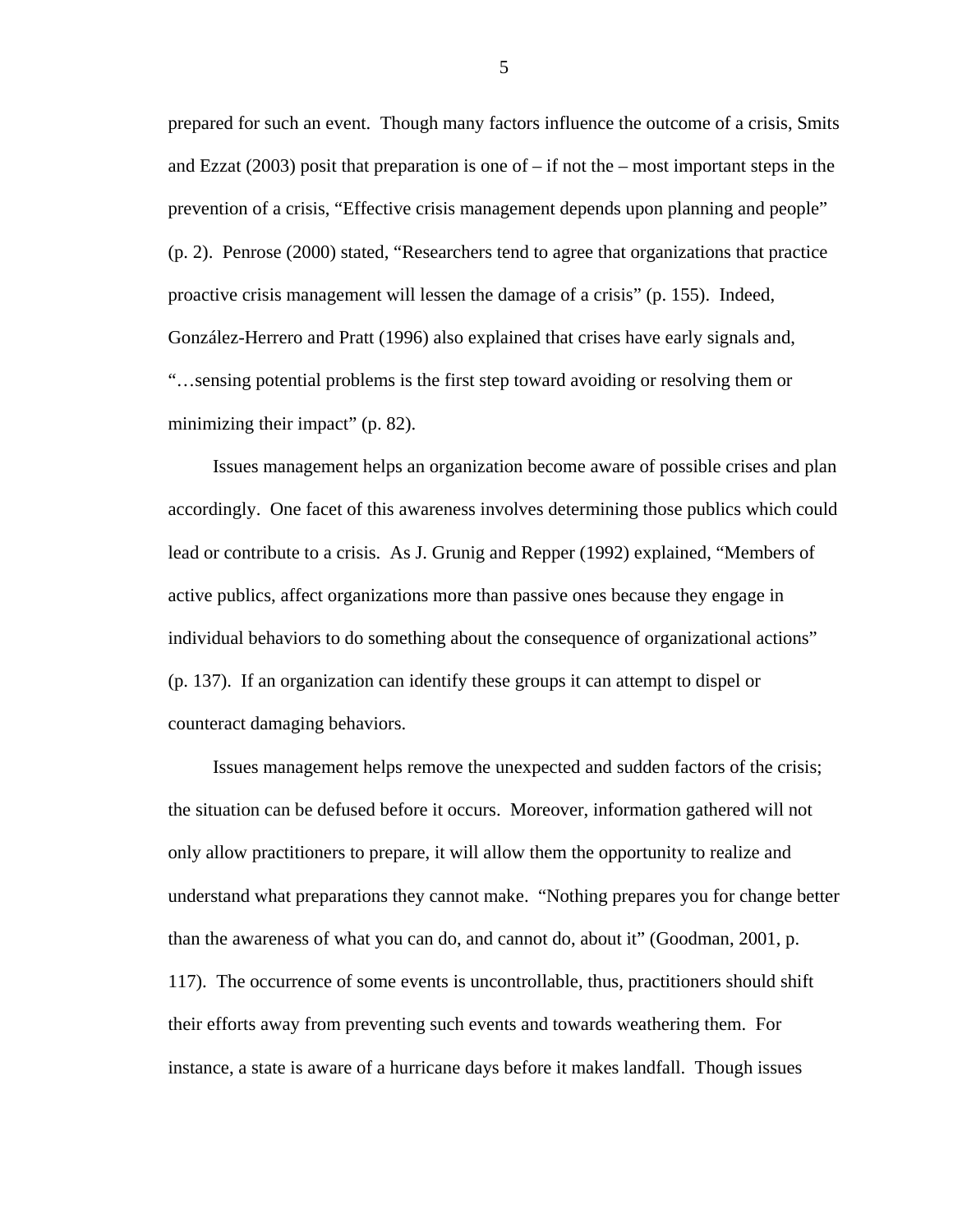management allows the opportunity to prepare for the possible crisis, it cannot neutralize the storm. Instead, issues management allows practitioners to prepare for the event as well as the resolution after the crisis occurs.

Howard and Mathews (2000) describe issues management as a practice that good managers have done for years; that it is a necessary part of effective planning. González-Herrero and Pratt (1996) discuss issues management as a tool to identify and anticipate potential issues before they are a threat. Thus, issues managers should be forwardthinking. The longer an organization is aware of the possible issue, the better it can prepare. Indeed, Ewing (1987) posits that issues managers should look 12 to 36 months ahead.

Issues management is often thought of as a proactive practice used to avoid a negative situation, though it can also identify positive opportunities. Practicing issues management improves an organization's awareness of its community and ways to positively involve itself. For example, an organization can improve its standing in a community by being aware of and supporting an upcoming philanthropic event. Issues management can also present organizations with an opportunity to showcase its positive practices.

Unfortunately, preparation and issues management is sometimes not sufficient to avoid a crisis. Numerous incidents illustrate that although organizations were prepared for an event, the crisis was still damaging. Examples of such scenarios can be seen in all professions: corporate, litigation, and nonprofit. Preparation, though valuable, is not a guarantee of success. The difficulties associated with a given crisis will impact the effectiveness of the preparation. Burnett (1998) presents some difficulties crisis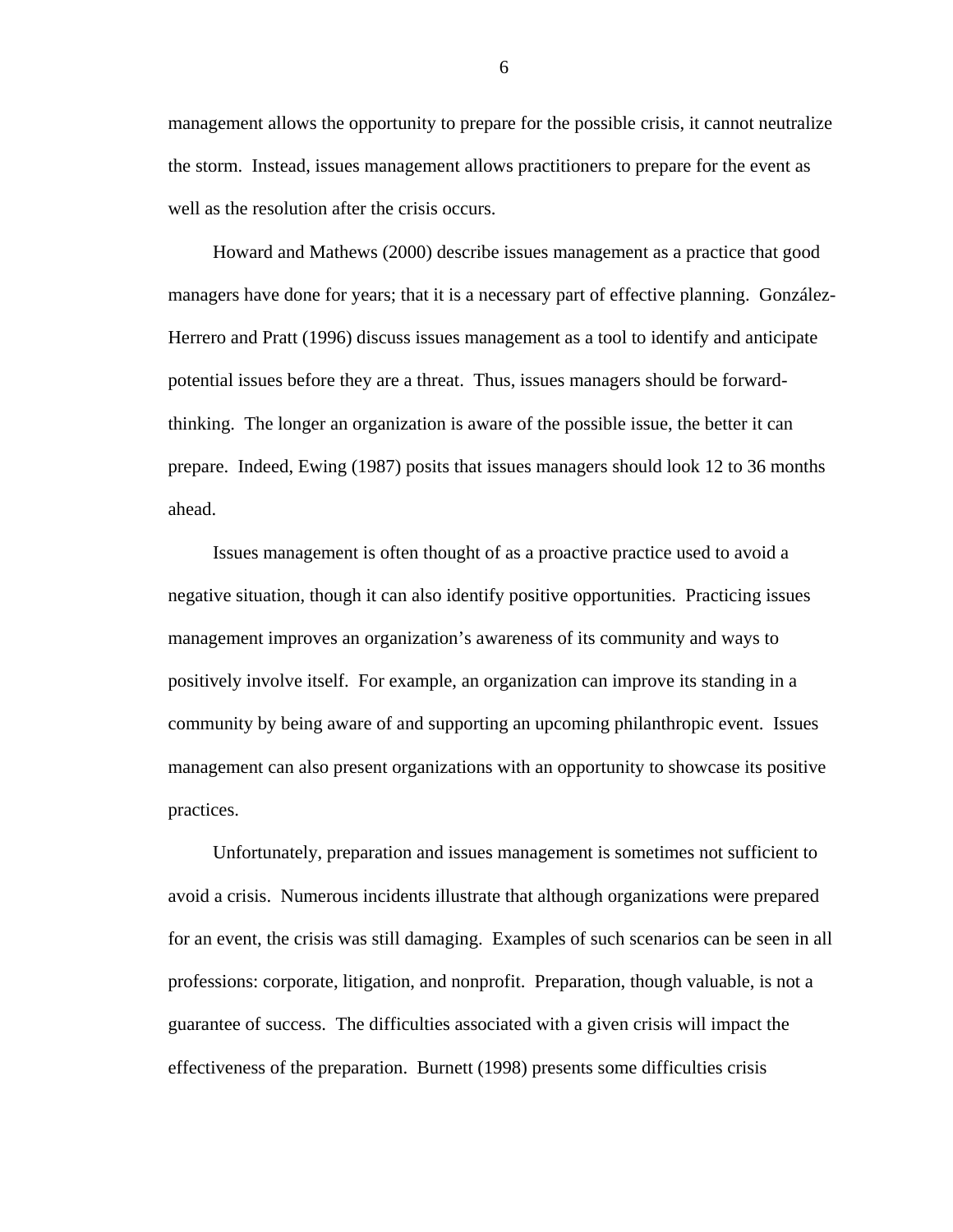<span id="page-14-0"></span>managers may face, they include too little data, too much data, and little planning. These variables illustrate that simply having information and early preparation may not be sufficient deterrents.

#### **Models of Crisis Management**

 "The disparate volumes of crisis management information can be overwhelming" (Coombs, 1999b, 9). Certainly there are many factors a crisis management professional must account for in order to be successful. The organization of such information into a universally accepted model has presented practitioners and scholars with a challenge. Burnett (1998) identifies both tasks and factors that compromise the ability of an organization to practice crisis management (Figure 1). First, the author cited four factors that inhibit crisis management: time pressure, control issues, threat level concerns, and response option constraints. Burnett claims these factors, found on the outer-ring of the model, disrupt an organization's ability to focus on and strategically manage a crisis situation. According to this model, only when these four factors have been addressed can the strategic management of the situation begin.

Burnett (1998) divides the model's six step inner-circle into three categories: identification, confrontation, and reconfiguration. The identification step is composed of goal formation and environmental analysis – the preparation for the crisis. Confrontation encompasses strategy formulation and strategy evaluation – the point when an organization is involved in the crisis. Lastly, reconfiguration includes strategy implementation and strategic control – how the organization adapts to crisis intervention. The author posits that during a crisis the difficulty of performing well in each category increases. As illustrated by the model, employing the tasks that comprise the inner-circle provides the organization an opportunity to control and manage a crisis situation.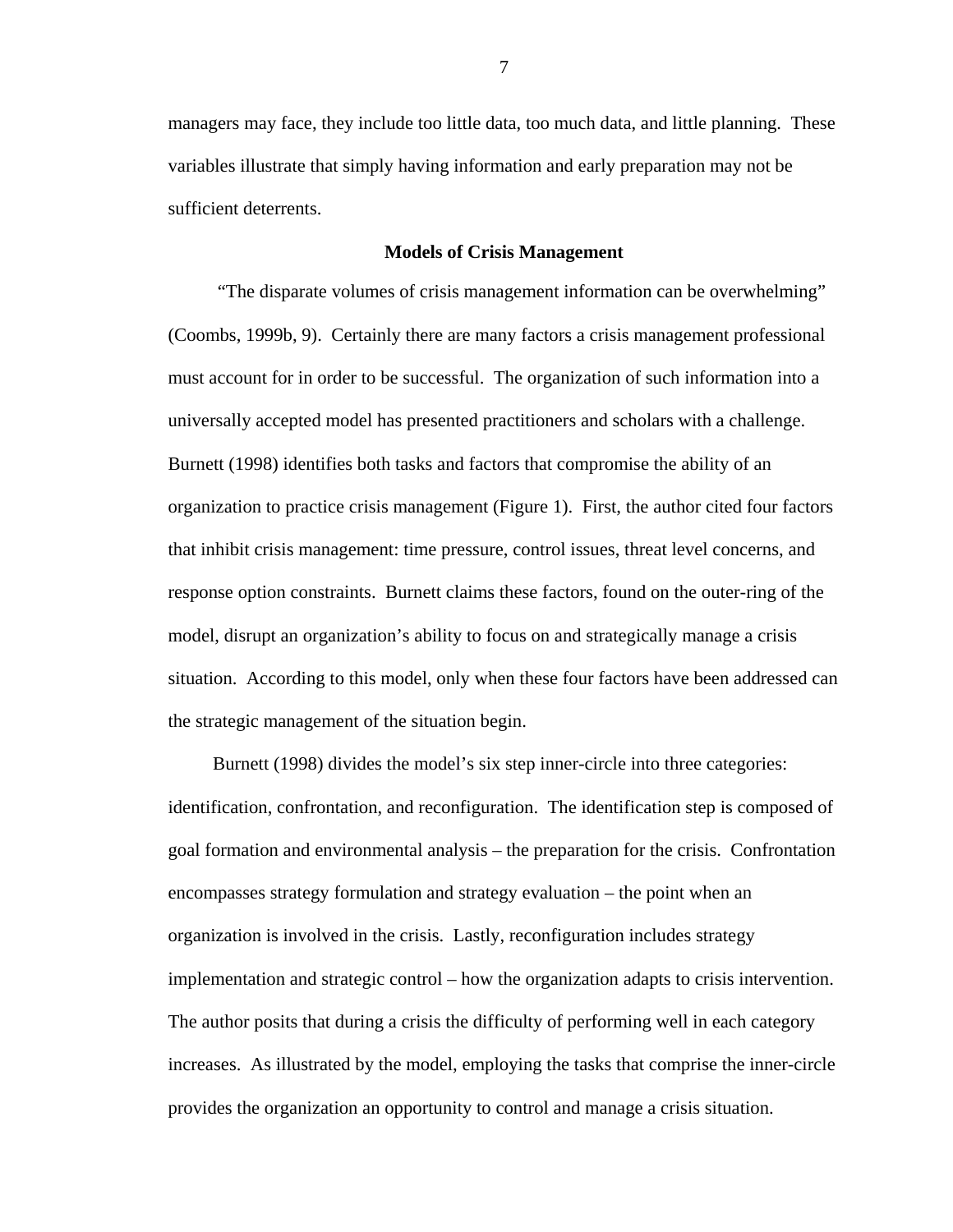<span id="page-15-0"></span>

Figure 1: Crisis Management: Strategic Considerations; Adopted from Burnett (1998) Some models make the comparison of the crisis to a lifecycle (Fink, 1986; González-Herrero & Pratt, 1996). Inherent to this analogy is that the crisis has both a birth and a death. González-Herrero and Pratt (1996) discuss how crises follow a sequential path through four phases: birth, growth, maturity and decline (Figure 2).

Although this is an elementary model of a crisis, it is sufficient. It divides a crisis into identifiable stages, it illustrates how a crisis changes over time, and that the cycle does not end, rather that its effects linger beyond the decline and death of the crisis. This basic model presents a simplistic, yet effective illustration of the crisis lifecycle.

González-Herrero and Pratt (1996) expanded this model to illustrate the effect of issues management in a crisis situation. By practicing issues management before crisis birth, the authors believe organizations can shift the outcome of the crisis (Figure 3). Previously, the crisis would have reached maturity, to eventually decline into the postcrisis phase. In this adaptation of the model, issues management is shown to be effective as the planning stage results in the prevention of a crisis.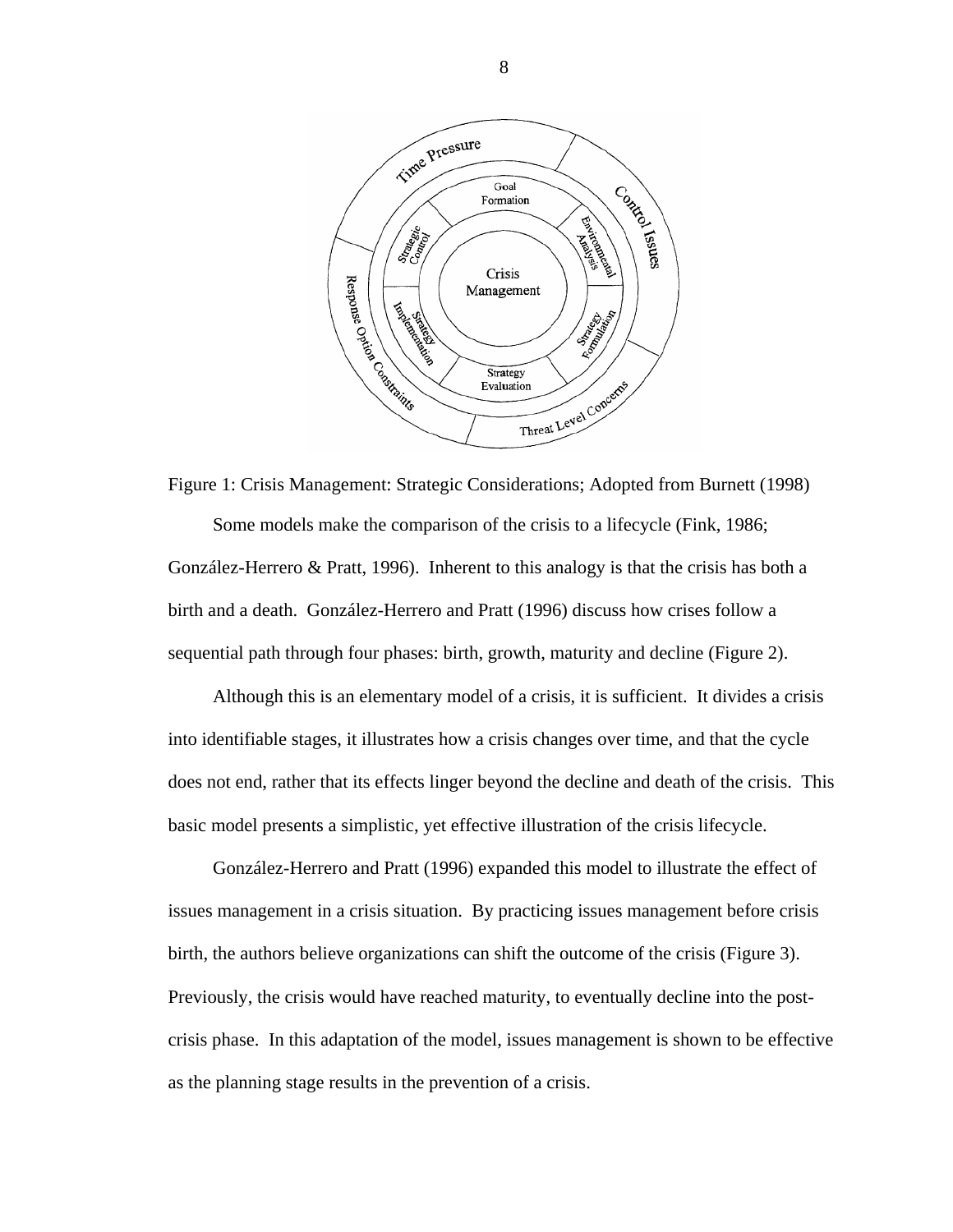<span id="page-16-0"></span>

Figure 2: The Crisis Life Cycle; Adopted from González-Herrero and Pratt (1996)



Figure 3: Development of Issues with or Without Management Intervention; Adopted from González-Herrero and Pratt (1996)

Coombs (1999b) states that the three most influential staged approaches to crisis management are Fink's (1986) four-stage model of a crisis lifecycle, Mitroff's (1994) five-stage model, and the basic three-stage model.

The three-stage model is unique in that no single scholar is attributed with its creation. "The three-stage model is not associated with any particular theorists, but it appears to have emerged from several research efforts as a general analytical framework"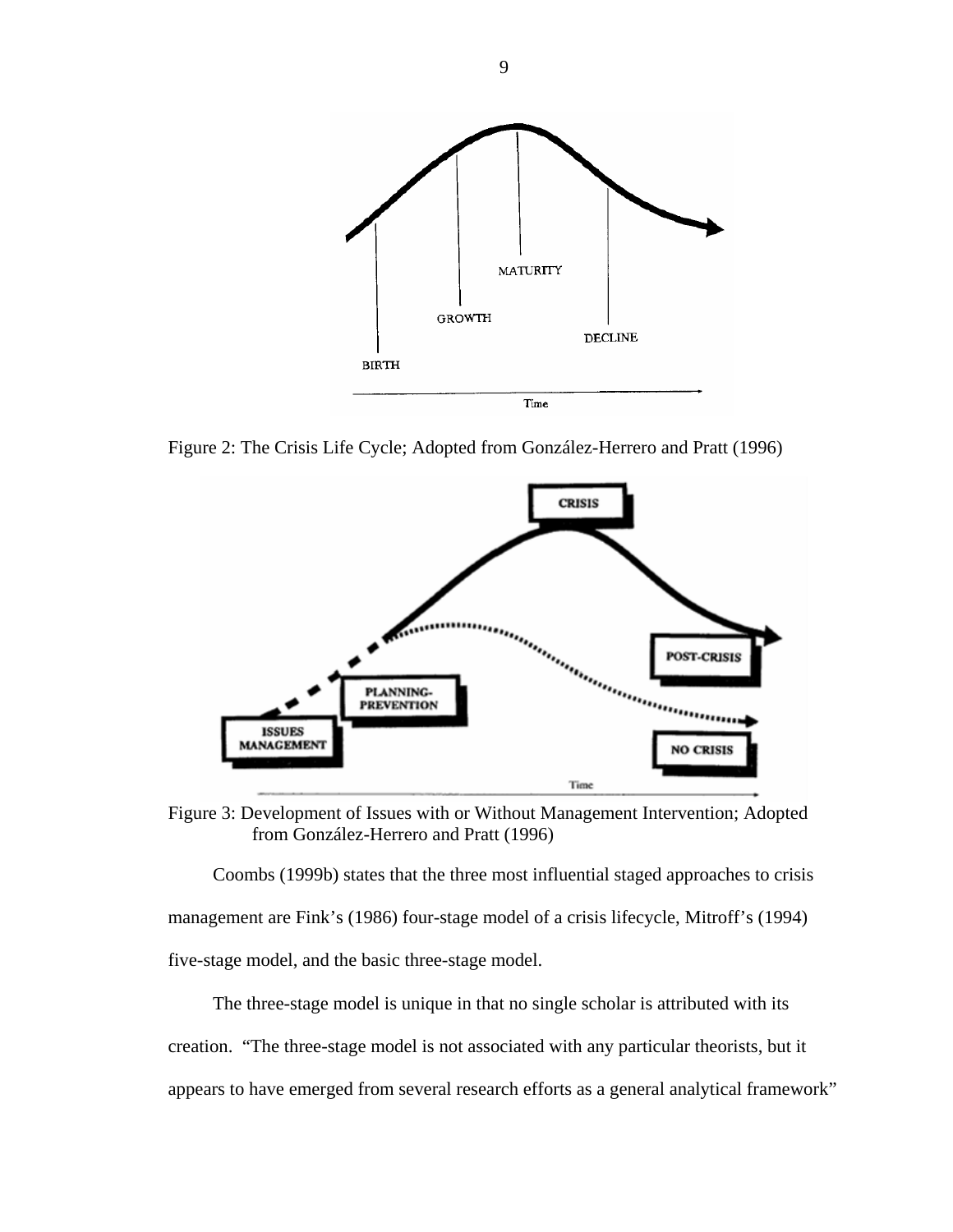(Seeger, Sellnow, and Ulmer, 2003, 97). Coombs (1999b) describes the three stages of the model – precrisis, crisis, and postcrisis – as macrostages that can be applied to many models of crisis management.

The precrisis stage includes all aspects of crisis prevention – issues management, planning, and other proactive steps. The crisis stage refers to the steps taken to cope with and respond to the crisis event – crisis recognition, information distribution, message development, reputation management, and evolving developments. The postcrisis stage begins when the crisis is resolved – ensuring the crisis over, assuring publics of the security of the organization, and learning from the event.

Coombs (1999b) and Seeger et al. (2003) contend that the three-stage model provides a framework for the incorporation of various sub-stages which change based on a multitude of variables. The type and impact of the crisis, media coverage of the event, and the size and culture of the affected organization can all be influential factors. Coombs explains that both Fink (1986) and Mitroff's (1994) models fit into the general parameters of the three-stage model.

Fink's (1986) four-stage model examines a crisis as an extended event with sufficient warning signs that precede the event. Fink's four stages are: the prodromal stage, the acute stage, the chronic stage, and the resolution stage. In the prodromal stage, the role of a crisis management professional is not reactive, but instead a proactive approach. In this stage, crisis managers attempt to identify an impending crisis. This information can be found in various places, such as internal and external audits, government legislation, and industry publications. Actions taken during the prodromal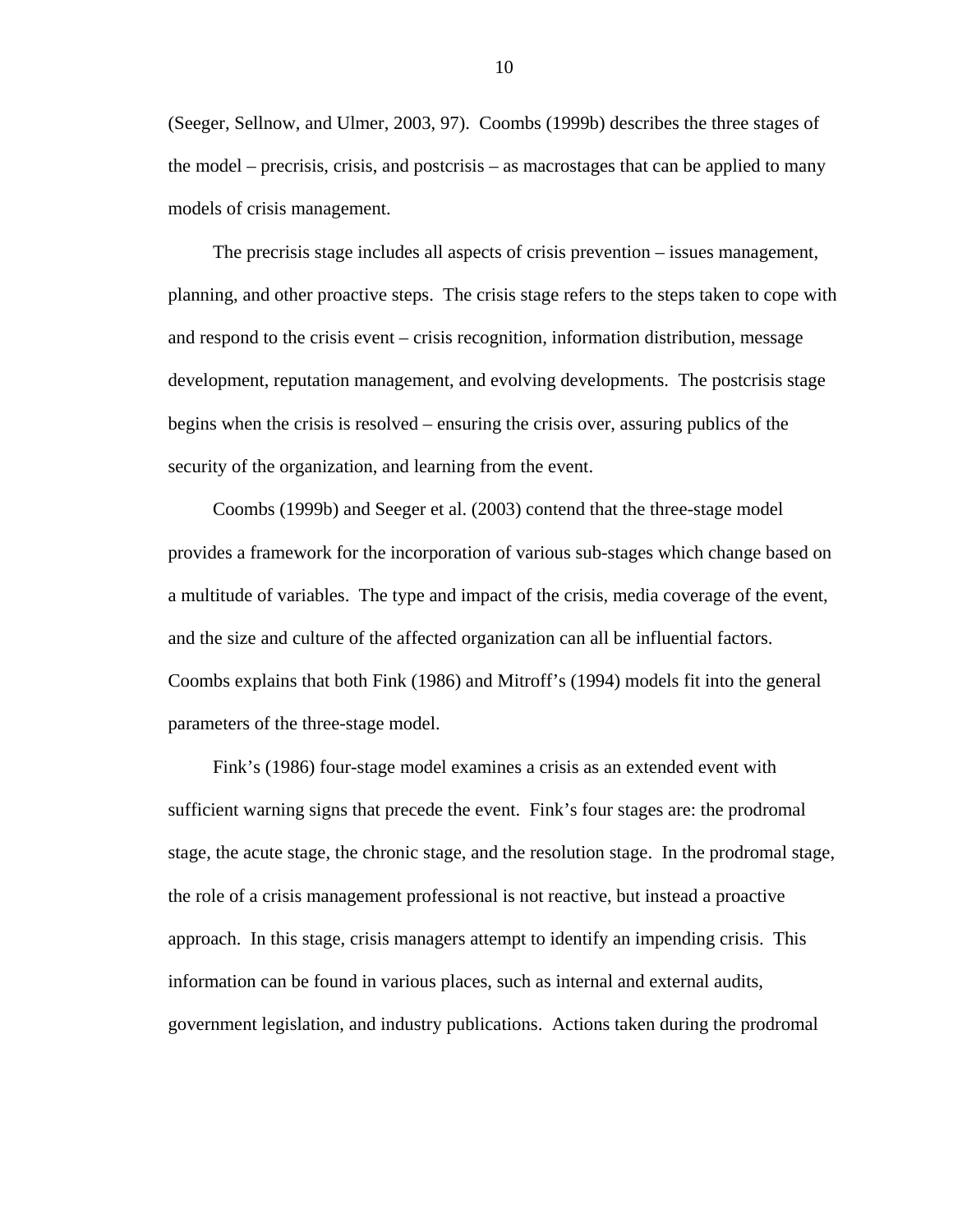stage can easily be placed into the precrisis stage of the three-stage model as they address an organization's crisis prevention.

Fink (1986) argues that the actual crisis event begins with a trigger, during what he refers to as the acute stage. This stage is characterized by the crisis event and resulting damage. The severity of the crisis and damage are influenced by the success of the prodromal stage. Successful proactive identification of a crisis can reduce the impact of the crisis in the acute stage. Failed recognition in the prodromal stage creates a reactive situation instead of a proactive intervention.

The third stage of Fink's (1986) model is the chronic stage. This stage refers to the lasting effects of the crisis. Although individual crises may occur quickly, the lasting effects of the incident can extend the lifecycle of the crisis. Additionally, this stage may include a barrage of questions about the crisis which will keep the event visible to various publics.

For example, an individual event, such as a natural disaster, may occur quickly, but the fallout of the incident make take weeks or months to repair. Individuals and organization in Florida are still recovering from the 2004 hurricane season. More recently, entire countries are still dealing with the massive damage and loss of life caused by a tsunami that struck areas of Southeast Asia December 26, 2004. Coombs (1999b) states that the acute and chronic stages act as sub-stages of the crisis stage of the threestage model. These stages include the appearance of a crisis and the steps taken to resolve the crisis event, characteristics which are found in the crisis stage of the threestage model.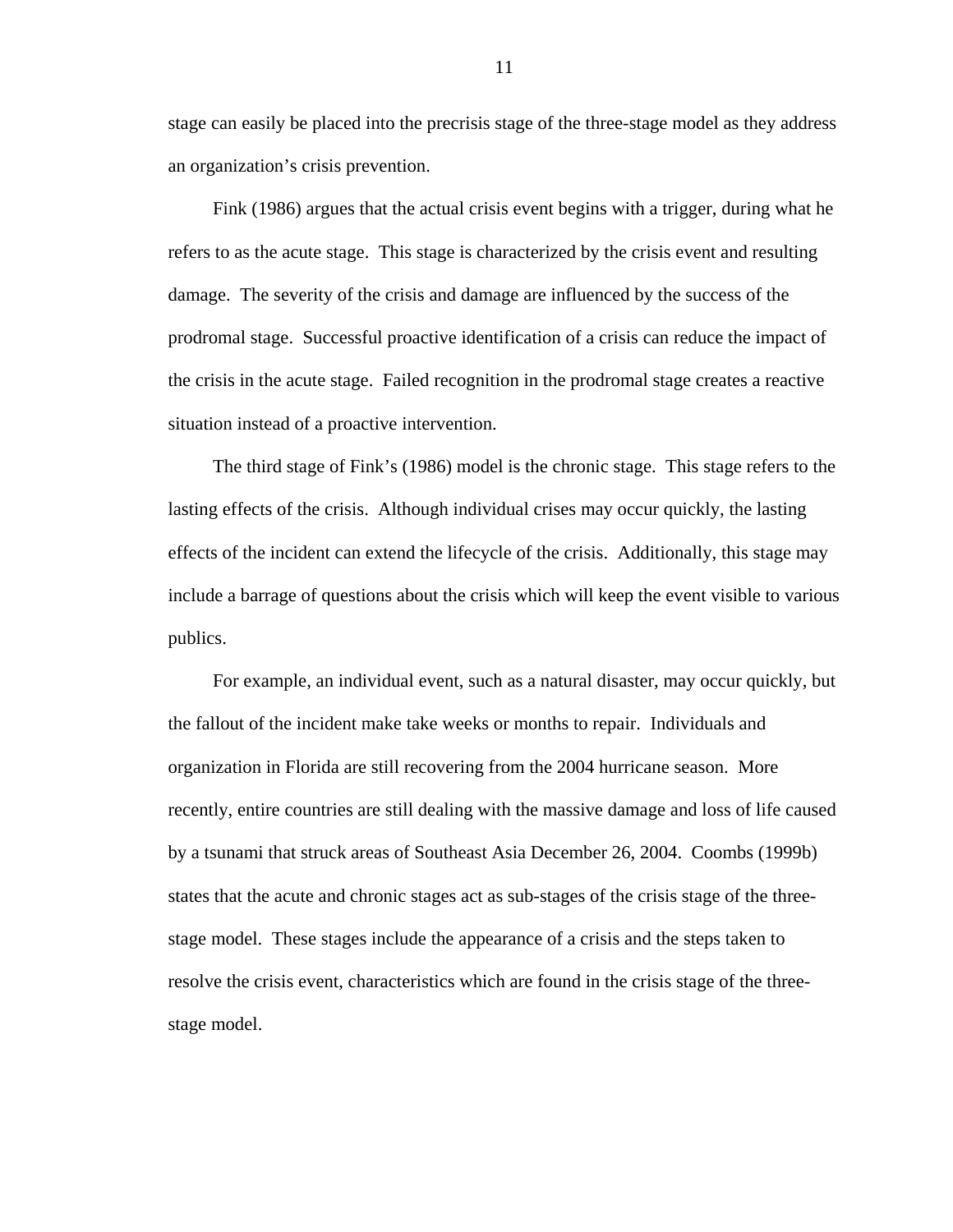The final stage in Fink's (1986) model is the resolution stage. This stage identifies a clear end to the crisis. Although organizations view this as the goal, it is not one to be rushed to. An organization's premature conclusion that the chronic stage has ended can leave them vulnerable to the resurgence of the crisis. Due diligence in the previous stages of the model must be practiced to insure such a regression does not occur. This last stage of Fink's model parallels the postcrisis stage of the three-stage model as it ensures the crisis has ended and distributes that message.

The resolution stage does neglect one portion of the three-stage model. Fink does not discuss crisis management as a cyclical process. This is seen as one of the oversights of the model, that what was learned from a previous crisis is not expressly discussed in planning for future crises.

Mitroff (1994) developed a model that divides crisis management into five stages: signal detection, probing and prevention, damage containment, recovery, and learning. The segmentation of the crisis parallels Fink's (1986) discussion of the crisis lifecycle as well as the three-stage model.

The first two stages – signal detection and probing and prevention – encompass the proactive steps an organization can take before a crisis event. Signal detection identifies the signs of possible crises within an organization. Signal detection is much like Fink's (1986) prodromal stage. Probing and prevention though is not addressed in Fink's model. This stage features members of an organization seeking known crises and determining ways to prevent them. While Fink implies that crises can be prevented, Mitroff's (1994) model actively tries to prevent crises (Coombs, 1999b). As with Fink's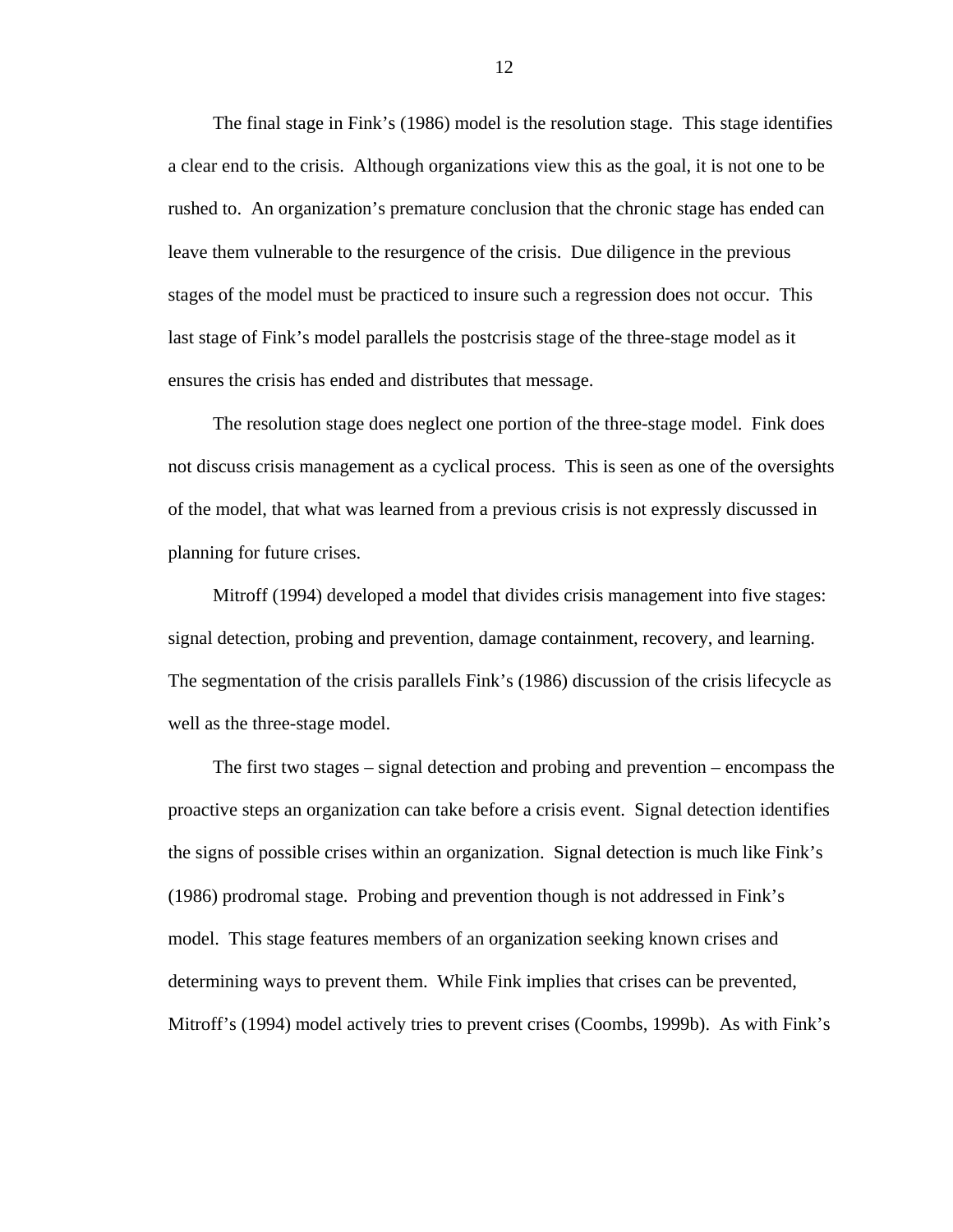prodromal stage, signal detection and probing and prevention exemplify the characteristics of the precrisis stage.

The last three stages of Mitroff's (1994) model – damage containment, recovery, and learning – feature slight variations from Fink's (1986) acute, chronic, and resolution stages. Like Fink, Mitroff's stages discuss the trigger and containment of the crisis event, the arduous task of returning to the pre-crisis norm, and the resolution of the crisis event. Damage containment, like Fink's chronic stage, focuses on the steps taken following the crisis event. A relationship can be made between damage containment and the crisis stage of the three-stage model as they both involve actions taken in response to the event. The differences between Fink and Mitroff's models are found in the recovery and learning stages.

First, in the recovery stage Mitroff (1994) emphasizes the facilitation of the organizational recovery whereas in the chronic stage, Fink (1986) states that organizations recover at varying rates. Mitroff emphasizes opportunities to empower crisis managers in a particular crisis event while Fink focuses only on the timeframe of the recovery. As with damage containment, a relationship can be made between Mitroff's recovery stage and the crisis stage of the three-stage model. As in the crisis stage, during the recovery stage the organization works toward the eventual end of the crisis.

The second difference is that Mitroff's (1994) model is cyclical. The learning stage allows an organization to incorporate what it has learned from the crisis into its organizational philosophy. Fink's model simply states that resolution occurs when the crisis is no longer a concern with no mention of future applications. Mitroff's discussion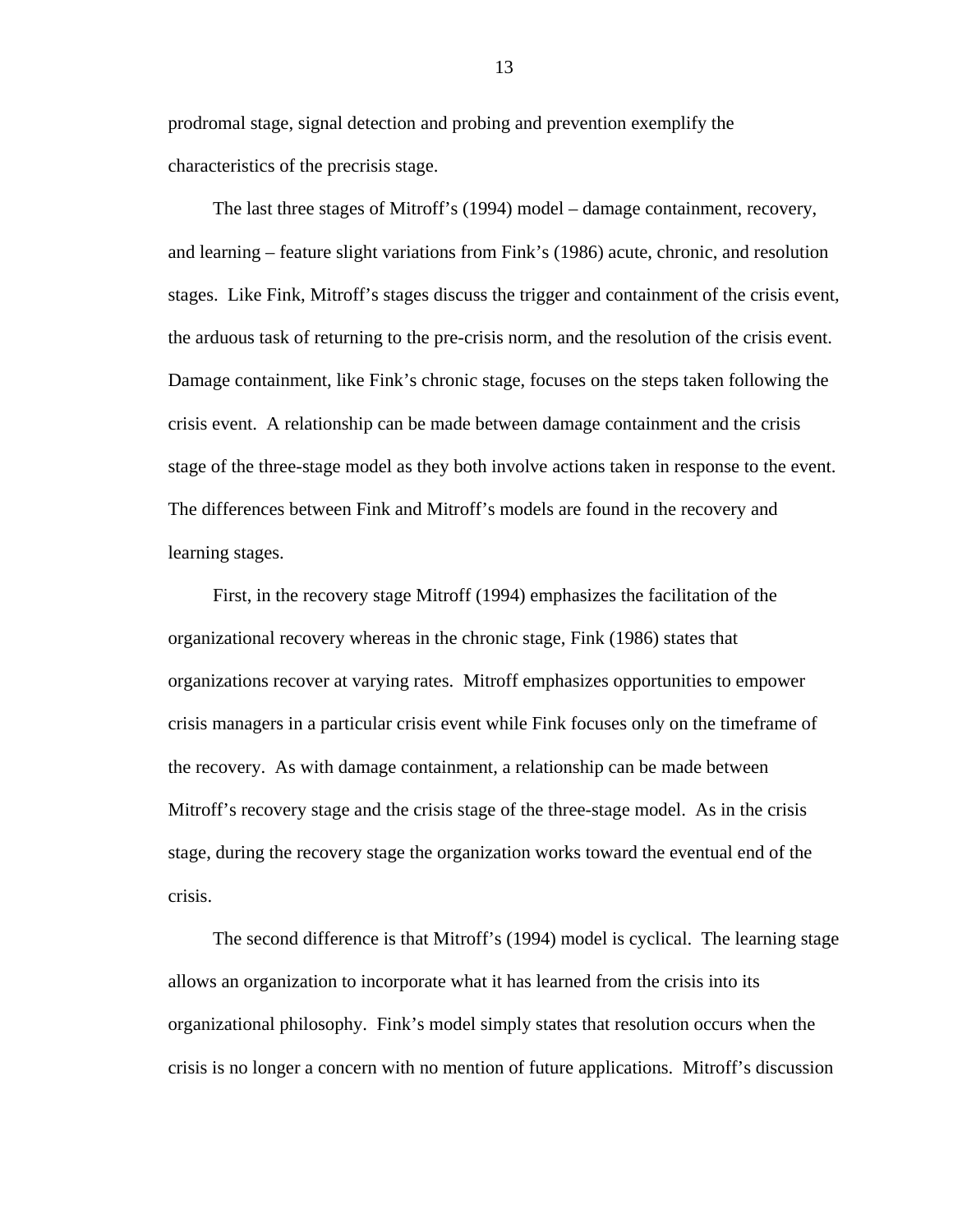<span id="page-21-0"></span>of crisis management as a cyclical process is significant. The learning stage is essential to the three-stage model. Like Mitroff's five-stage model, the three-stage model is cyclical and recognizes the importance of applying what an organization learns during a crisis to future crisis events. The three-stage model and the five-stage model both acknowledge that a failure to learn from a crisis can leave an organization susceptible to the crisis again.

The three-stage model of crisis management is the most widely accepted model, and thus, will serve as the backdrop for this study. Whereas a more specific model may be relevant in follow-up studies, this initial study to explore crisis management practices and identify the role of the contingency theory variables in crisis management will benefit from the use of this widely accepted model.

### **The Contingency Theory of Accommodation**

The contingency theory of accommodation in public relations is based on the premise that there are a number of variables that could affect the steps a public relations practitioner may take when managing a particular situation. Cancel, Cameron, Sallot, and Mitrook (1997) identified 86 such variables that have the potential to influence the decision making process, thus moving the stance of an organization along a continuum ranging from pure advocacy to pure accommodation (see Figure 4).

Pure | - - - - - - - - - - - - - - - - - - - - | Pure Advocacy Accommodation

Figure 4: Advocacy-Accomodation Continuum; Adopted from Cancel et al. (1997)

The advocacy portion of the continuum refers to those organizations or groups who strongly represent one side of an issue. Cancel et al. (1997) made the comparison to an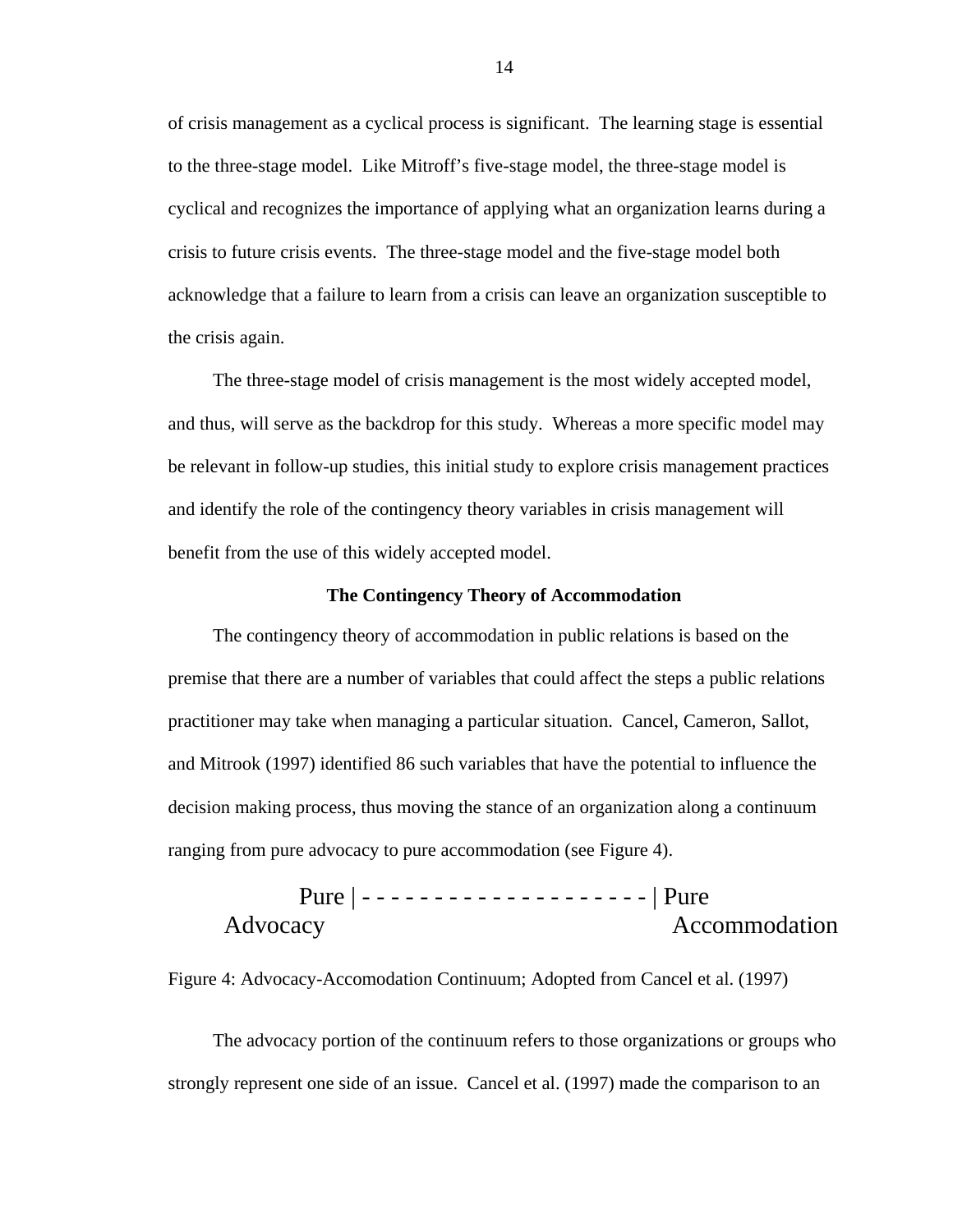attorney's representation of a client. The inference is that an organization that aligns with the advocacy end of the continuum will maintain its stance with minimal wavering.

An activist group is one such organization that could be found at the pure advocacy end of the continuum. Activist groups are characterized by strong beliefs in a particular issue; they use a variety of methods to convince others that their beliefs are correct. Activists are also unlikely to waver unless the status of their cause is improved. L. Grunig et al. (2002) defined an activist group as,

A group of two or more individuals who organize in order to influence another public or publics through action that may include education, compromise, persuasion, pressure tactics, or force. (p. 446)

The accommodation half of the continuum is quite different (Cancel et al., 1997). It illustrates an organization's ability to work with publics in an attempt to build trust and understanding. Depending on the role of the public relations practitioner, accommodation may prove difficult. In most organizations the dominant coalition determines the stance of the entire organization. If the organization is structured so that public relations practitioners do not have access to the dominant coalition, practitioners may be unable to convince the organization to change its stance for a single public. L. Grunig et al. (2002) explained that public relations departments must have access to the dominant coalition in order to contribute to strategic management and planning.

The choice to accommodate a public may involve a small change in policy or, in some cases, a change in organizational character that may be necessary in a given situation. Moreover, the resultant relationship from accommodation could prove valuable in the event of a future dispute or crisis. It is at this meeting point on the continuum that effective communication occurs.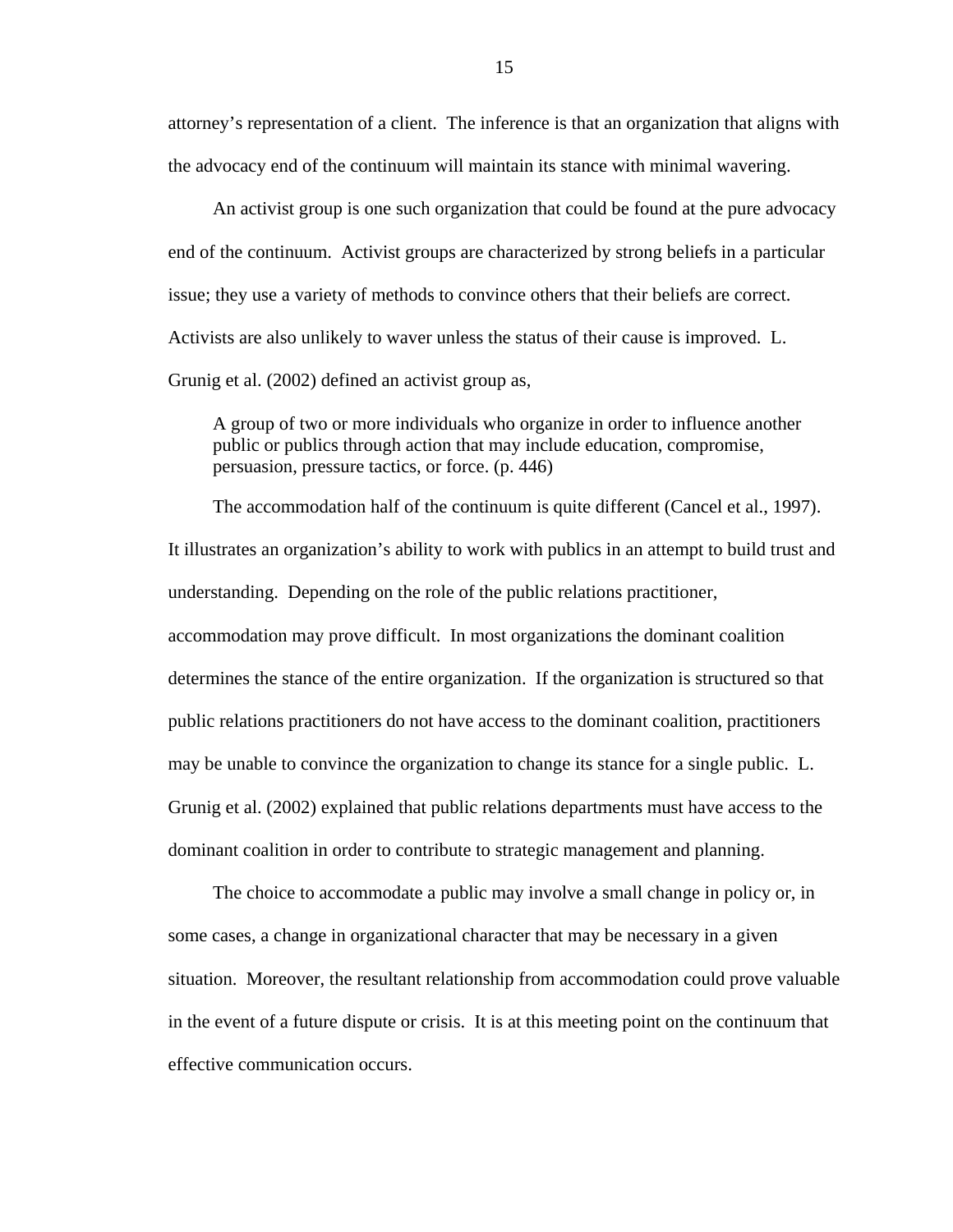## <span id="page-23-0"></span>**Criticisms of Contingency Theory**

J. Grunig and Hunt (1984) identified the four models of public relations: press agentry, public information model, two-way asymmetrical, and two-way symmetrical. These were the initial models developed for the field of public relations. As a result, the models were the subject of criticism from public relations scholars. The contingency theory is one of many theories that expand these models.

Of the four models, the two-way symmetrical model of communication has received the greatest attention. Indeed, J. Grunig and L. Grunig (1992) stated that this was both a descriptive and normative model. They believe that two-way communication between an organization and its publics epitomizes the ideal practice of public relations.

J. Grunig (2001) stated that a dialogue must be initiated in order to determine the stance of the individual public, "…neither side can really know the morality or reasonableness of the other side's interests without talking with its representatives" (p. 15). The author further posits that accommodative techniques should only be used during this conversation. Only upon a failed attempt to accommodate does Grunig explain, "…the symmetrical approach suggests that advocacy of [one side's] interests or withdrawal from the dialogue is ethically reasonable" (p. 16).

Two-way symmetrical communication, though, may not always be feasible as Cancel et al. (1999) stated in paraphrasing Cancel et al. (1997) "a monolithic approval of two-way symmetrical public relations is not sustainable given numerous publics—nor likely to lead to effective public relations" (p. 178).

Thomas and Kilmann (1974) discussed the dimension of negotiation within the Dual Concern Model as a "party's desire for own concern" and "party's desire to satisfy other's concern." The balance of the Dual Concern Model is what Thomas and Kilmann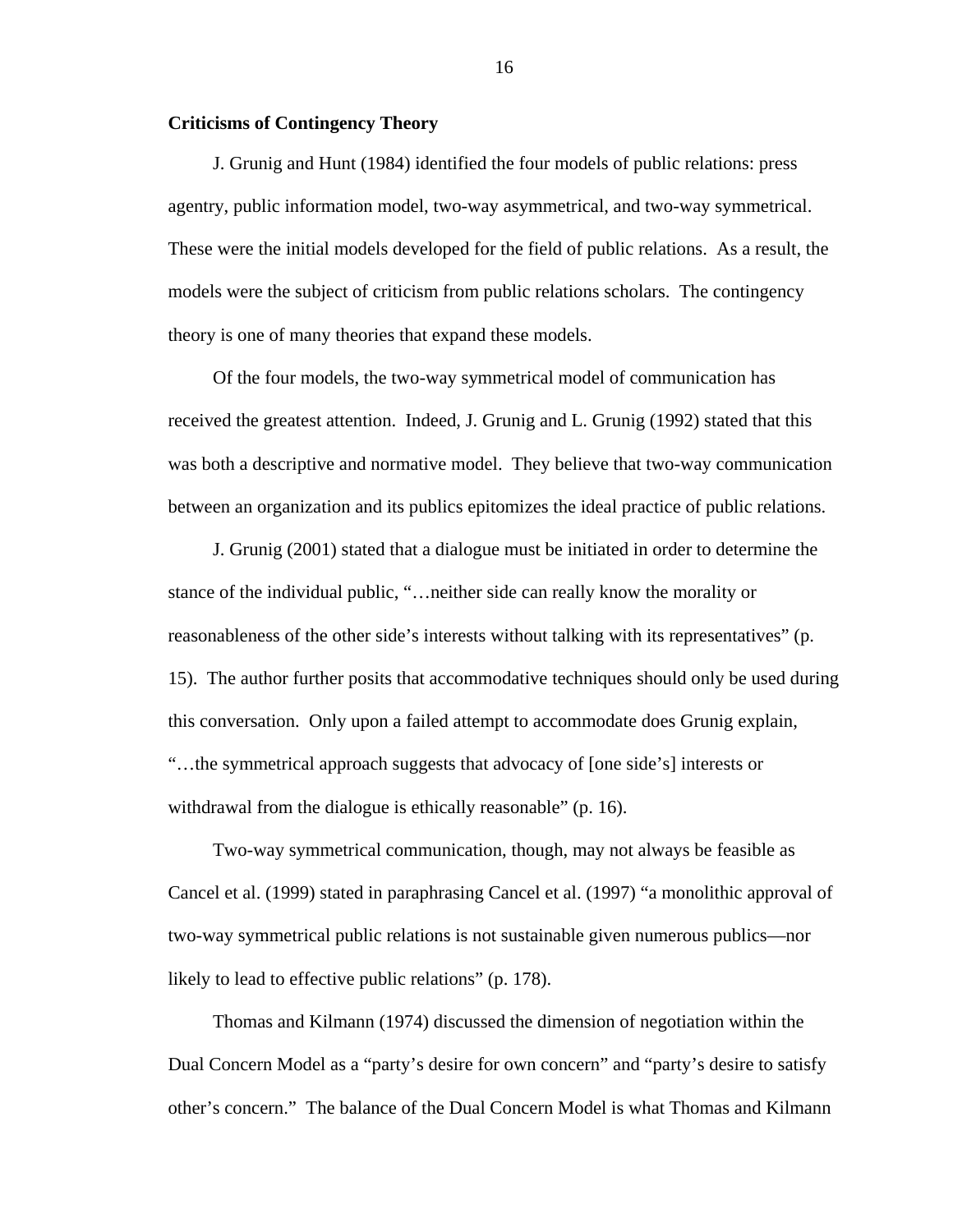<span id="page-24-0"></span>referred to as the compromise stage. In this stage, the organization's concerns – the points they advocate – influence negotiation, and ultimately the level of accommodation. Moreover, it is incorrect to assume that an organization can completely abandon their stance when attempting to accommodate a public, especially as they remain accountable to other internal and external publics.

### **More on Advocacy**

The description of an activist group by L. Grunig et al. (2002) supports the very notion of the contingency theory of accommodation. The authors established that an activist group can consist of two or more individuals. This factor will greatly influence how much a company accommodates the particular situation.

Consider the request of a small, unknown activist group to meet with a large company to discuss possible changes in the company's environmental policy. Company managers agreeing to meet with the group is unlikely, based solely on the activist group's lack of stature. If managers of a large company were to meet with every activist group, there would be little time to run the company. They would need an overwhelming reason to hold the meeting. Secondly, if in fact the two individuals were granted the meeting, their lack of prominence as an activist group would minimize the reverence they garner. Though the organization has met with them, the individuals would need to be extremely convincing to receive significant accommodation.

The reason is simple. In order to accommodate requests, the company may need to make concessions that could be detrimental; profit margins could drop, jobs could be lost, or business relationships could dissolve. A company has to weigh this effect on other stakeholders and whether it will risk these negatives to fulfill the need of a small public.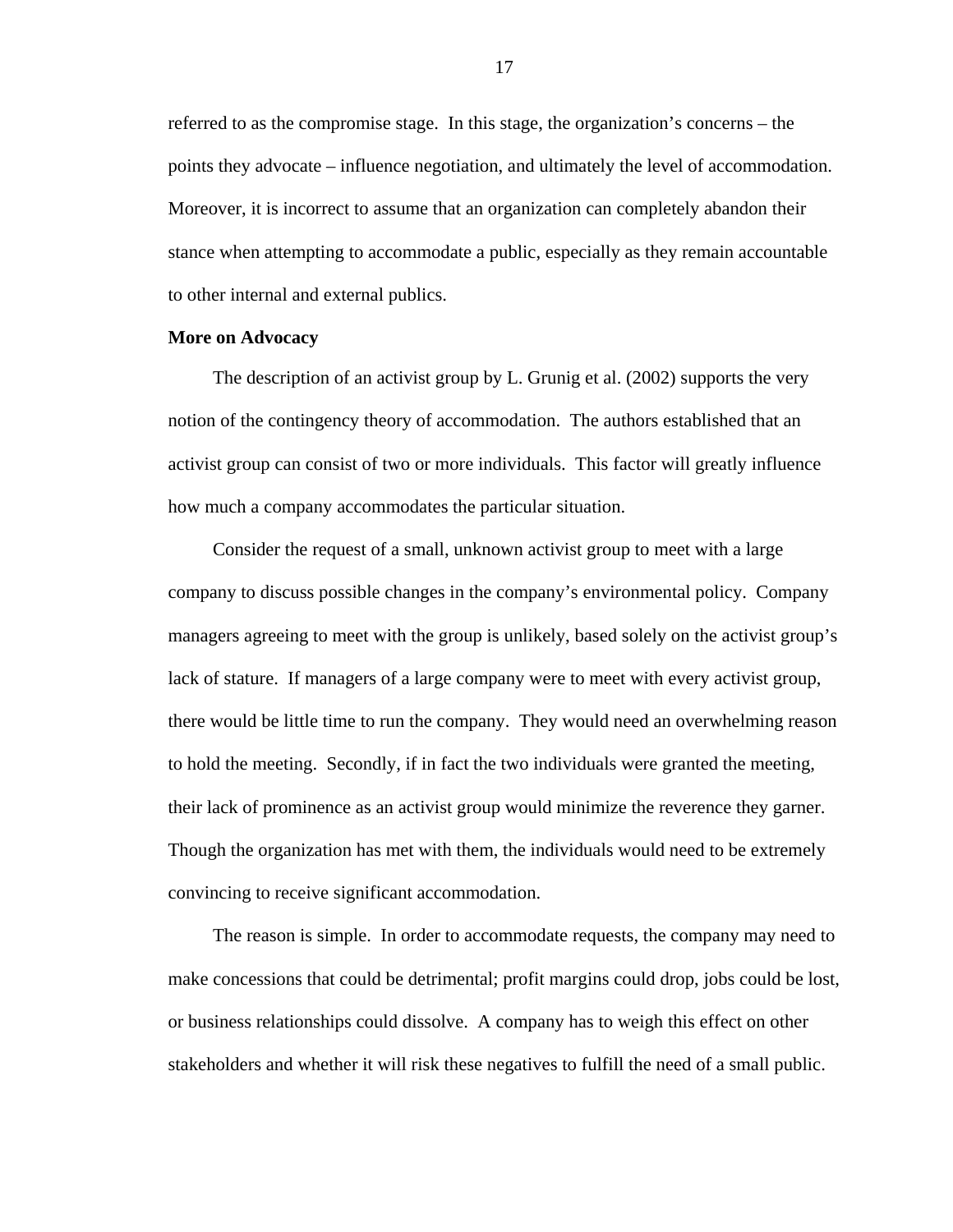<span id="page-25-0"></span>Likewise, failure to accommodate could prove detrimental. The backlash from maintaining an organizational position could be hurtful. If the concerns of a group are reasonable and they are ignored, the repercussions could be damaging.

If it was determined that accommodating the activist group proved too costly, the organization would remain at the advocacy end of the continuum, though the position could shift. If before the meeting the organization was positioned at "pure advocacy," it may shift slightly toward the accommodation end. This could be the result of agreeing to future meetings or other small concessions. If no such concessions were made, the organizational position would remain at pure advocacy.

### **More on Accommodation**

The activist example serves to also explore the concept of accommodation. In the previous scenario the company was unlikely to practice accommodation with the twoperson activist group based on the cost-benefit of doing so. Conversely, when the activist is a large and very reputable group, a company will be more likely to consider accommodation.

For instance, as stated on its Web site, the Sierra Club is America's oldest, largest and most influential grassroots environmental organization. The organization boasts 700,000 members. By contrasting the Sierra Club with the two-person activist group that wants to protect the environment, it is clear that the response would be very different.

If a company were approached to discuss an environmental policy, the clout of the Sierra Club would increase the likelihood of the meeting. The company would have to weigh the same factors it did for the two-person activist example, though in this case the public is much different. The influence of an organization such as the Sierra Club is large. The company must be aware that the numerous members could have a sufficient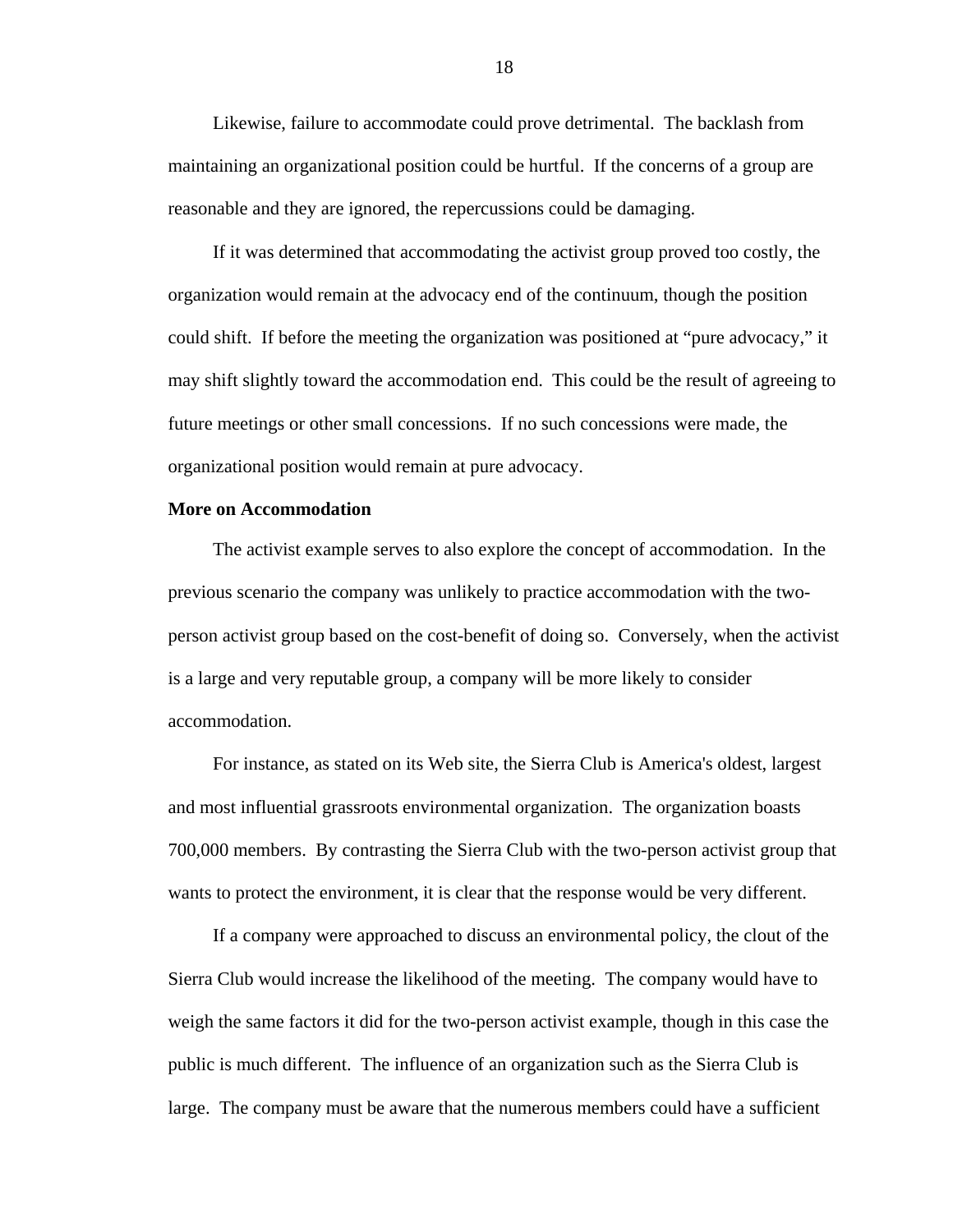<span id="page-26-0"></span>impact on its product or service. Demonstrations, boycotts, and media coverage could all affect the success of the company. The severity of these events could prove very costly.

In the previous example, the organization was unlikely to accommodate due to the cost-benefit ratio. In this case though, the cost of not accommodating could be much larger. The company would weigh these new variables to make a decision to accommodate some of the Sierra Club's requests. In doing so, the company reduces the risk of retribution, improves its relationship with the Sierra Club, and aligns itself with an organization with a positive reputation.

#### **Contingency Variables**

The contingency theory of accommodation identified 86 variables that could influence an organization's level of accommodation. Cancel, Mitrook, and Cameron (1999) tested the theory and variables to determine those that were most relevant. In a qualitative study, researchers interviewed 18 public relations practitioners to determine "whether the contingency theory makes sense to them" (Cancel et al., 1999, p. 172). Interview participants worked for nationwide corporations and each had between 20 and 40 years of experience.

The study's findings divided the variables into two major groups, predisposing and situational variables. Each group consisted of variables that were found to be "highly supported" by the practitioners (Cancel et al., 1999). Examination of these variables will provide knowledge pertinent to ground crisis management in the contingency theory.

## **Predisposing variables**

Cancel et al. (1999) define predisposing variables as "those variables which have their greatest influence on an organization by helping to shape the organization's predisposition towards relations with external publics" (p. 177). These variables are part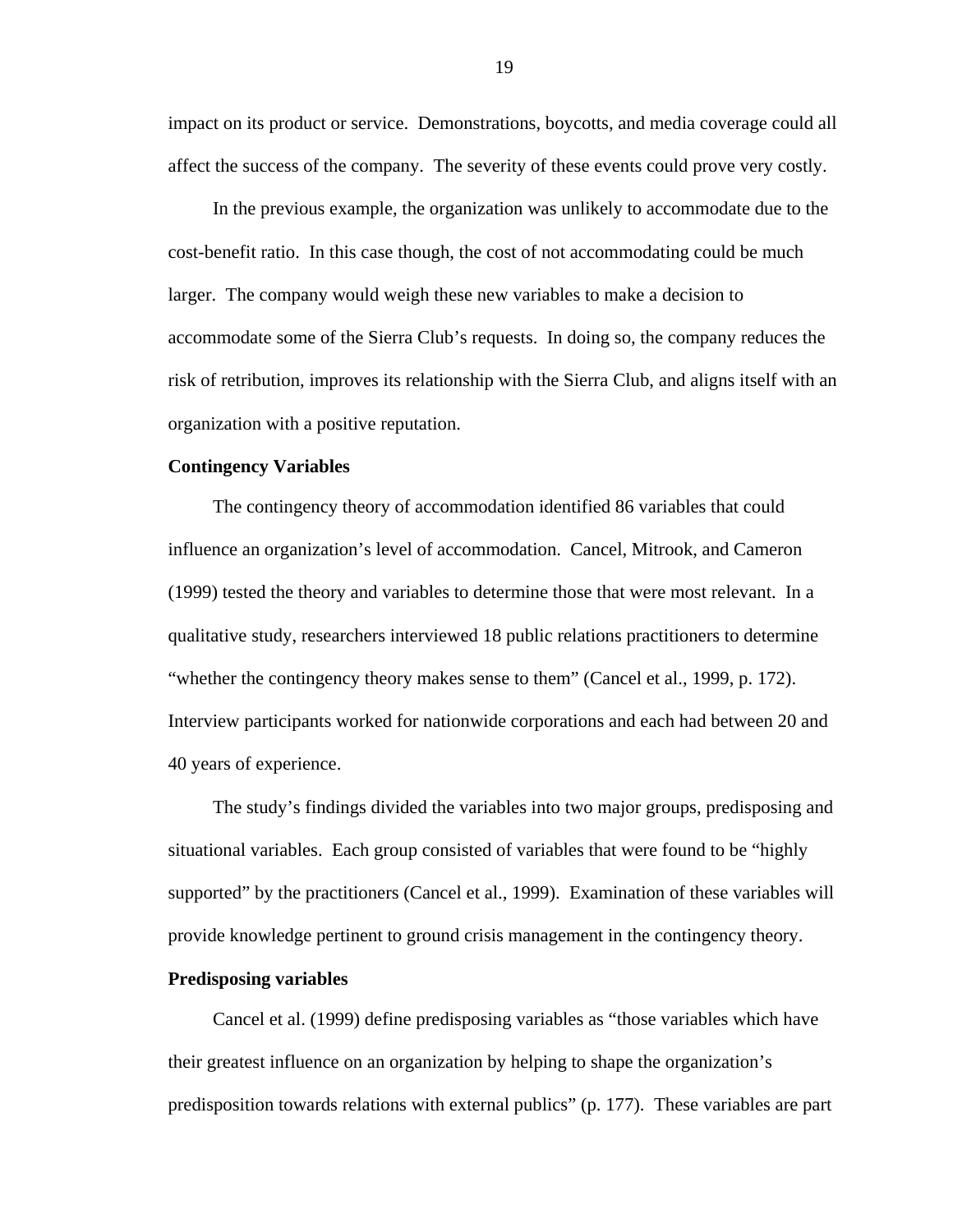of the foundation of a company. They are steadfast characteristics that define what the corporation stands for; they give the company a personality. In their study, Cancel et al. (1999) found that, "predisposing variables influence location along the continuum before the corporation enters into a particular situation involving an external public" (p. 190).

From the interviews, Cancel et al. (1999) identified five highly-supportedpredisposing variables: (a) corporation business exposure, (b) public relations access to dominant coalition, (c) dominant coalition's decision power and enlightenment, (d) corporate size, and (e) individual characteristics of involved persons. These variables will be examined further in this study. Though future research exploring contingency theory may examine all of the predisposing variables, this study will focus on only those variables identified by Cancel et al. (1999) as highly-supported. By examining these variables the researcher attempts to support previous findings. The goal is a structured analysis of crisis management utilizing the framework of the contingency theory.

**Corporation business exposure** was cited as influential to relations with external publics in 13 of the 18 interviews (Cancel et al., 1999). Researchers discovered that participants whose company produces consumer or necessary goods needed to be very responsive to their publics. Moreover, companies that produce consumer products were also found to have greater exposure to publics than companies in the commercial or industrial markets. Respondents believe that as a result of the higher exposure, these companies' expectation to accommodate to publics was higher.

**Public relations access to dominant coalition** "enthusiastically" received support in all interviews as influential of how organizations deal with their publics (Cancel et al., 1999). Respondents explained that the dominant coalition had the final say in what was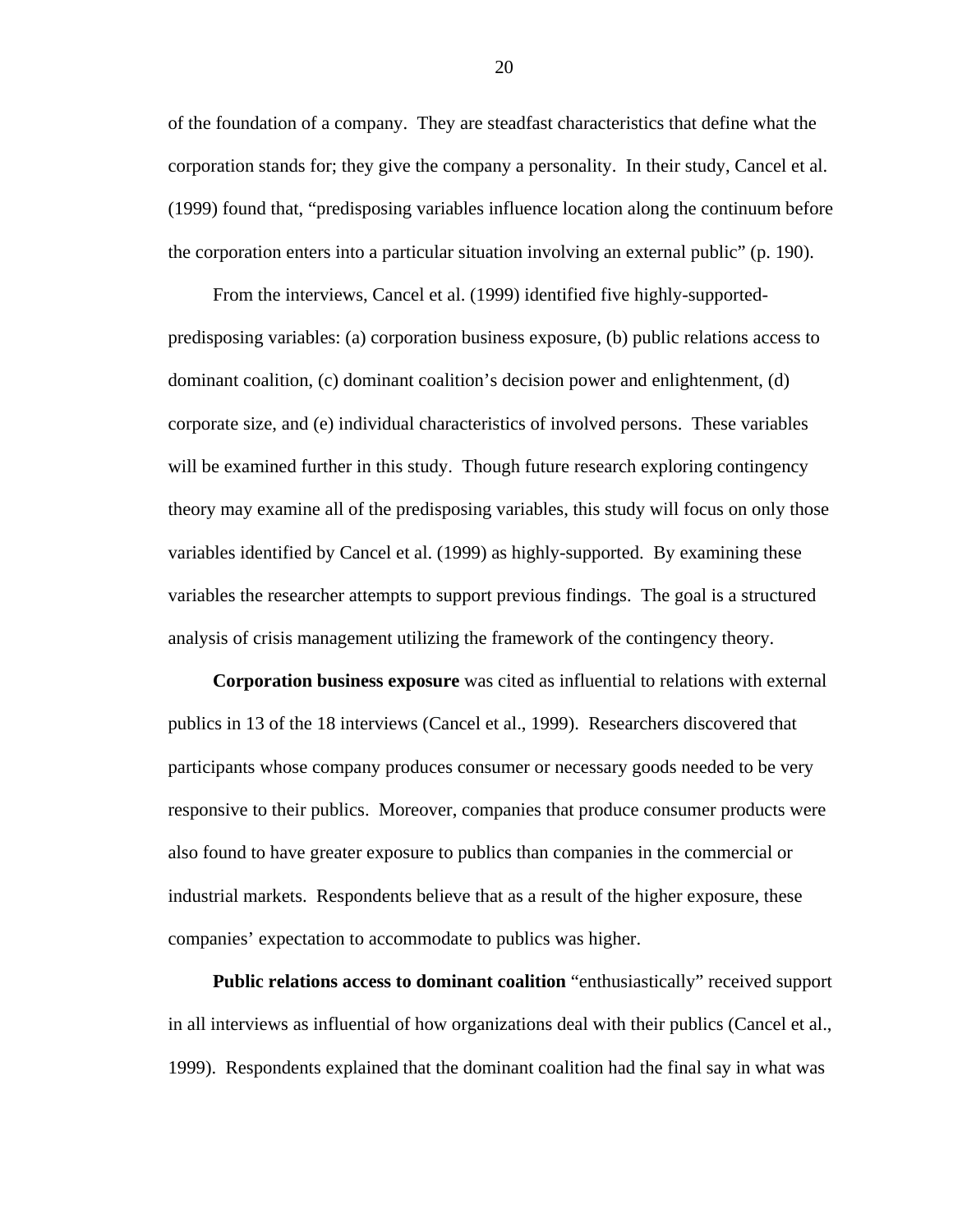allocated to publics. This supports a common theme explained by Grunig and Grunig (1992) and a belief of practitioners and scholars alike: public relations must have a place in the dominant coalition. Participants explained that they were used as an advisor to management about opportunities to accommodate publics, but felt that in order to be successful they required access. L. Grunig et al. (2002) also supports the findings of Cancel et al. (1999) that the structure of the public relations department influences access to the dominant coalition. The authors posit that when public relations is autonomous from other departments, such as marketing, their access to the dominant coalition increases allowing for a greater examination of public relations issues.

**Dominant coalition's decision power and enlightenment** takes the variable of access to the dominant coalition one step further. This variable was cited most often by interview subjects as influential (Cancel et al, 1999). Subjects agreed that the dominant coalition must understand the importance and value of public relations to the organization. Many practitioners explained that there were times they had to educate management about their role and value.

**Corporate size** was cited by many subjects as causing high visibility (Cancel et al, 1999). As found in the variable of business exposure, high visibility can lead to the expectation that a company will be accommodative. Also, respondents explained they felt the size of their companies made them targets of activist groups. As discussed earlier, special interest and activist groups can influence the accommodative practices of a company. Subjects also stated that a large corporation could have so many diverse publics that they cannot respond to all of them.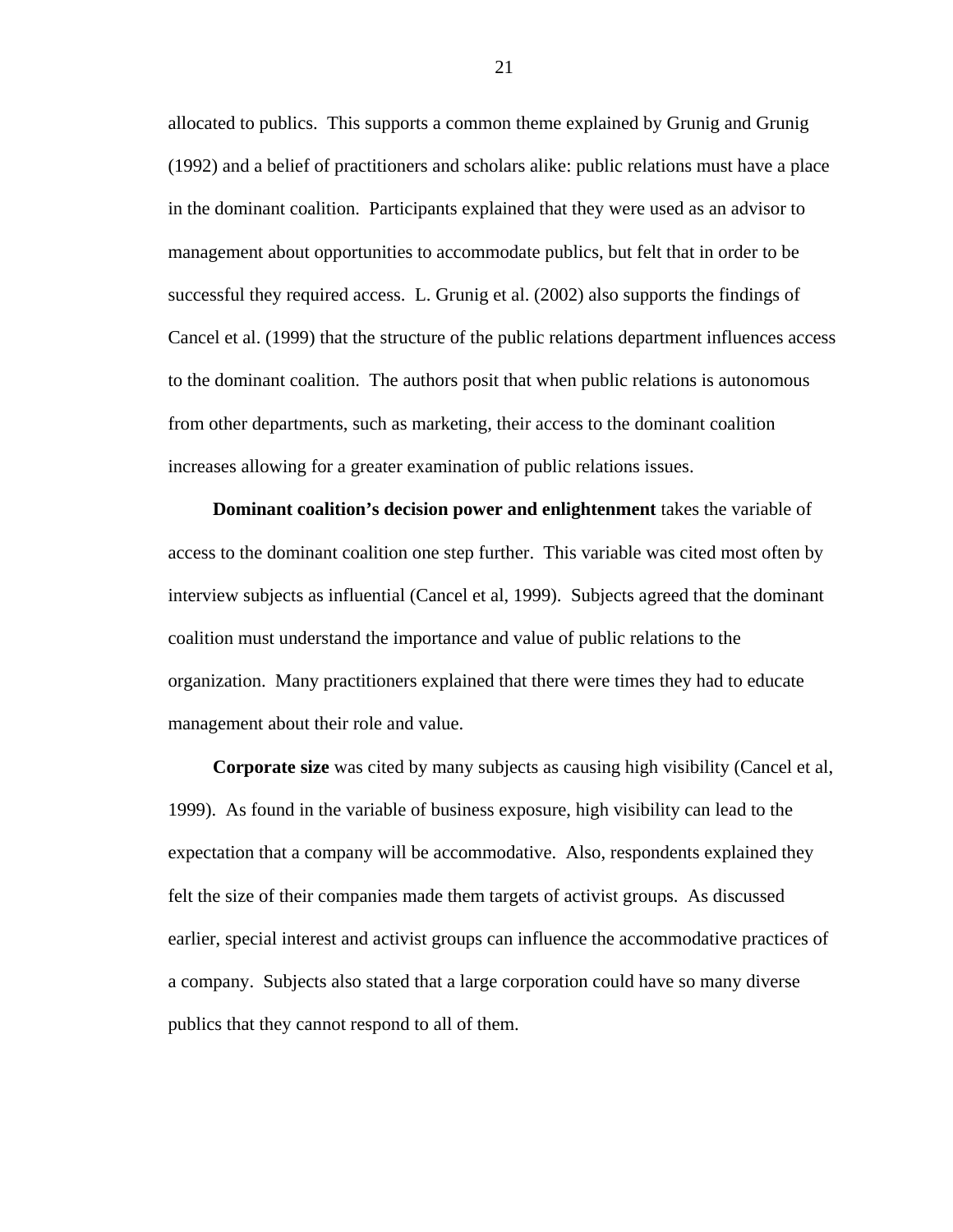<span id="page-29-0"></span>**Individual characteristics of involved persons** was mentioned by 15 of the 18 respondents as influential to relations with external publics (Cancel et al., 1999). The individuals referred to were members of the dominant coalition, not public relations managers. This variable also illustrates how important it is for public relations to be included in the dominant coalition. Specific characteristics mentioned were openmindedness, the ability to screen out personal bias, and past training and education.

## **Situational variables**

Situational variables, as defined by Cancel et al. (1999), "are the specific and often changing dynamics at work during particular situations involving an organization and an external public" (p. 177). These variables present a great challenge to crisis managers as they appear only as the crisis presents itself. As the authors explained, these variables impact an organization's position "as the situation plays out" (p. 177).

Thus, these variables appear during or immediately following a crisis and exert their influence on the predisposing variables. The situational variables can largely impact the position of a company along the contingency continuum. Whereas the company's predisposing variables may place it on the advocacy end of the continuum, a powerful situational variable could shift that position. For instance, an automobile company may claim its new sport utility vehicle is safe. If an independent safety test shows the SUV has the propensity to flip when drivers are forced to swerve at high speeds, the threat to the company could result in a shift from advocacy of their safety stance to accommodation of new safety recommendations.

Cancel et al. (1999) identified five situational variables as receiving high support from respondents: (a) urgency of situation, (b) characteristics of external public's claims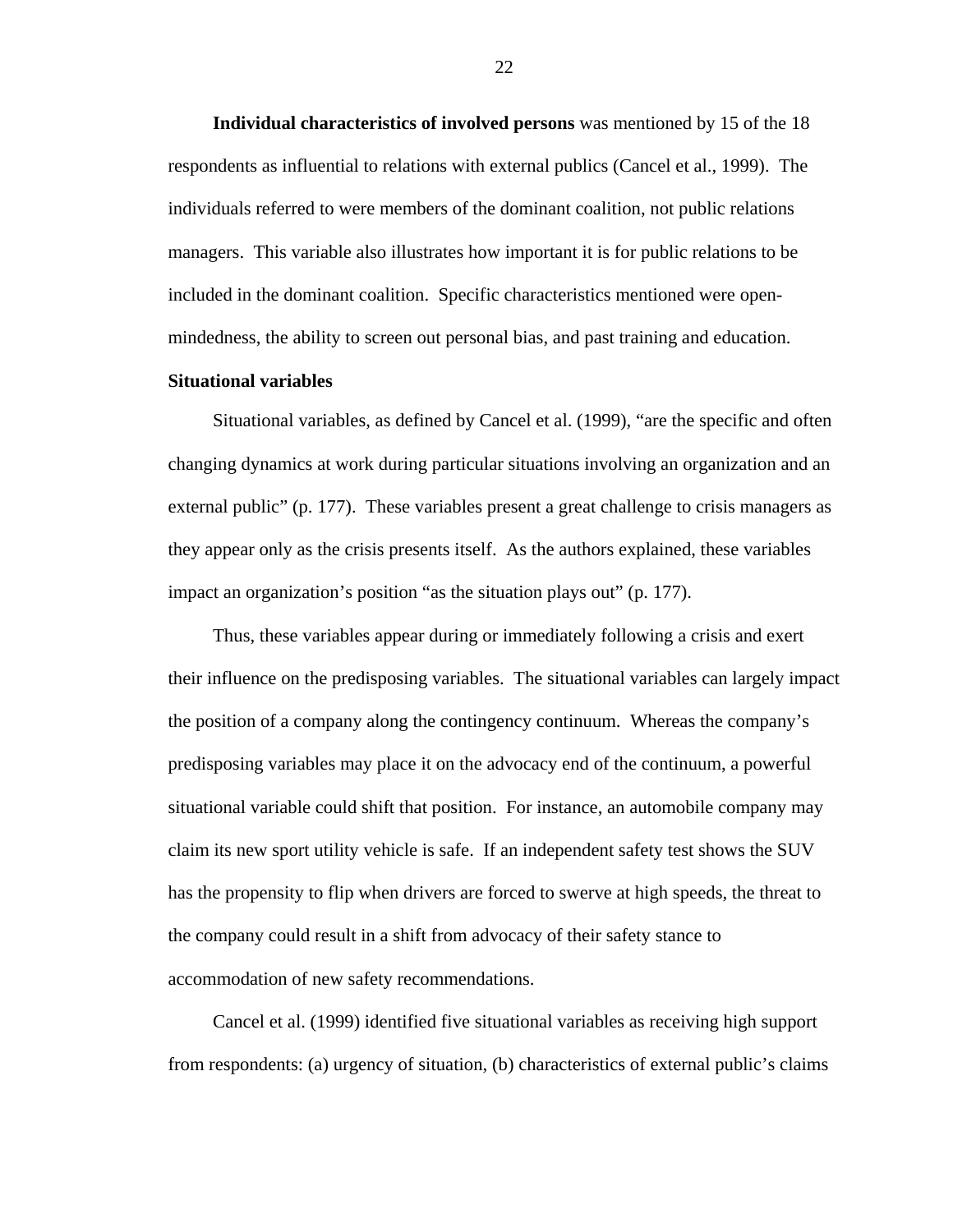or requests, (c) characteristics of external public, (d) potential or obvious threats, and (e) potential cost or benefit for a corporation from choosing various stances.

**Urgency of situation** was cited in all interviews and strongly associated with influencing the accommodation of an external public (Cancel et al, 1999). Many respondents stated that this variable must be established soon after determining the specific details of an incident. The degree of urgency in a given situation is based on a number of factors; internal, external, and predisposing factors can influence the level of urgency. These variable factors support the notion that not all situations are similar and practitioners must be prepared to react differently in each situation.

**Characteristics of external public's claims or requests** were among the most frequently mentioned variables (Cancel et al, 1999). Participants stated that the perception of the external publics' claim or request influence how they proceeded. Truth or falsity, as well as the existence of responsibility for the negative claim held an important role in the decision to accommodate. In addition, the reasonability of a claim also influenced accommodation. If a claim or request is reasonable, corporations were found to be more accommodative.

**Characteristics of external public** refers to the corporation's interaction with and perceptions of an external public. The characteristic most frequently noted in interviews was how well the public could affect the company's ability to do business and make money, positively or negatively (Cancel et al., 1999). Respondents also cited the public's size, organization, and ability to garner media coverage as characteristics they weigh. Indeed, the capabilities of external publics can influence the decision to accommodate an external public.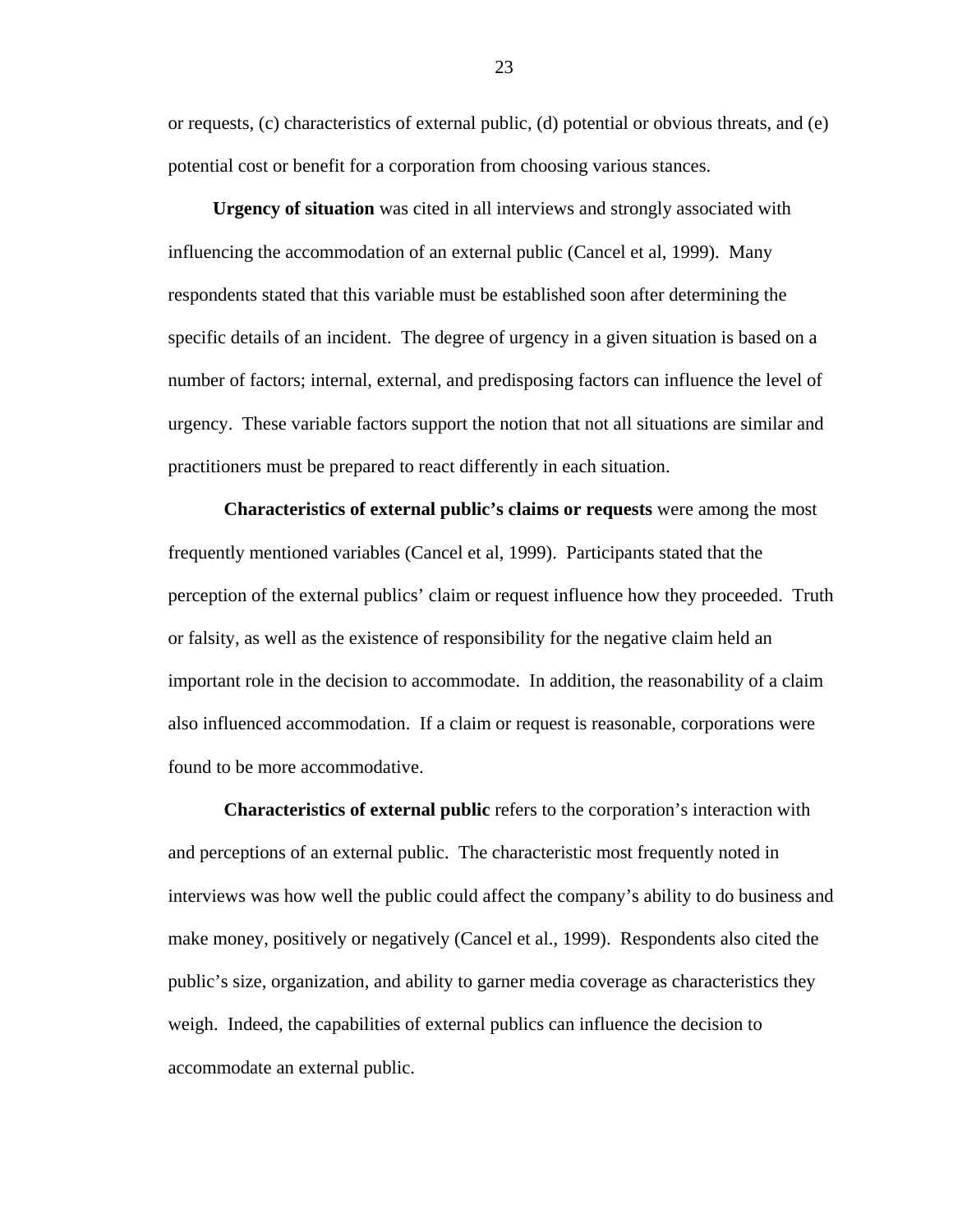**Potential or obvious threats** were cited in all interviews as a factor the practitioners faced at one point (Cancel et al, 1999). A larger threat was associated with a quicker response and higher likelihood to accommodate. The threat level can be associated to a number of factors including the power of the external public. A powerful public presents a greater threat to a company as it has greater resources and capabilities at its disposal. Possible media coverage was the most frequently cited threat, though the threat of economic loss was underlying to each threat. One practitioner explained that impacting a company's ability to do business and make a profit is a quintessential piece of a threat.

**Potential cost or benefit** is fundamental in business. In regard to the contingency theory, cost-benefit is how a company's position along the continuum affects its costs and benefits. For instance, if accommodating an external public will be a costly pursuit, the company must determine if the benefits will counteract some of the expense. Benefits of accommodation include improved public perception, alignment with a positive organization, and the development of an advantageous relationship. Not surprisingly, the subjects explained their company strives for a situation with the lowest cost and highest benefit (Cancel et al., 1999).

The researcher believes that the highly-supported-predisposing and situational variables will likely have a role in crisis management. In an attempt to illustrate the relationship between these variables and the three-stage model of crisis management, four research questions have been developed to guide the study:

RQ1: How will the predisposing variables emerge from the three-stage model of crisis management?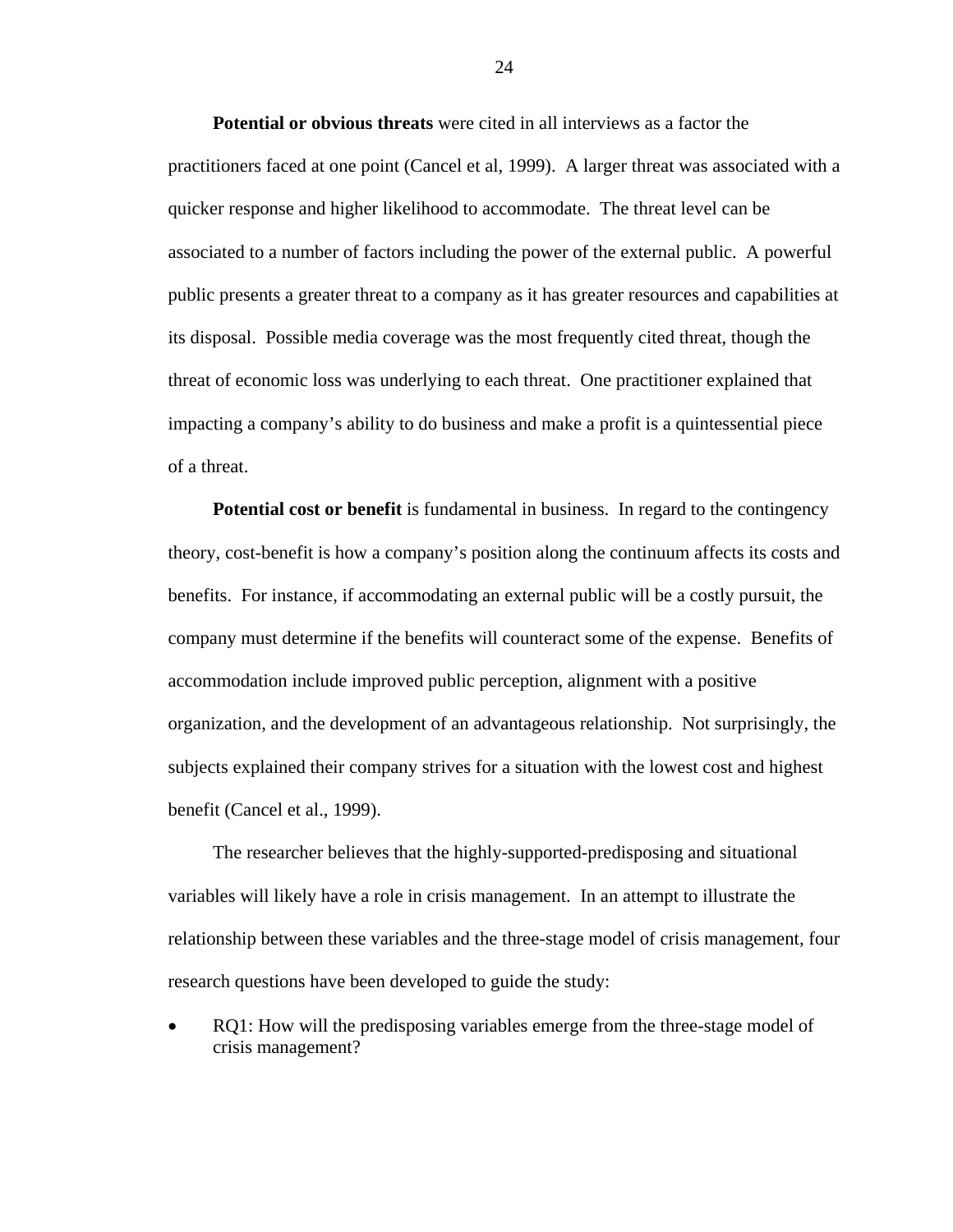- RQ2: How will the situational variables emerge from the three-stage model of crisis management?
- RQ3: At what point in the model will the predisposing variables emerge from the three-stage model of crisis management?
- RQ4: At what point in the model will the situational variables emerge from the three-stage model of crisis management?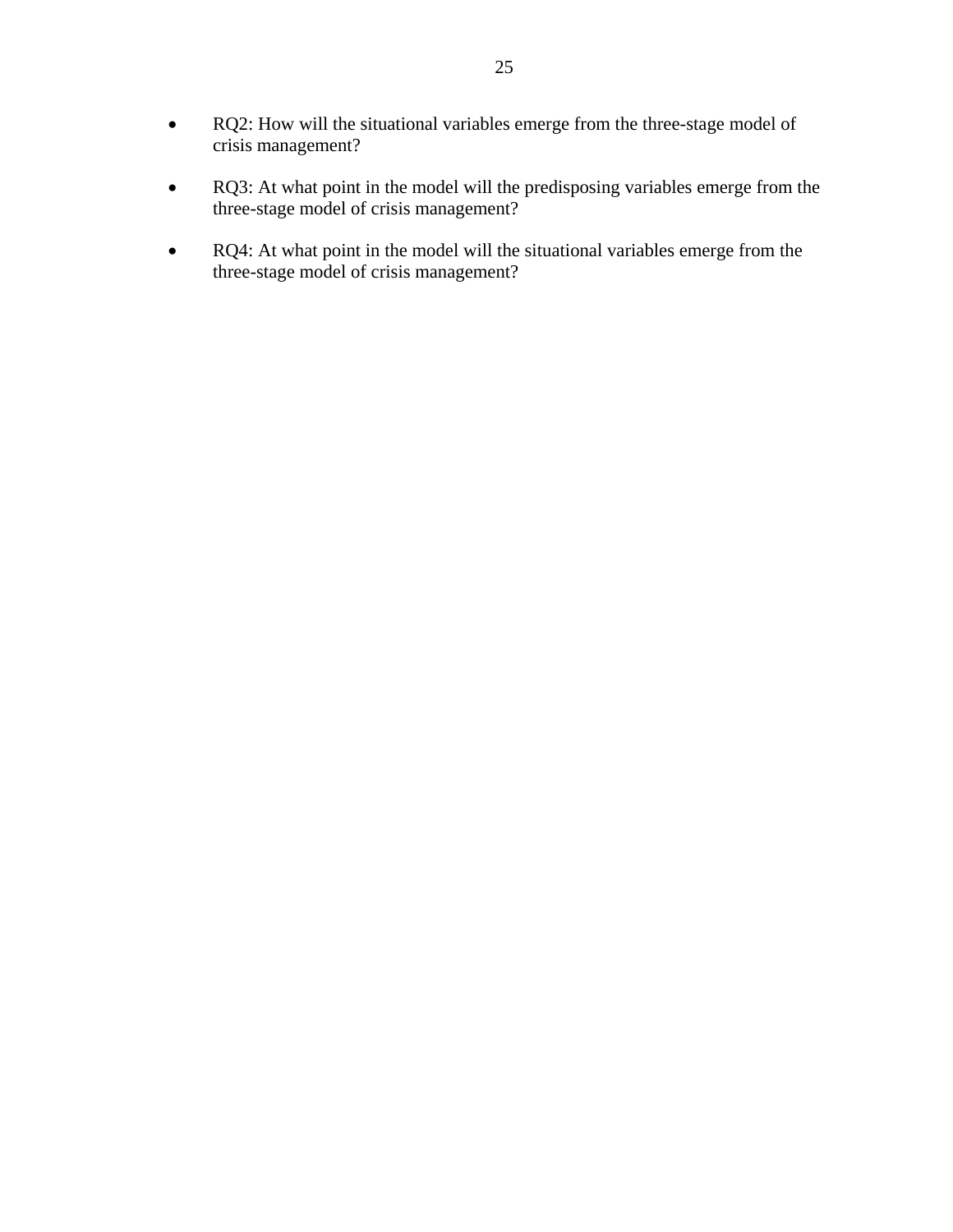# CHAPTER 3 METHODOLOGY

## **Review of Research Questions**

<span id="page-33-0"></span>Four research questions were developed to test the influence of contingency variables on a crisis situation. The research questions will provide a groundwork that demonstrates the use of contingency theory in crisis management practice. The study first examined whether the contingency theory variables identified by Cancel et al. (1999) as highly-supported emerged during crisis management. The study then attempted to determine at what point those variables affected crisis management.

Questions one and two examine the role of the highly-supported-predisposing and situational variables in a crisis. Questions three and four study at what point the highlysupported-predisposing and situational variables influence crisis management.

- RQ1: Will the predisposing variables emerge from the three-stage model of crisis management?
- RQ2: Will the situational variables emerge from the three-stage model of crisis management?
- RQ3: At what point in the model might the predisposing variables emerge from the three-stage model of crisis management?
- RQ4: At what point in the model might the situational variables emerge from the three-stage model of crisis management?

## **Data Collection**

Data collection for this study used a modified Delphi technique. This qualitative interactive research method allowed the researcher to gather a great deal of information from individuals with exceptional knowledge about a subject (Clare, 1994). The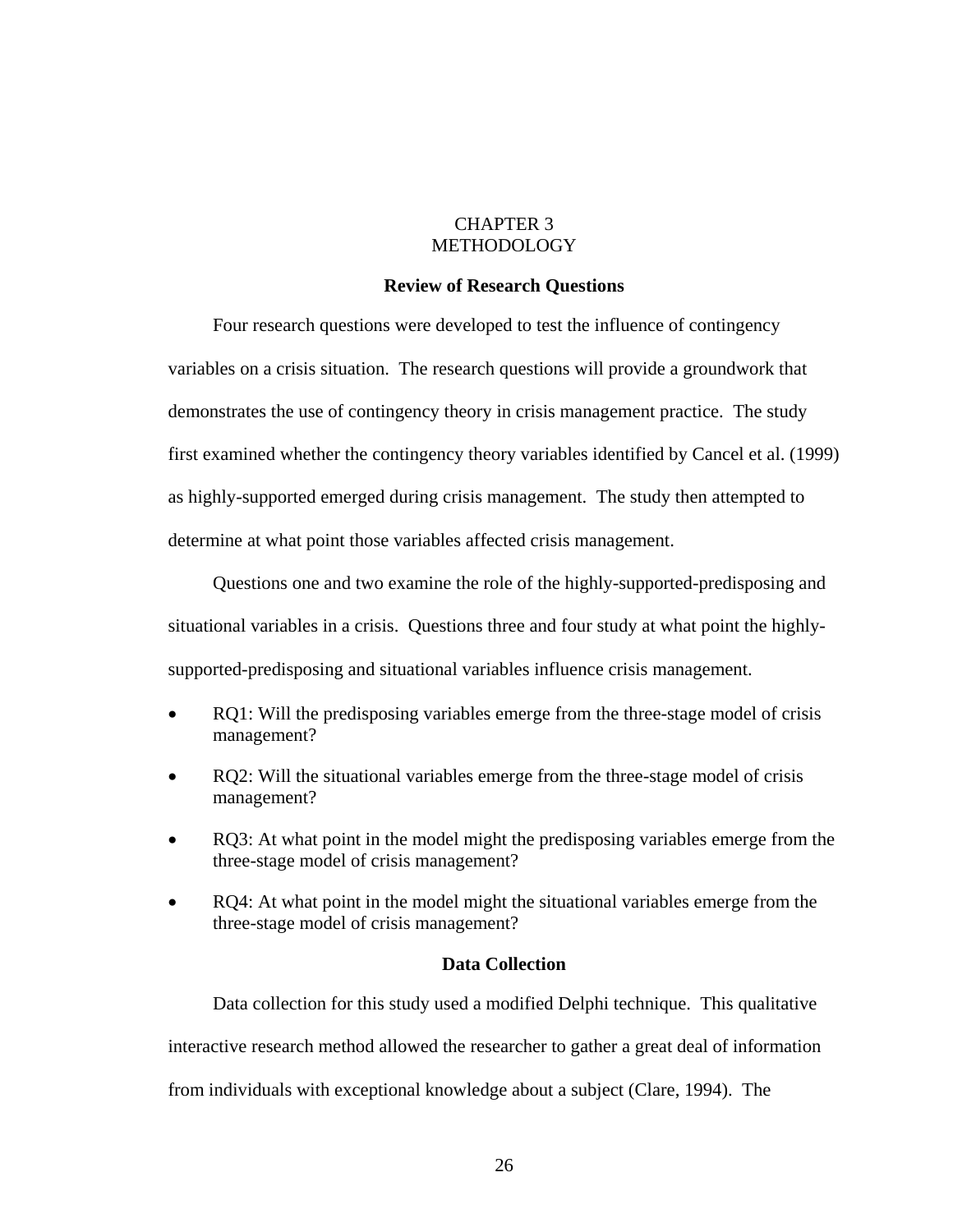technique allowed the researcher to prompt participants with a question. Upon receipt of all answers, the researcher posed a supporting question based on the initial findings for the panel to respond. The process served as a way to structure group communication (Turoff & Hiltz, 1996).

Beyond the receipt of individual feedback, the Delphi technique allowed respondents to react to their colleagues while guaranteeing anonymity. Responses were not immediately provided to all of the participants. During analysis of the responses to determine a follow-up question, the researcher removed any information that may have identified the respondent in the answer.

The Delphi system allowed for geographically distributed individuals to interact while discussing their crisis management experiences. Moreover, this technique helped remove negative dynamics that may inhibit communication in a group setting, such as hostility toward other participants and domination of the discussion by a participant (Clare, 1994; Wakefield, 2000).

A limitation of the Delphi technique is that participants needed to be reminded and motivated to provide feedback. Whereas in interviews the researcher is present to ensure respondent interaction, the Delphi method only allowed interaction along mediated channels. In an attempt to maintain participation, the researcher sent periodic reminder emails and made telephone calls to participants who did not respond to the question by the requested deadline.

The questions examined the role that predisposing and situational variables have in the crisis management process and attempted to determine other variables that influenced the respondents' crisis response. Respondents were asked to discuss those variables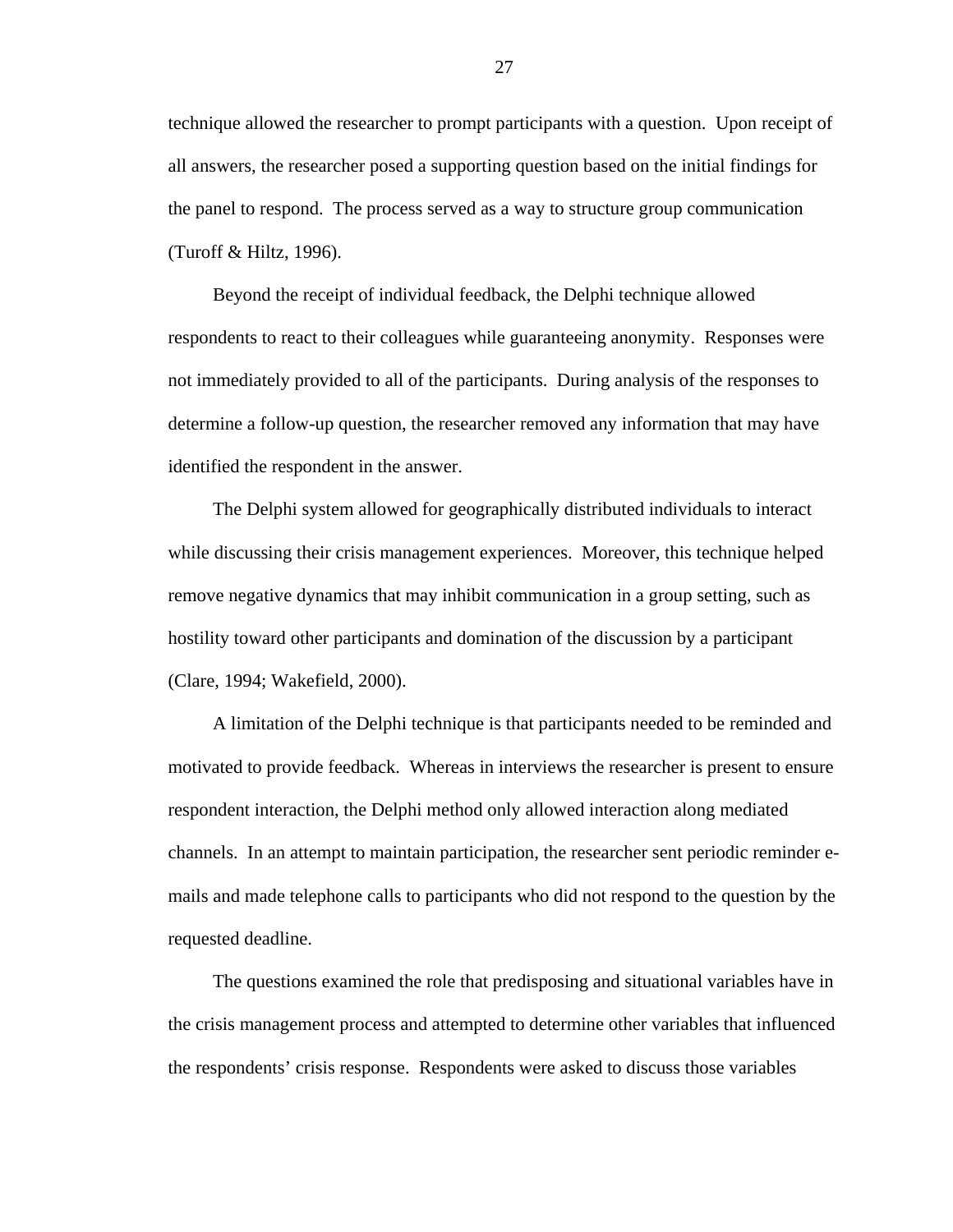<span id="page-35-0"></span>which most influenced their crisis management response. The researcher prompted the respondents with questions that addressed the predisposing and situational variables that the participants did not discuss. Variables mentioned by the subjects that were not highly-supported by Cancel et al. (1999) were also documented.

#### **Sample**

The study used a purposive sample of communication experts from municipal utility companies in the state of Florida. The municipal utilities companies recruited for this study were electric companies that are community-owned and locally managed. The effects of the very active, 2004 hurricane season on the state of Florida supports the belief that these individuals have experience in natural disaster, crisis situations and related communication functions.

Candidates for participation in this study included a cross-section of municipal utility companies throughout the state of Florida. The study aimed to target local level, senior members of the Florida municipal utility community. Contact information for senior members at the various organizations was provided by Florida Municipal Energy Association (FMEA) Executive Director, Barry Moline.

Following a phone call placed to Mr. Moline discussing the study, the researcher was provided with six senior individuals at municipal utilities across the state of Florida that were impacted by the 2004 hurricane season.

The six organizational contacts were sent an initial recruitment e-mail in early January, 2005 (APPENDIX A). A follow-up telephone call was made to those candidates who did not respond within one week. Initially, five of the six individuals agreed to participate in the study – the sixth candidate explained his organization was still too busy with recovery efforts from the hurricane season to participate in the study.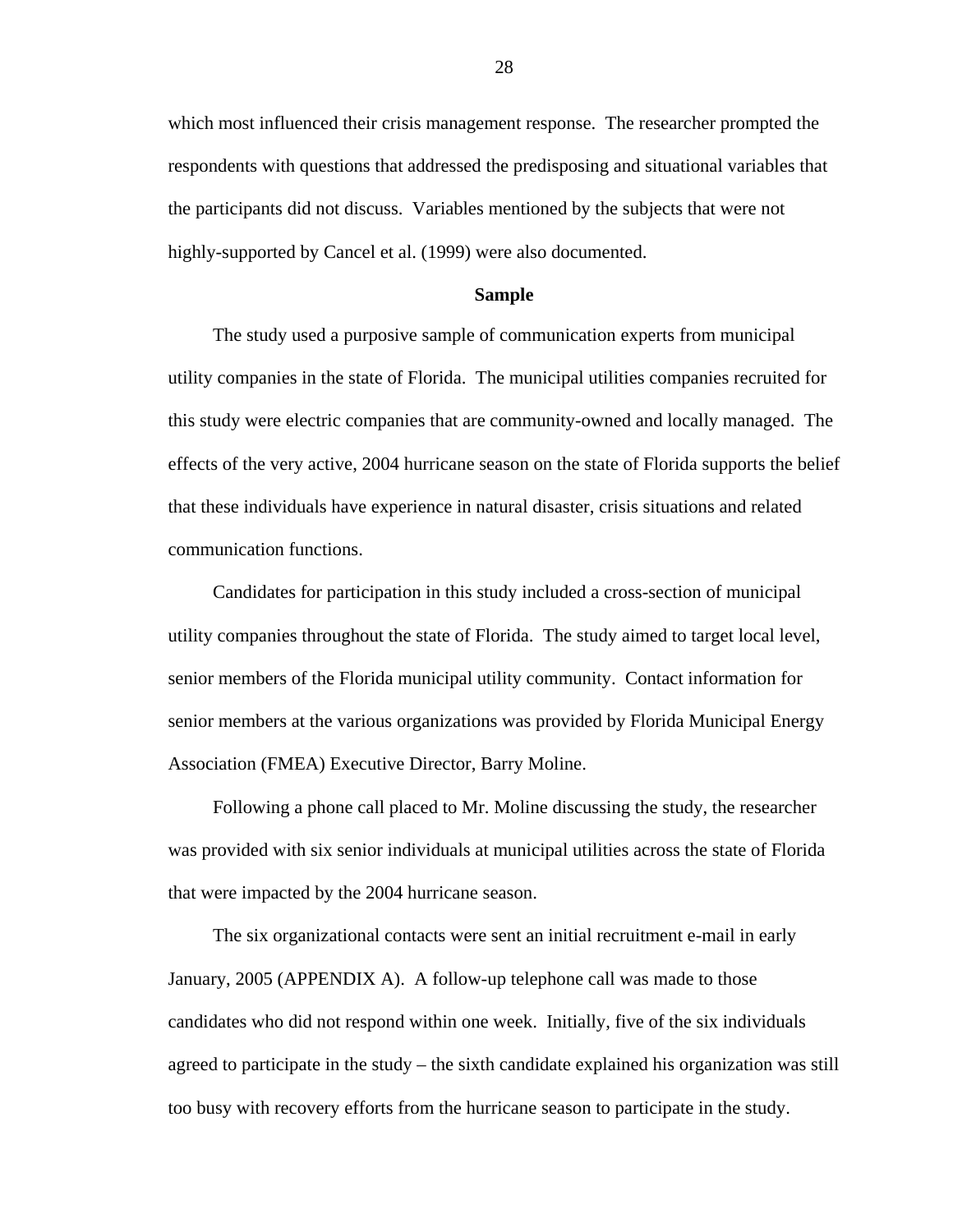# **Data Analysis**

The findings were analyzed to determine the role of predisposing and situational variables in crisis management. Throughout the research process data was analyzed in order to generate follow-up questions for participants. The analysis followed the constant comparative method. The individual responses were compared to reveal the common themes presented by participants. Information that did not support the categorization of the highly-supported-predisposing and situational variables was documented.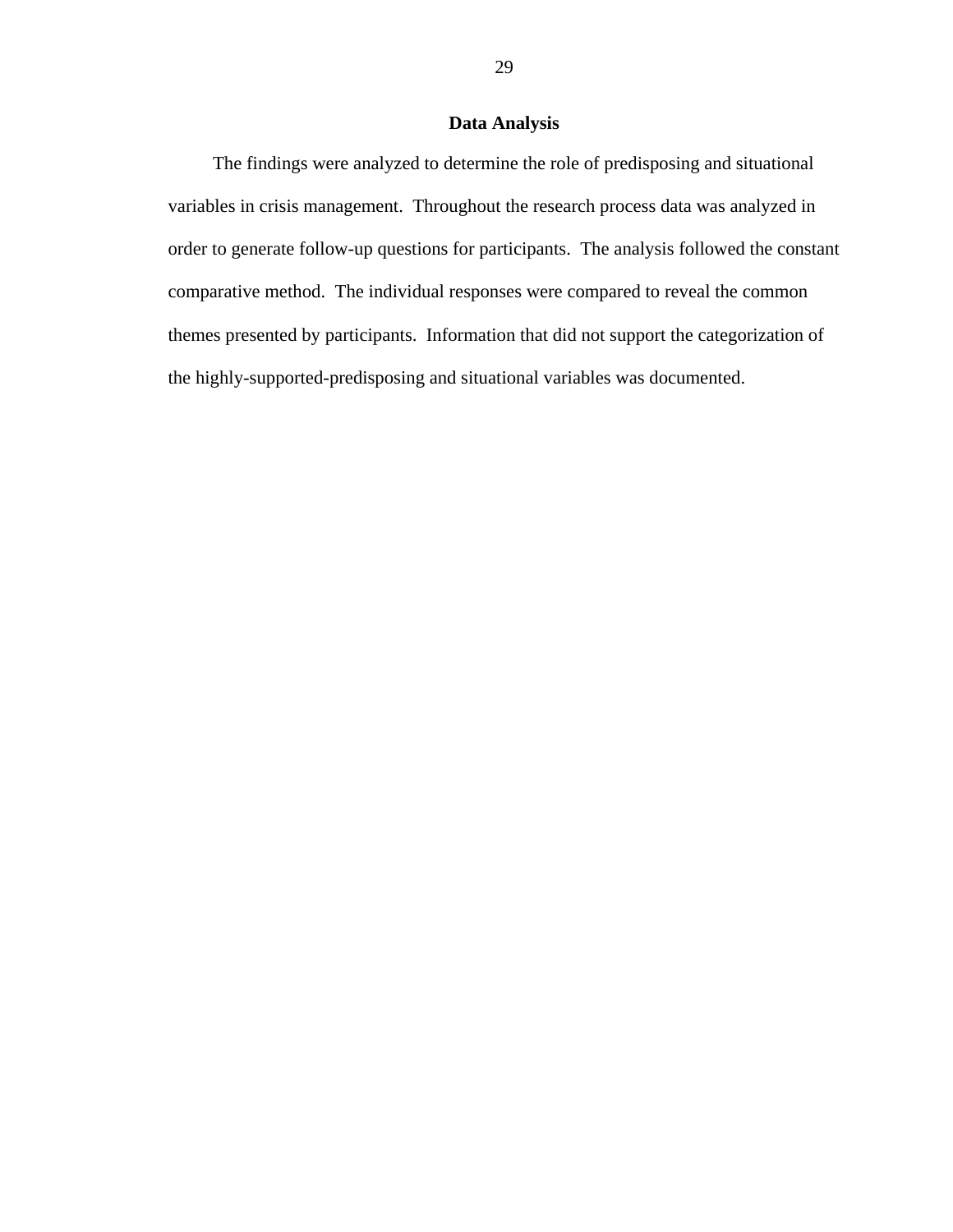### CHAPTER 4 RESULTS AND DISCUSSION

Data collection occurred over a six-week period. From the original five participants, three remained at the end of the study. Two of the three participants responded to all phases of the study. The third individual was unable to participate in phase 1.1 but responded to each subsequent phase.

Of the two individuals who withdrew from participation, both expressed a lack of time to dedicate to the study while in the first phase. One participant withdrew before responding to the first primary question while the other withdrew after responding to the first primary question. In each phase of the study, the researcher received responses from three participants. Participants were informed to use the 2004 hurricane season or a particular storm from that hurricane season that affected their organization as the basis of their response.

The background of the participants was quite different. Two of the three participants are employed by small city governments while the third worked for a utility company servicing a large city. The individual who withdrew after answering the first primary question worked for a utility company in a small city. Responses from each participant are reflected in the analysis of each phase of the study.

#### **Phase 1**

Phase 1 of the study was developed to expose a possible relationship between the highly-supported-predisposing variables identified by Cancel et al. (1999) and the precrisis stage of the three-stage crisis management model. The highly-supported-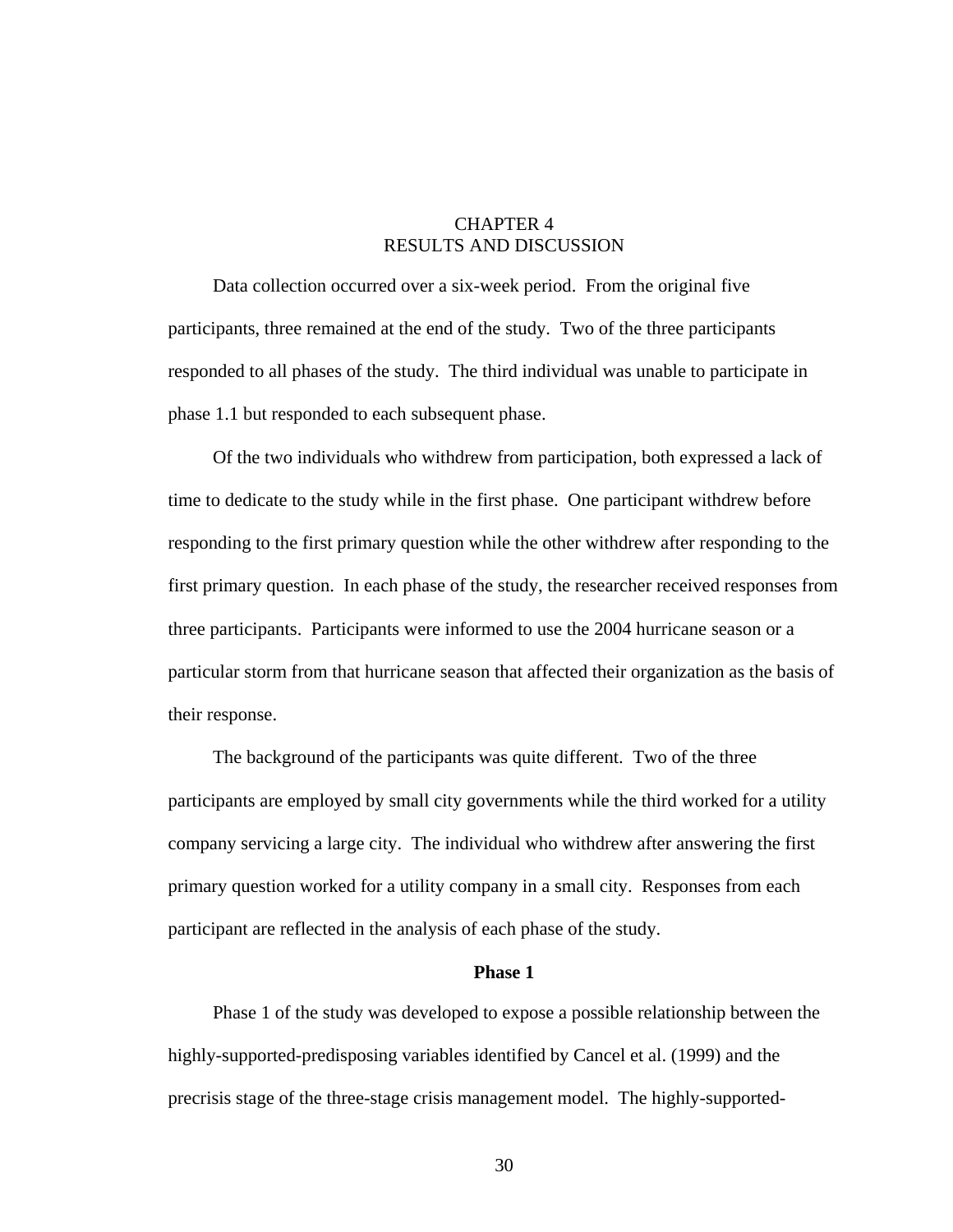predisposing variables are corporate business exposure, public relations access to the dominant coalition, the dominant coalition's decision power and enlightenment, corporate size, and the individual characteristics of involved persons. Phase 1 provided data that allows the researcher to answer the first and third research questions of this study:

- RQ1: How will the predisposing variables emerge from the three-stage model of crisis management?
- RQ3: At what point in the model will the predisposing variables emerge from the three-stage model of crisis management?

The data suggest that the predisposing variables do influence crisis management. Each respondent addressed the role of the variables, to some degree, in their organization.

Discussion centered on how the predisposing variables influenced the preparatory actions of participant organizations and the established role of participants in organizational decision-making. Moreover, there was a relationship between participant responses regarding the predisposing variables and the precrisis stage of the three-stage model. The precrisis stage addresses the proactive steps an organization takes to avoid a crisis. Likewise, in phase 1 the respondents discussed the existence of the predisposing variables prior to the crisis event.

#### **Phase 1.1**

The first question was meant to determine what precrisis infrastructure existed at each respondent's organization. The phase 1.1 question read: "What preparatory steps has your organization taken in an attempt to avoid a crisis event?"

The question was purposefully vague as to not influence the responses of participants, but rather to gauge the relevance of varying facets of their crisis response. The purpose was for those items they viewed as most important to surface in the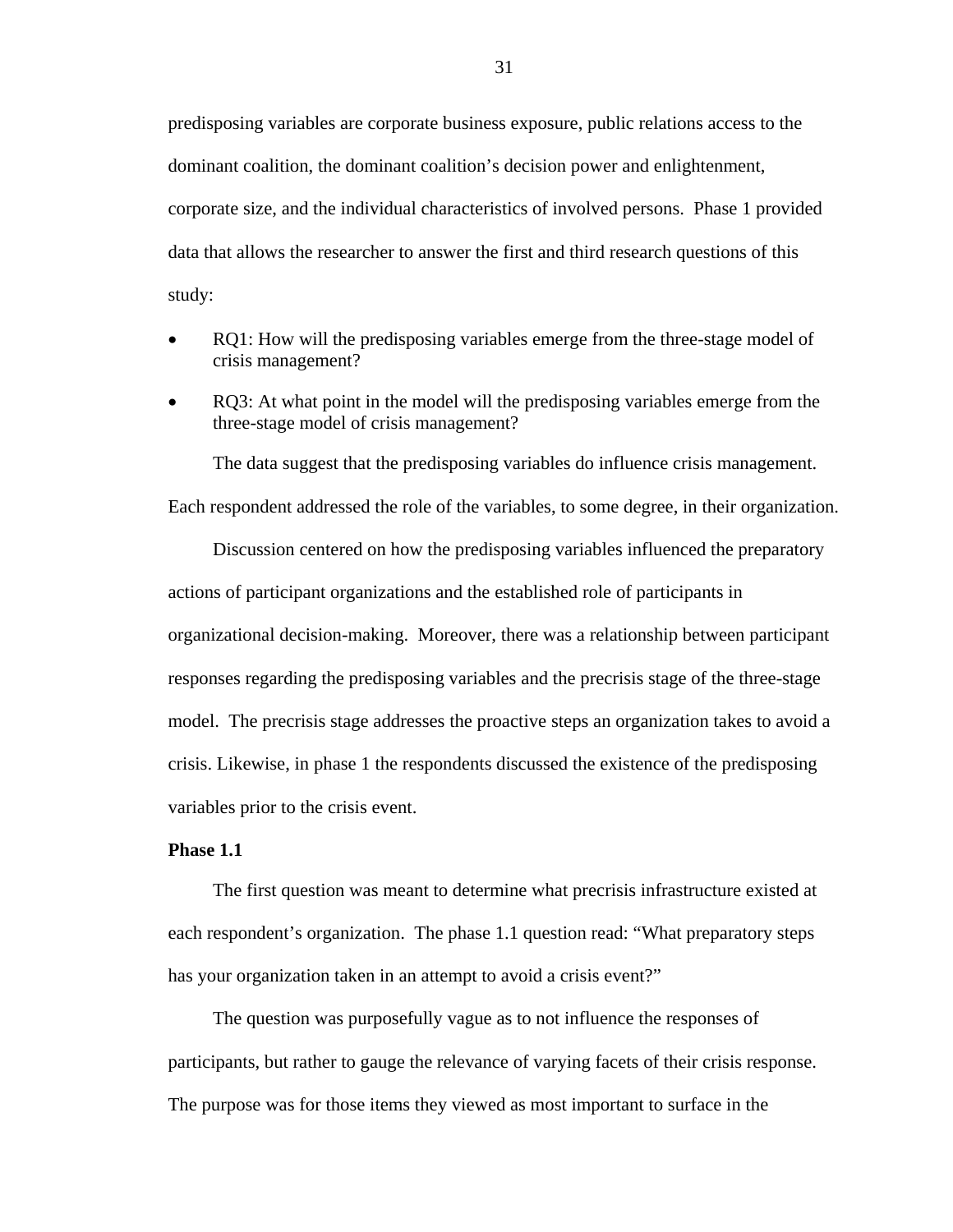responses. Participants seeking further clarification were provided an addendum to phase 1.1 asking the respondents to discuss the characteristics of their organization that shape its crisis response.

Phase 1.1 responses dealt with the proactive steps taken for a crisis event. Preparation of various crisis plans and manuals had been completed by all respondents. Participants 1 and 3 discussed the impact of the September 11, 2001 attacks on their crisis preparation. Each participant stated that since the attacks there has been a new emphasis on the security of their facilities. Participants 1 and 2 discussed the use of government sanctioned training or meetings to support crisis preparation. All three participants discussed the importance of public safety.

The highly-supported-predisposing variables played only a minor role in phase 1.1. However, one participant did address two of them in their response. Participant 3 discussed the variables corporate size and access to the dominant coalition. In this industry corporate size is determined by the number of clients serviced – a greater demand for power necessitates a larger organization. This participant stated that only after power outages dropped below a "reasonable number" did twice daily briefings cease. The reasonable number of outages was 40,000. This figure is a reflection of the company's size as it can service up to this number of outages without the implementation of increased protocols.

This supports the findings of Cancel et al. (1999) that the size of an organization influences its ability to accommodate its publics. This large utility company was able to accommodate a large number of outages before enacting new protocols. A smaller organization would not be able to handle such a large number of outages with the same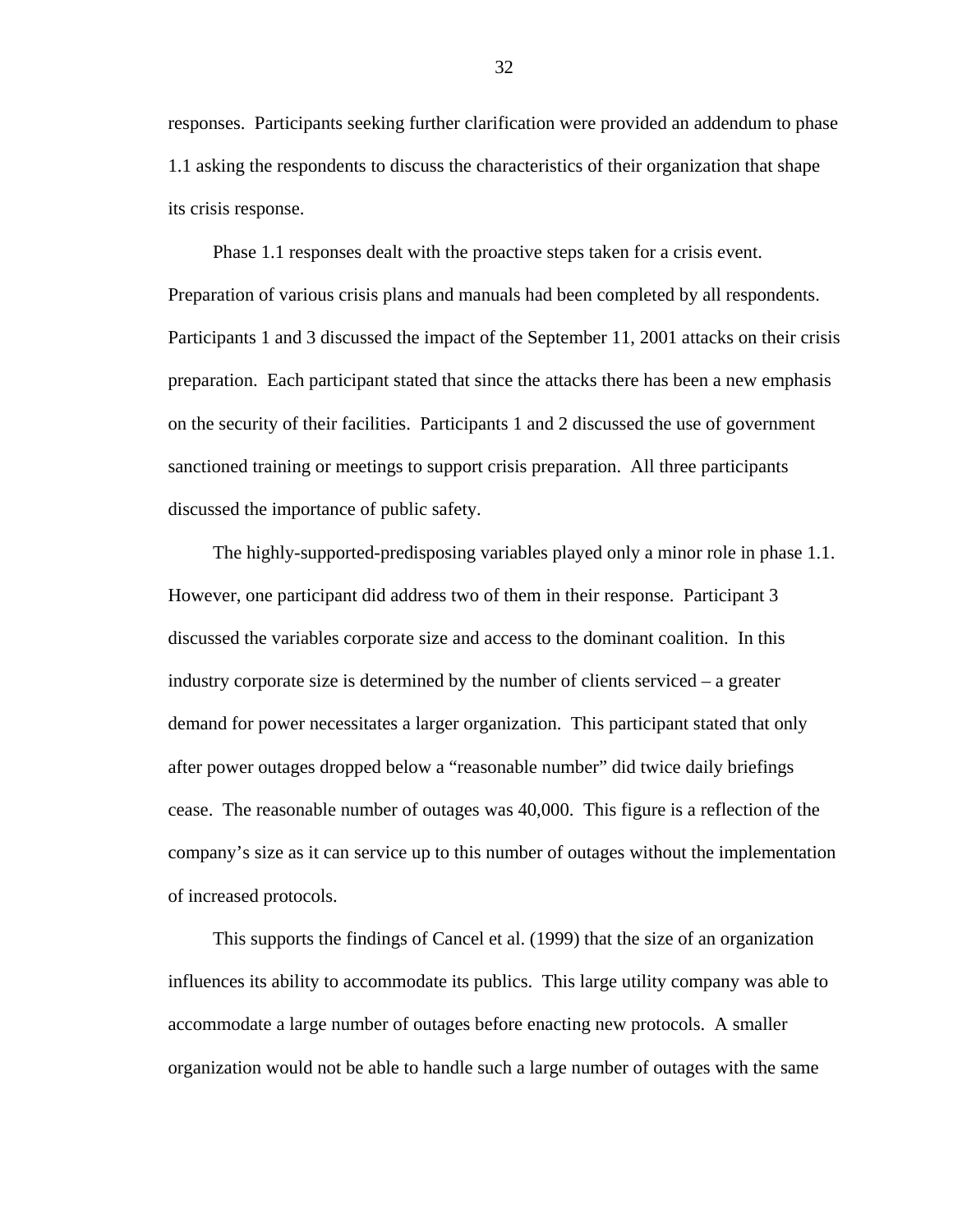ease. Whereas the large utility may not deviate from normal protocol, the smaller organization may have to alter its communication response and community information efforts. Participant 2 is a member of a seven person team that oversees power distribution activities (Appendix G). For a workforce of this size, implementation of special operations would have likely occurred well before 40,000 outages. Therefore, there is support that corporate size influences the precrisis stage of the three-stage model.

Additionally, access to the dominant coalition was addressed briefly in phase 1.1. Participant 3 explained that following the massive outages, twice daily briefings were held to address the situation. Many departments, including communications, were represented in the meetings

 [The meetings] involved the CEO, the Electric, Water and Sewer Operations Department, Internal and External Communications, Public Outreach, Facilities Maintenance, Client Relationships, Security, Finance, Risk Management, Safety, Engineering, Technology Services, and Governmental Relations. All vice presidents on the executive management team were at the meetings, along with many of the field operations supervisors to ensure direct information flow from the field. (Appendix F)

Public relations practitioners in this organization – internal and external communication, public outreach, client relationships, and government relations – all had access to the dominant coalition. Though it is unclear whether this access is permitted when the organization is not facing a crisis, the inclusion of public relations in discussions about crises identifies the active role the department has within the organization. The amount of access public relations has to the dominant coalition in this organization supports the study of Cancel et al. (1999) as well as the variable's influence on the crisis stage of the three-stage model. The access of public relations and the size of the organization are discussed further in the analysis of phase 1.2.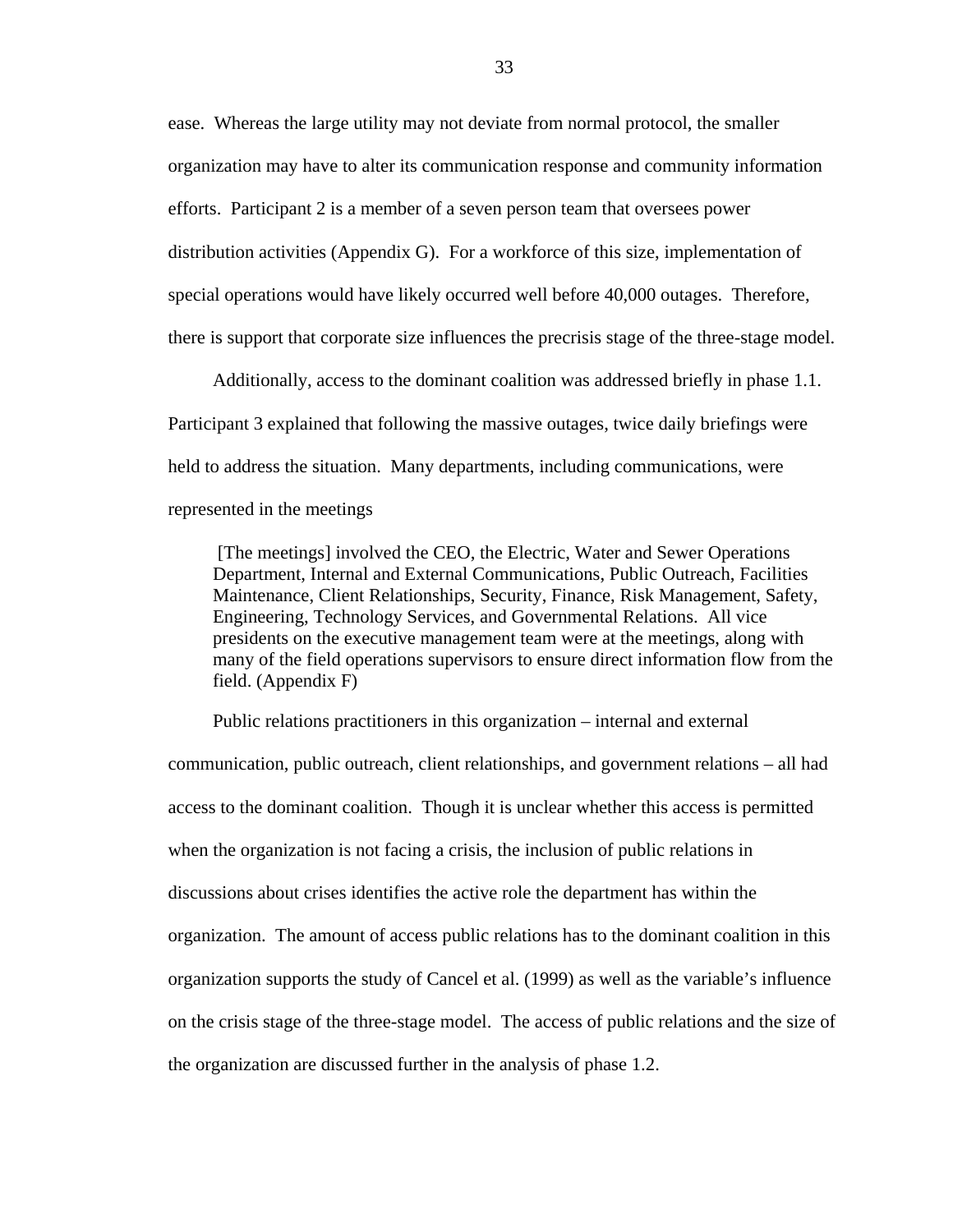#### **Phase 1.2**

Phase 1.2 delved into the participant's role in the organization. The researcher wanted to learn how their ideas were incorporated into the organization's decisionmaking process. Additionally, the question attempted to determine the other sources of information the dominant coalition recognized. The phase 1.2 question read: "How has your input been incorporated into your organization's current crisis management protocols? Who else's input, internal or external, was taken into account?"

This question attempted to elicit responses addressing multiple variables identified in the contingency theory. As mentioned, organizational size was found to be an influential variable in phase 1.2. Unlike the phase 1.1 response, participant 2 is from "a very small organization" (Appendix G).

The participant explained one objective the organization recognized was the need to educate the public about crisis situations. The small size of the organization necessitated support from local agencies – police, fire, and emergency management – to successfully educate the public. Without external support the smaller organization may not have been able to address the needs of their public. As in phase 1.1, the predisposing variable of corporate size identified by Cancel et al. (1999) is supported. The organization's small size influenced its ability to provide publics with important information in the precrisis stage.

Moreover, the size of the organization also influenced access to the dominant coalition. Participant 2 explained that the department that handled power-related issues consisted of seven individuals, "1 superintendent, 3 linemen, 2 apprentices, plus me" (Appendix G). As a result of the small department, input from all individuals – including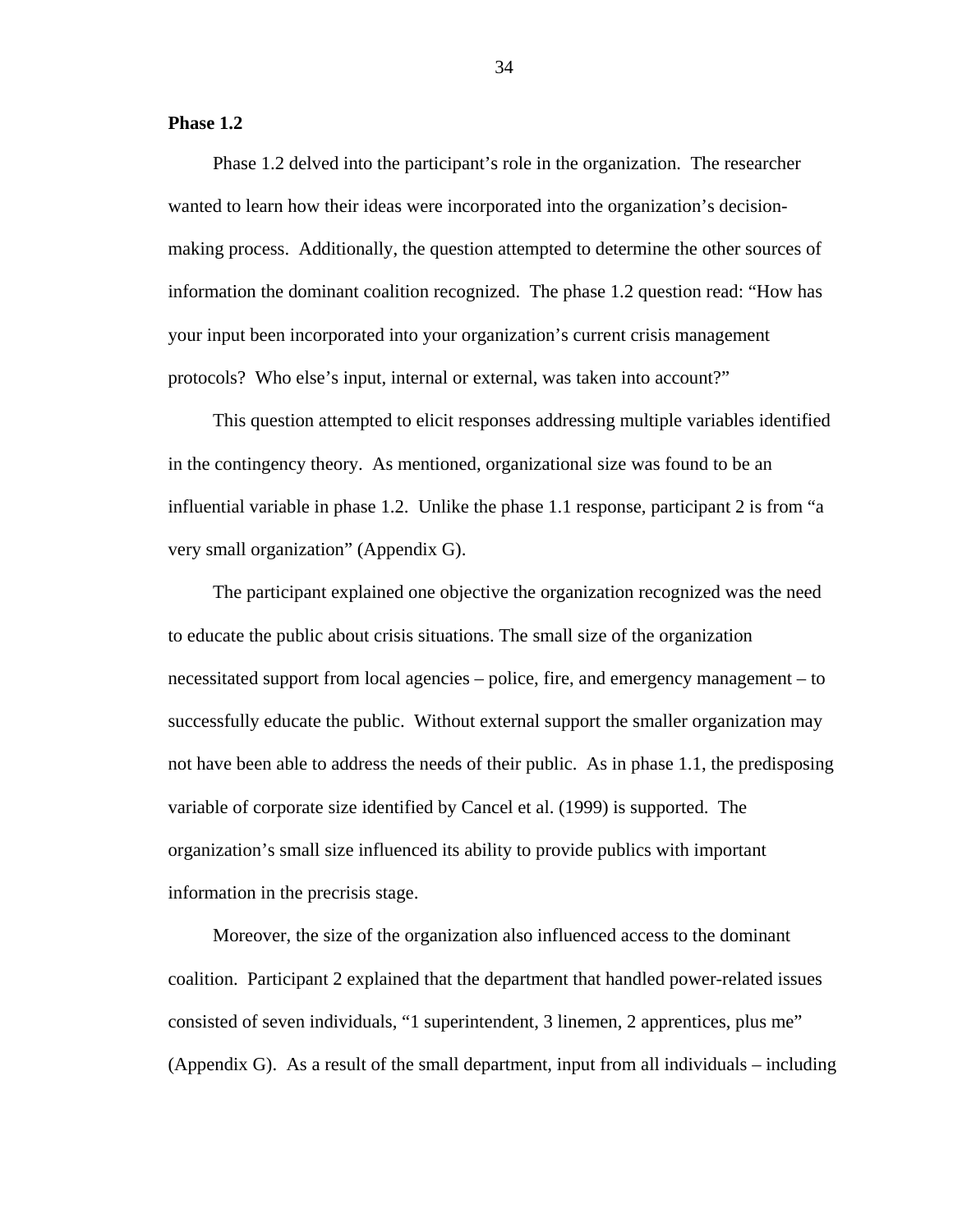the respondent who frequently serves as city spokesperson for public services – was included in the decision-making process.

Lastly, this organization also supported the notion that characteristics of involved individuals influence the precrisis stage. Respondent 2 explained that although everyone's suggestions were encouraged, the more experienced individuals were able to provide greater insight. It is likely that an individual in a small department with more experience will influence the choices made in crisis preparation. This experience relates to discussion in Cancel et al. (1999) of past training or education as a characteristic frequently mentioned by respondents, as influential to the organization's accommodation of publics.

#### **Phase 1 Conclusion**

Phase 1 identified support for the predisposing variables of corporate size, public relations access to the dominant coalition, and individual characteristics of involved persons. There was only marginal support for the variables of dominant coalition enlightenment and corporate business exposure.

In phases 1.1 and 1.2 respondents addressed the importance of public safety, government training courses, and resource availability as well as highly-supportedpredisposing variables cited by Cancel et al. (1999). In order for these opportunities to be available for public relations practitioners, it is likely that both funding and support of the dominant coalition were achieved. This likelihood provides marginal support for dominant coalition enlightenment of the role of public relations. Additionally, corporate business exposure was not directly mentioned as influential to crisis preparation, though public access to the organization and visibility in the media were addressed once the crisis occurred and will be discussed in the analysis of phase 2.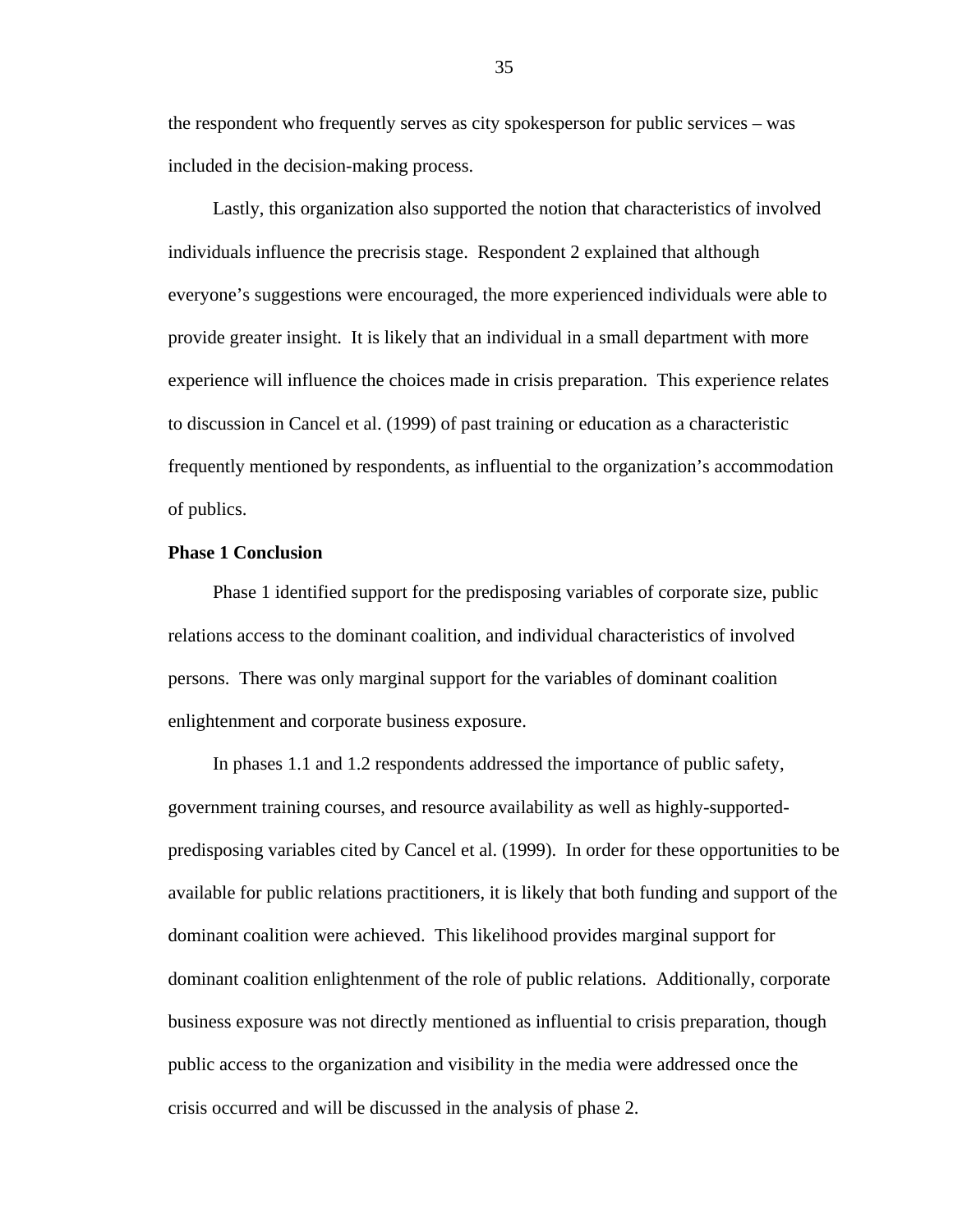Phase 1 also included some support for a contingency variables not highlysupported in Cancel et al. (1999). The role of legal counsel in crisis preparation was addressed by one respondent. In phase 1.1 the respondent explained that full-time general counsel was hired in 2002 to aid in crisis preparedness. This individual's role was to assist in the proactive identification of organizational vulnerabilities. This was the only mention of legal counsel throughout the study.

#### **Phase 2**

The second phase of the study transitioned to examine the relationship between the highly-supported-situational variables identified by Cancel et al. (1999) and the crisis stage of the three-stage model. The highly-supported-situational variables are: urgency of the situation, characteristics of external public's claims or requests, characteristics of external publics, potential or obvious threats, and the potential cost or benefit of a particular action. The data collected in phase 2 provided the researcher with information to answer the second and fourth research questions of this study:

- RQ2: How will the situational variables emerge from the three-stage model of crisis management?
- RQ4: At what point in the model will the situational variables emerge from the three-stage model of crisis management?

In this phase, the data illustrated the role of the situational variables in crisis management. Participant responses focused on the existence of the situational variables relative to the crisis event – the discussion addressed the organizational response to the crisis as well as the factors that influenced the response. In many cases, the situational variables provided insight as to why the organizations responded in a particular manner. Participants often addressed their organization's response to the crisis when commenting on the role of the situational variables. The discussion of the variables' influence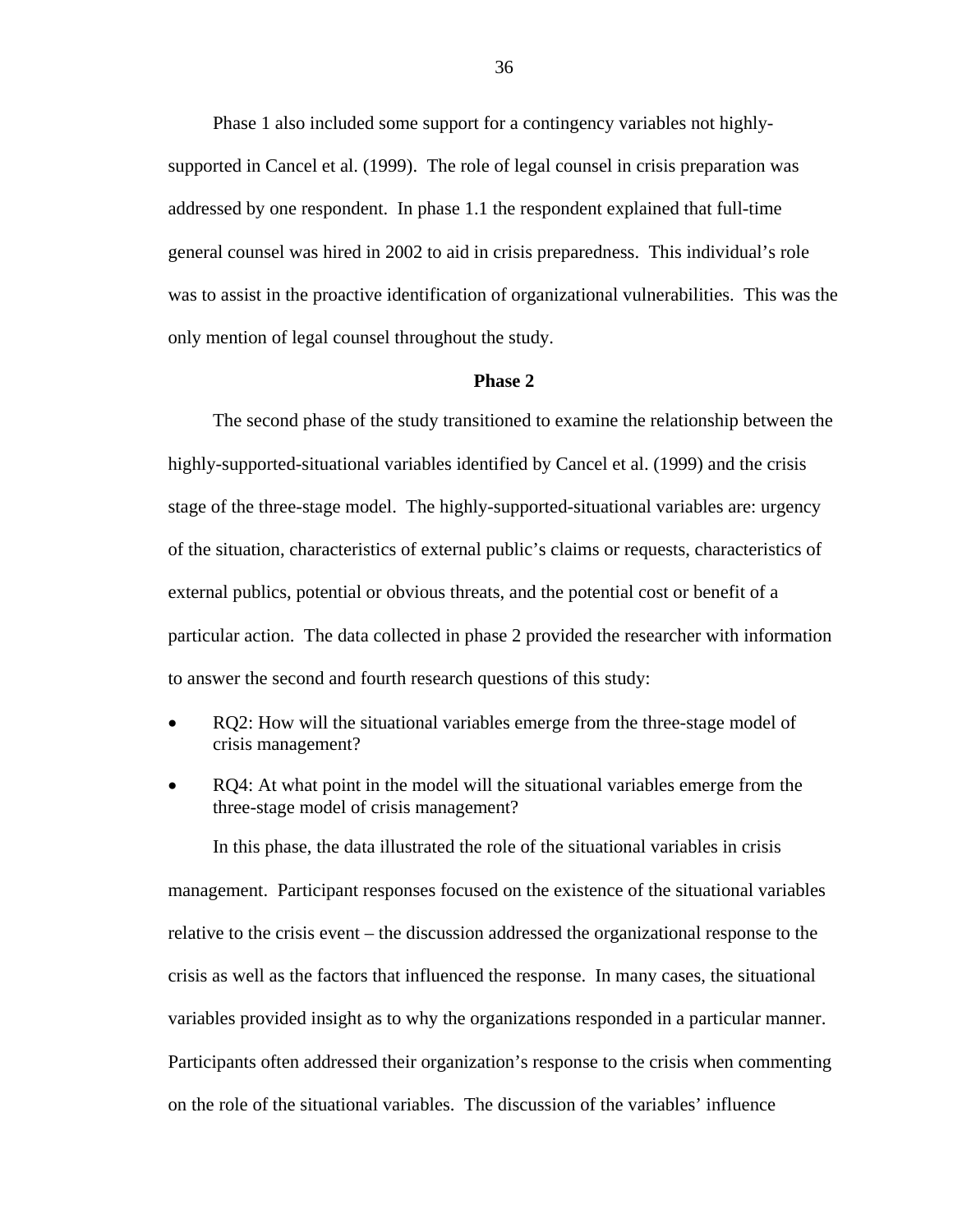concentrated on the crisis stage of three-stage model. As a result, the researcher can infer that the situational variables exert influence in the crisis stage of the model.

#### **Phase 2.1**

The question in phase 2.1 identified the variables that influenced organizational response to the 2004 hurricane season – referred to as the crisis event. The phase 2.1 question read: "What characteristics of the crisis event influence your organization's crisis response?"

The characteristics of external publics' claims and requests was an influential variable in phase 2.1. Respondents 2 and 3 explained that their organizations received a lot of pressure from publics to restore power. Respondent 3 explained that with more than half of their customers without power, the company received as many calls in one day as they typically do in a month. Considering the number of phone calls the organization had to modify how they communicated with publics and the media. The organization's "blast fax" to the media and members of the city council helped the organization distribute information to the public (Appendix H). Thus, the number of requests for service influenced this organization's response in the crisis stage of the threestage model.

The variable of corporate size was revisited in conjunction with the claims and requests of publics. Participant 3 explained that once outages were reduced to a manageable amount the use of blast faxes ceased and the organization returned to its normal communicative practices. As addressed in phase 1, the number of manageable outages was 40,000. A smaller organization may not consider that number of outages low enough to resume normal protocols. Respondent 4 works for a much smaller organization and explained that due to its size, the organization was forced to work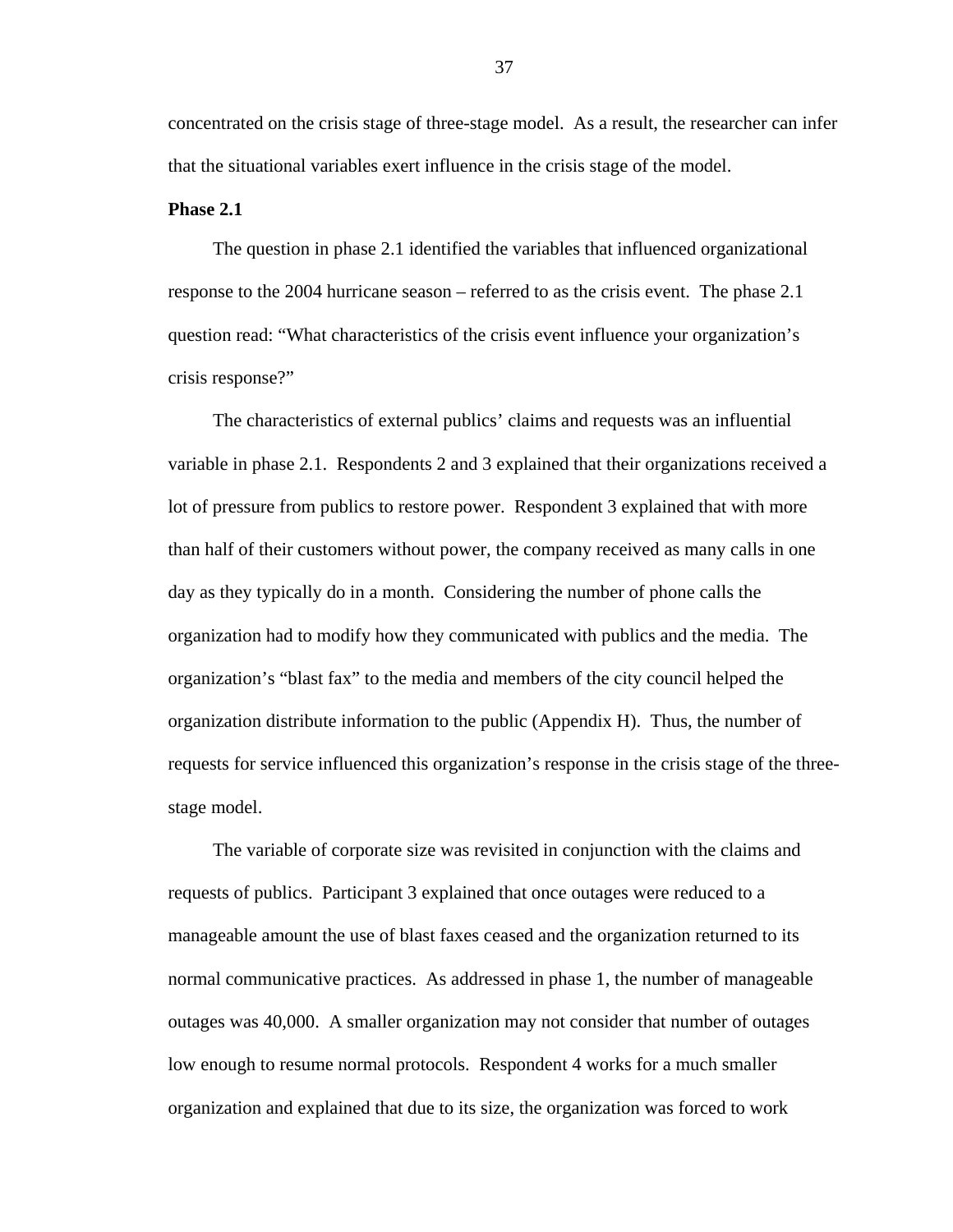closely with the county emergency management team to restore power. The crisis stage of the three-stage model concludes when the crisis ends. Though a reduction to 40,000 outages did not end the crisis, an organization's size and ability to handle a large volume of outages will expedite the crisis stage.

Public outcry supports the existence of another situational variable's role in the crisis stage of the three-stage model – potential cost or benefit. Again, respondents 2 and 3 explained that as a result of the massive power outages their organization was forced to determine the best way to restore power. Each respondent explained that they organized repairs from the power source and major power lines to the neighborhoods in order to most efficiently restore power to the most people. This sequence did not follow standard procedure – in fact it was the exact opposite in one case. The organization determined the cost of following standard protocol was too high – it would have taken too long to restore power – and that a different approach produced a greater benefit in the situation.

Additionally, respondent 2 briefly discussed that there was great importance placed on restoration of power to critical facilities. The need to restore power to these facilities quickly relates with the variables of urgency of the situation and potential and obvious threats. Medical facilities need power to provide treatment for patients. Without power, patients may not be able to receive care – in some cases urgent, lifesaving care. Moreover, it is likely that these facilities received an increase in patients as a result of the storm, thus power restoration was essential. These variables were further addressed by respondents in phase 2.2.

#### **Phase 2.2**

Phase 2.2 further examined a point raised in phase 2.1. As a result of the power outages many publics contacted or attempted to contact their utility provider. This phase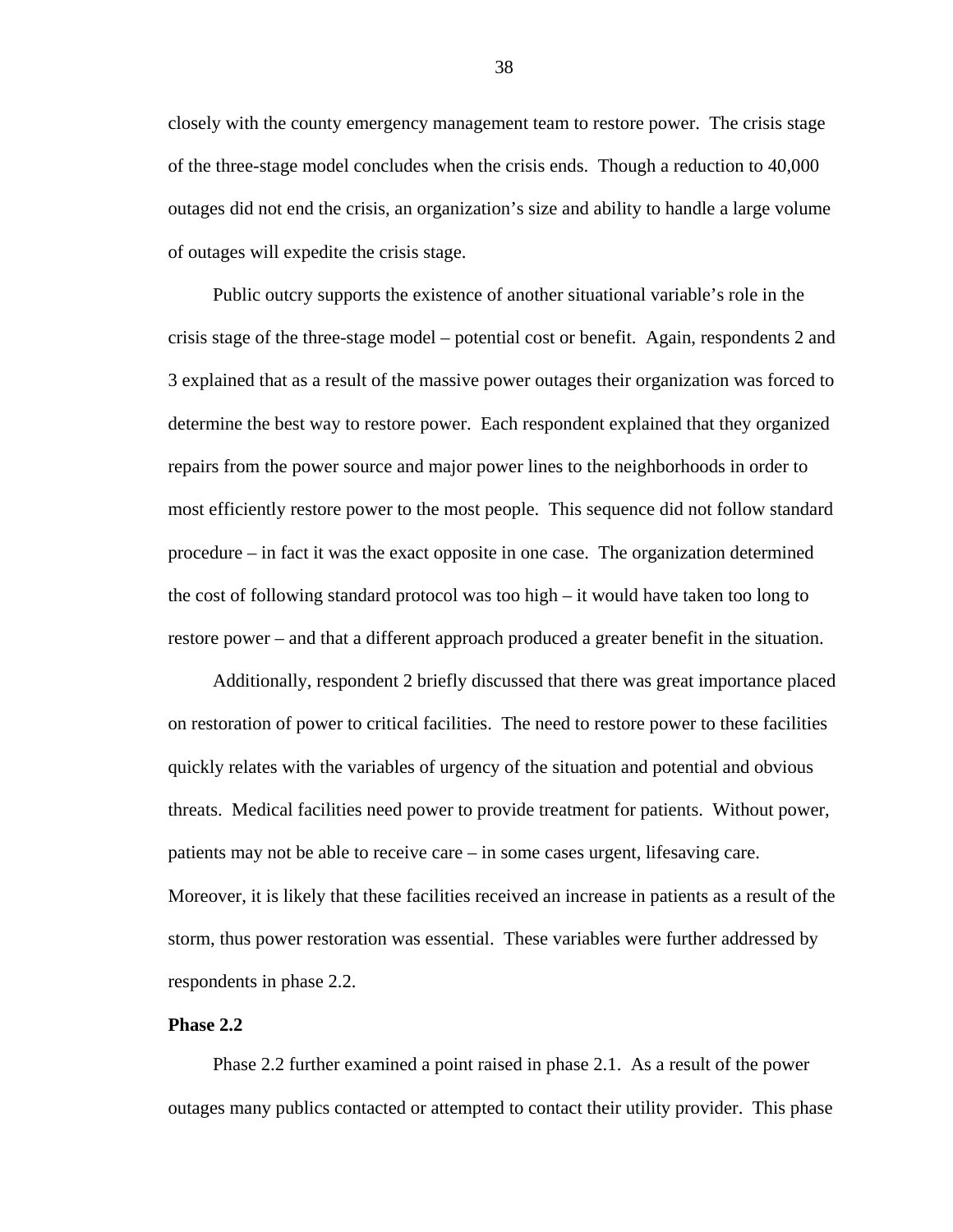asked if any particular public contacted the organization more than others. The phase 2.2 question read, "Were certain publics more vocal regarding their need for power restoration? Did their requests influence your organization's response?"

This question directly addressed the situational variable of characteristic of an external public. The responses to this question varied, as each respondent had a different experience with the distinguishing characteristics. Participant 2 explained the most vocal group in the community belonged to a more affluent, gated community who felt they were not receiving the service they deserved. The respondent explained that only rarely did any calls influence power restoration procedure. Instead, the organization prioritized restoration from important community services down to individual members of the community. There were a few instances where external publics affected restoration. These situations were limited to unknown critical needs facilities and "quick easy fixes that would restore power to many customers" (Appendix I). Thus, certain characteristics of external publics and the cost-benefit of "quick fixes" influenced this organization's response in the crisis stage.

Respondent 3 stated that parents became most vocal in the days following a power outage. Parents with jobs had to stay home to watch their children or were forced to pay for daycare due to school closures. Additionally, some parents contacted city council members and the mayor in an attempt to expedite school power restoration. The pressure from this public placed more focus on school restoration. Support is again found for the Cancel et al. (1999) variable, characteristics of external publics. Outcry for a focus of restoration efforts at school proved successful in shifting focus to that task.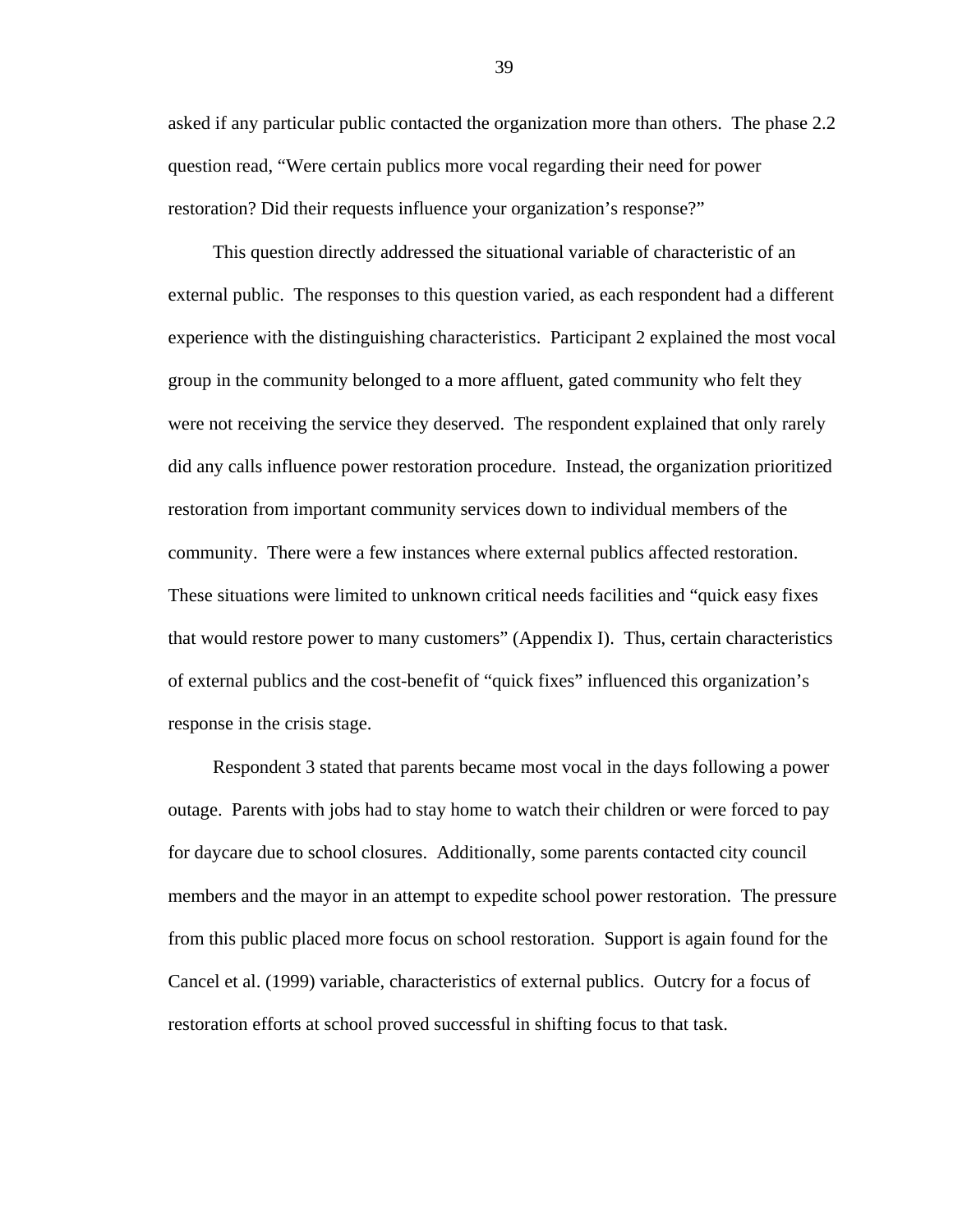Participant 4 explained that calls requesting power came from all members of the community. The first groups to have power restored were the police, fire, and emergency services followed by downtown businesses and medical facilities. Again, characteristics of the publics influence the crisis response. Those services and facilities that were deemed most important to receive power restoration were addressed first. In reference to the general public, the respondent claimed that no group influenced their response. Instead, power restoration crews were dispatched in order of request.

#### **Phase 2 Conclusion**

Phase 2 identified much support for the Cancel et al. (1999) highly-supportedsituational variables – each variable was addressed by respondents. The variable most supported was characteristics of external publics. Each respondent explained that certain publics – medical facilities, schools, or emergency services – received a greater amount of organizational resources. The variable which received the least support was potential or obvious threats. The only relationship with this variable can be with the threat of not immediately restoring power to medical facilities or emergency services.

Additionally, the applications of lessons learned during this crisis were briefly discussed in phase 2. Participant 2 explained that his organization "insert[s] lessons learned as needed to our preparations" (Appendix H). Participant 3 discussed how his organization "develop[ed] a contact/location list for all schools we serve" (Appendix I). These two tasks support the premise of the three-stage model that crisis management is cyclical. Lessons learned during one crisis should be included in future crisis management planning and preparation so as to avoid or reduce the risk of another crisis. The application of lessons learned during a crisis will be discussed further in the analysis of phase 3.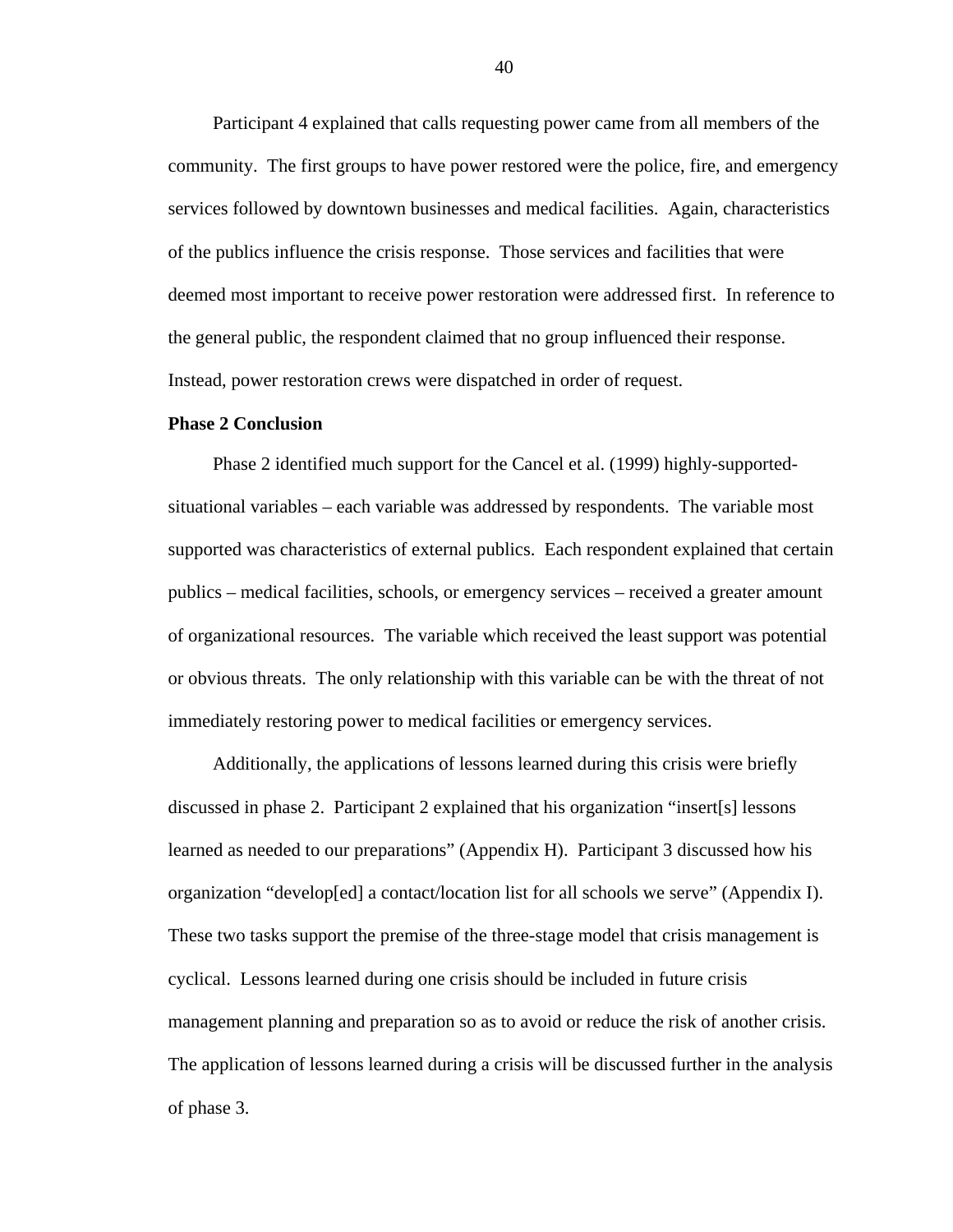#### **Phase 3**

The third phase of this study did not serve to relate the contingency theory with the three-stage model. Instead, this phase examined whether the participants' crisis management practices are cyclical. The three-stage model is a cyclical model of crisis management – it explains that what an organization learns during a crisis should be applied to future crisis events. The researcher wanted to probe whether or not participants practiced cyclical crisis management and how it affected their attitudes regarding possible future crises. Unexpectedly, the data presented a reemergence of the predisposing variables. As a result, phase three of the study also, like phase one, served to answer the first and third research questions.

#### **Phase 3.1**

The phase 3.1 question examined what influence the 2004 hurricane season had on the future of the organization. The question read: "How did the 2004 hurricane season influence your organization's preparation for future crises?"

 Respondents discussed a variety of topics. Respondent 2 emphasized the importance of the experience his organization gained. The participant expressed that this experience would reduce the need for future "reinvention" of techniques and policies (Appendix J). Moreover, the individual explained the role interaction with other organizations played in their learning. This point was echoed by participant 4 who claimed their organization "had a new understanding" of what they must prepare for in the future (Appendix J). Respondent 3 listed the major changes this crisis prompted in the organization. The list included changes in protocol, communication techniques, staff assignments, and the receipt of community feedback.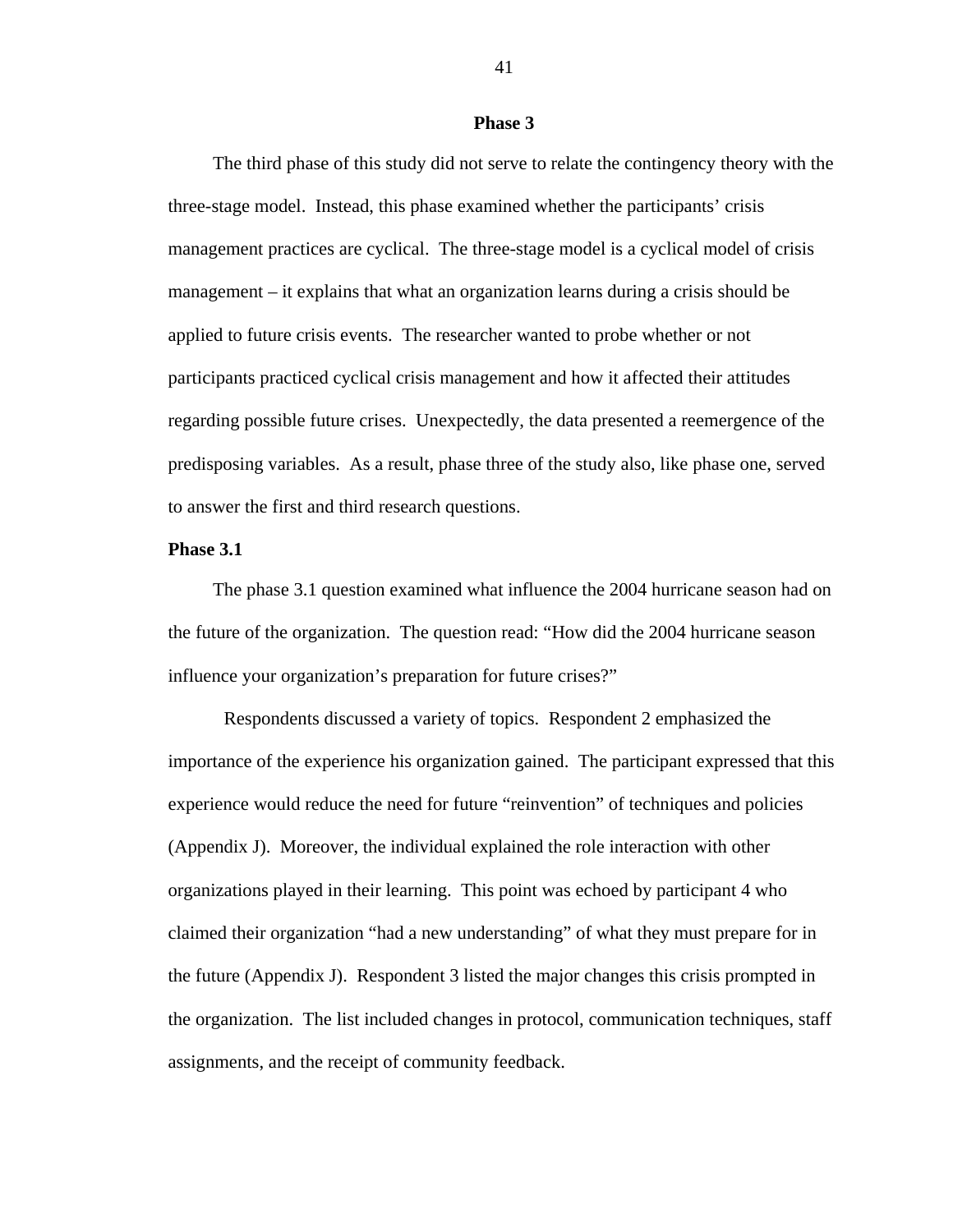The experience gained by the respondents from the crisis event can be valuable in future crises. As a result, the highly-supported-predisposing variable, characteristics of involved persons, reemerged. The first-hand experience familiarized them with crisis management practices. The knowledge gained from this crisis event has helped prepare these individuals for future crises. Whereas before they may have never dealt with a crisis, the 2004 hurricane season likely made them more aware of such a situation and provided them with experience to react to future events.

#### **Phase 3.2**

Phase 3.2 asked if the crisis and what the organization learned from the crisis has prepared them for similar events in the future as well as what concerns still exist. The phase 3.2 questions read: "Considering what your organization learned from the 2004 hurricane season, do you feel prepared for the 2005 hurricane season? What concerns does your organization have?"

The responses to this question were mixed. Participant 3, from a large utility company, explained that the experience has prepared the organization for future events. The respondent explained that the first-hand experience was much more valuable than any drill or exercise in teaching the organization how to cope with such situations. In contrast, the participant did express concern if the community and organization were to take a direct hit from a storm. The participant stated that the additional damage and outages caused by a direct hit are of great concern to the company and the community.

Respondent 2 had quite the opposite response regarding his organization's preparation. This individual explained that his organization does not feel completely prepared for a hurricane season. The participant cited the impact of the cost of the 2004 season on the small utility as too great to overcome in one year. As a result, this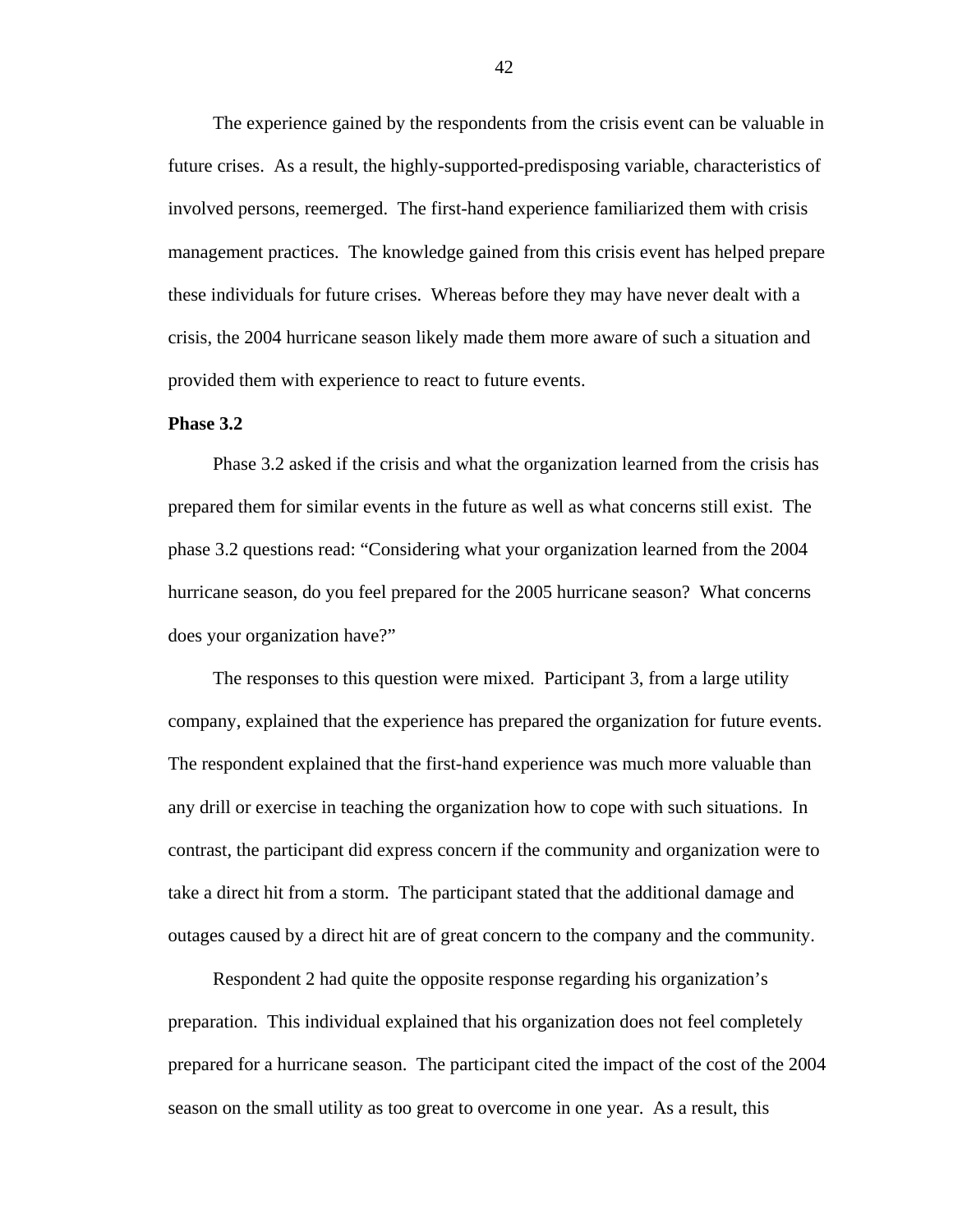organization will triage their needs as the 2005 hurricane season begins. This response marks the reemergence of the highly-supported-predisposing variable corporate size and illustrates how the variable will impact this organization's ability to manage a future crisis event.

Participant 4 explained that although an organization can prepare, the 2004 hurricane season was something for which you could not prepare. This individual stated that, "you may think you are prepared, but when you have three successive hurricanes wreak havoc on your community in six weeks, you can't get that prepared" (Appendix K). As a result of the 2004 hurricanes, this participant feels that hurricane season will always concern her community.

#### **Phase 3 Conclusions**

From the phase three responses, the researcher can conclude that each respondent has learned from the experience of the 2004 hurricane season and will apply those lessons to future crisis management practices. The respondents, therefore, did use a cyclical model of crisis management – a vital aspect of the three-stage model. The knowledge gained and resulting changes from the 2004 hurricane season will only increase the ability of these organizations to prepare for crisis events as well as reduce the impact of the crises.

Additionally, predisposing variables emerged in phase three responses. These variables signal the creation of the new precrisis stage that occurs when new information, gained during a crisis, is incorporated into existing precrisis protocol. The outcome of this synthesis is a new precrisis norm, exhibiting highly-supported-predisposing variables.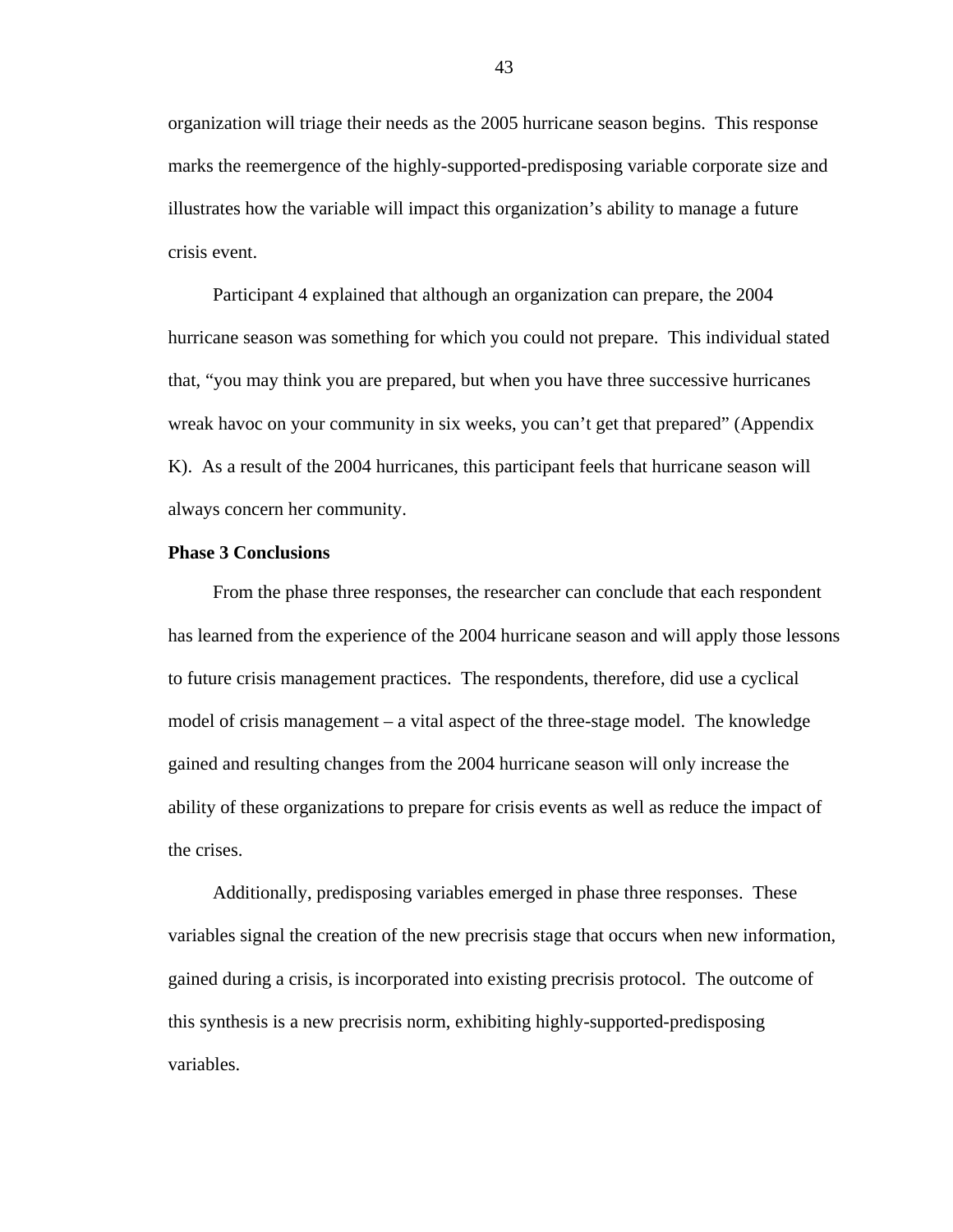### CHAPTER 5 LIMITATIONS AND FUTURE STUDY

This qualitative study does not allow the researcher to make generalizations into the relationship between the contingency theory of accommodation and crisis management practices. Moreover, the small number of participants may slightly detract from the relevance of the study. This study provides a springboard for further study. Future studies that attempt to relate the contingency theory and crisis management practices should soon transition from a qualitative approach to a quantitative methodology.

As a follow-up to this study scholars should use depth interviews to collect data in an attempt to relate the highly-supported variables identified by Cancel et al. (1999) to crisis management. The Delphi approach used in this study proved problematic at times in recruitment, sustained participation, and depth of information. Though this study did provide purposeful data, an interview format would allow the researcher the opportunity to probe each respondent further and receive greater clarification on the role of the highly-supported variables. As a result of the Delphi methodology's limited opportunity for follow-up questions, there was likely valuable information that the respondents did not convey. The depth interview will provide the wealth of knowledge that can precede a quantitative study.

Upon analysis of detailed qualitative data that supports a relationship between the contingency theory and crisis management, a quantitative study may generate statistically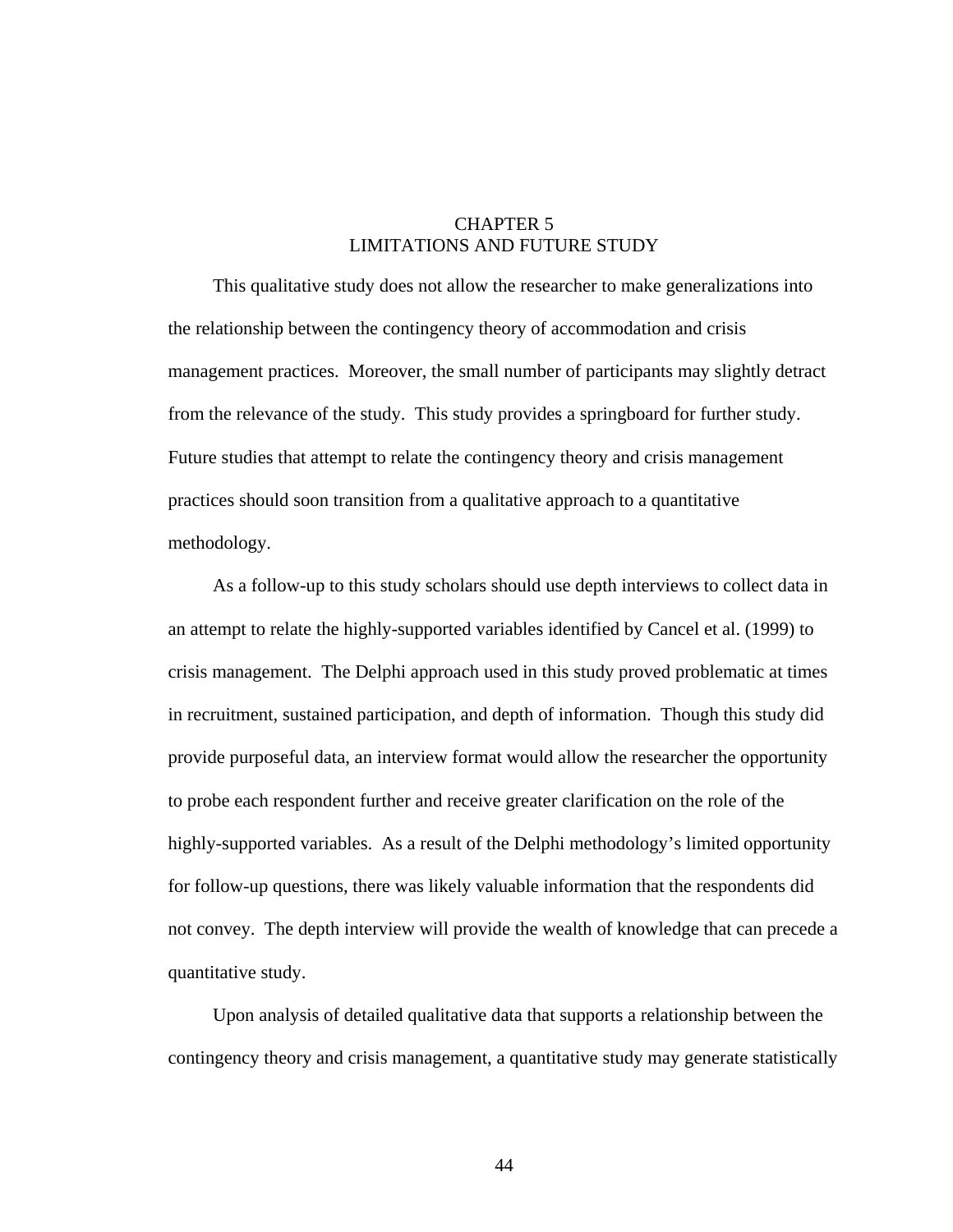relevant data. From this data, contingency theory scholars can provide crisis management practitioners with a theoretical grounding of their practice.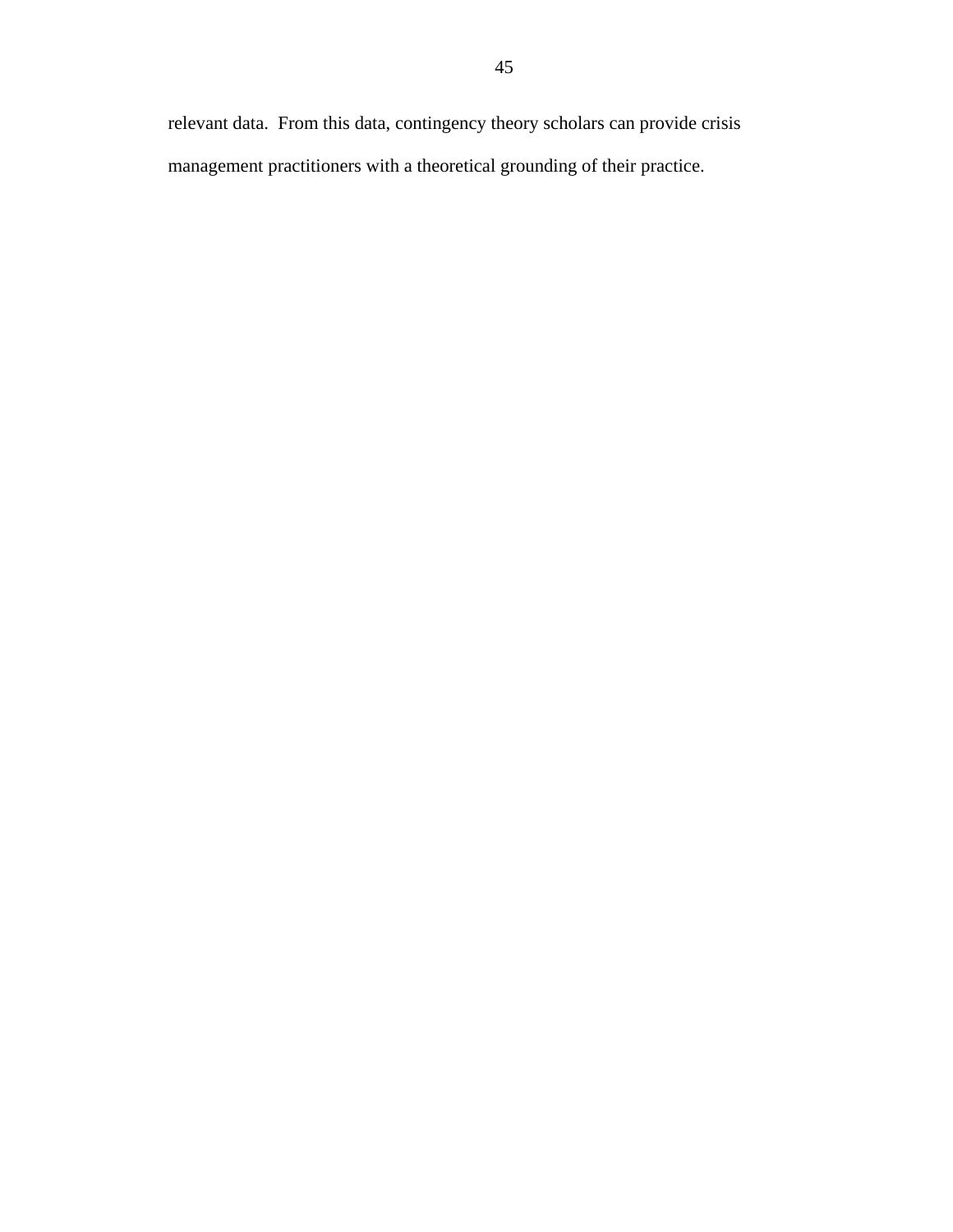### CHAPTER 6 SUMMARY AND CONCLUSIONS

Crisis management literature is rich with models that various organizations can follow to help minimize the impact of a crisis. Each model has its individual merits, but the three-stage model of crisis management is the most widely accepted model (Coombs, 1999b; Seeger et al., 2003). The acceptance of the model is the result of its overarching applicability to a variety of organizational crisis situations. The three-stage model divides a crisis into macrostages – precrisis, crisis, and postcrisis – which allows for analysis of the event in a logical flow.

Data collection in this study was modeled after the three-stage model of crisis management. Participants responded to a series of questions which that followed the lifecycle of the crisis. The respondents, who were public relations and corporate communications practitioners at municipal utility companies in Florida, discussed their organization's crisis management practices during the 2004 hurricane season. Participant responses were analyzed with those variables that influenced the crisis management process categorized according to the three-stage model of crisis management.

The first phase of the study addressed the precrisis stage of the three-stage model. This stage is characterized by the proactive steps taken as crisis preparation of an organization – the proactive steps (Coombs, 1999b). Respondents addressed a number of variables that influenced their crisis preparation, including facility security standards, protocol changes resulting from the 9/11 attacks, and information gained from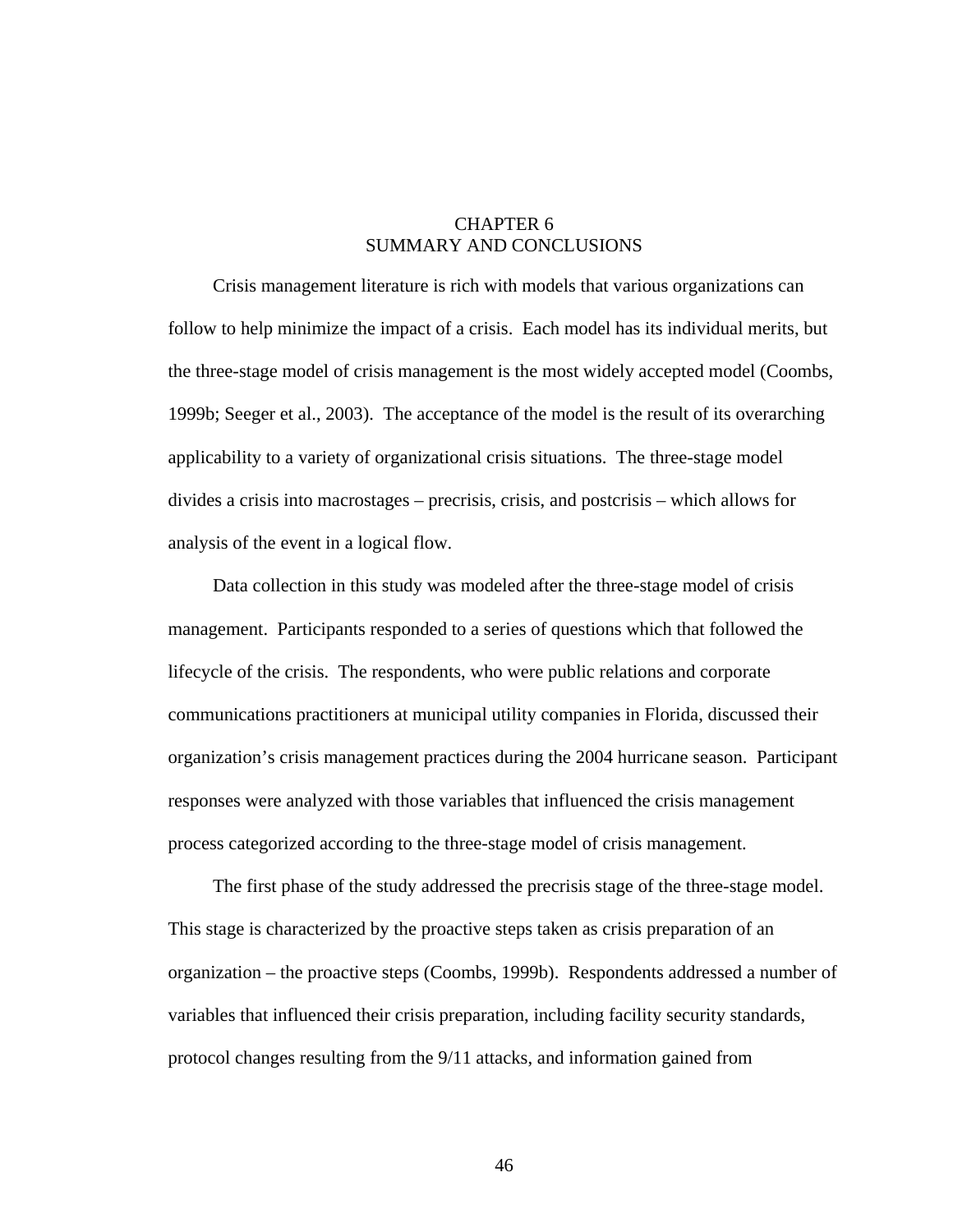organizational crisis management audits. Of the variables influencing this stage, the size of the organization revealed itself to be the most apparent influence cited by respondents.

The size of the participants' organization emerged as highly influential to their crisis preparation. The smaller organizations did not have the benefit of resources that available to larger utilities had. Moreover, the protocols that smaller organizations did have in place were much less effective as a result of resulting from a smaller staff, a less an inadequately equipped response network, and a much smaller operating budget. It was found that although a large organization can sustain a large number of outages (40,000), a smaller organization does not have the resources that allow it to effectively address such an outage.

The variable of corporate size was addressed by Cancel et al. (1997) in early contingency theory work. The researchers identified this variable as influential in the accommodation of publics. Moreover, corporate size was identified by Cancel et al. (1999) as a highly-supported-predisposing variable in further development and testing of the contingency theory. The discussion of this variable was the first in a series of highlysupported contingency theory variables that emerged during data collection. The emergence of this variable This served as the first indicator of a potential relationship between contingency theory variables and the three-stage model of crisis management that appeared in the data. The contingency theory variables start to emerge emerged as a way to understand the three three-stage model of crisis management. This proposition is supported by the presence of additional highly-supported contingency variables in participant responses regarding their crisis management practices.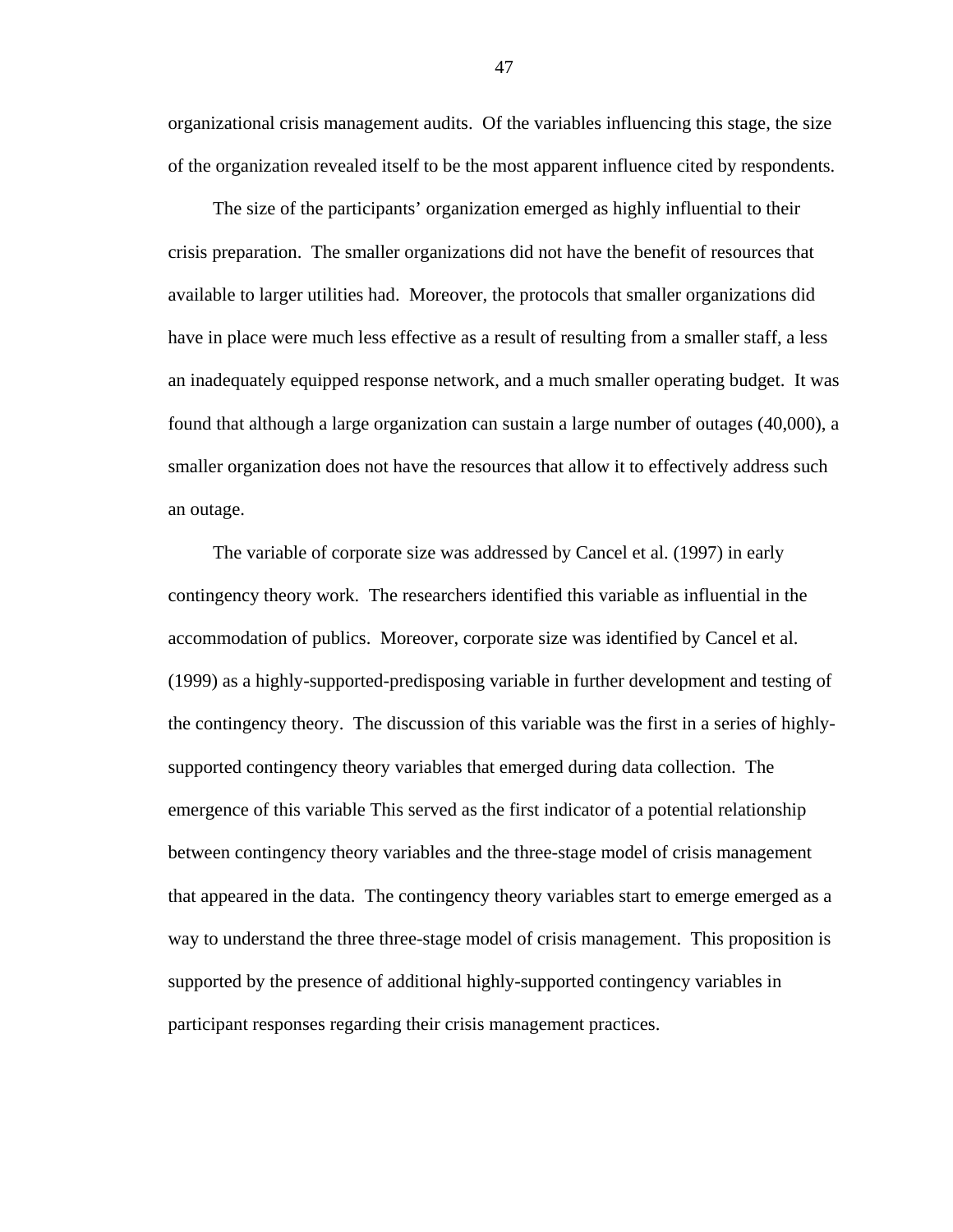Additional highly-supported-predisposing variables that emerged during the precrisis portion of data collection include public relations' access to the dominant coalition and the characteristics of involved persons. Participants explained that members of the public relations function of the organization were in place prior to the crisis event. Also, the predisposing variable of employment tenure within the organization emerged characteristics of involved persons emerged as participants explained that the input of the more tenured members of the organization was very valuable as a result of their greater insight into the crisis.

The appearance of these variables in the data further supports the notion that there is some a relationship between the highly-supported-predisposing variables of contingency theory and the precrisis stage of the three-stage model of crisis management. Moreover, the predisposing variables of dominant coalition power and enlightenment and organizational business exposure were also addressed by participants. Although these variables emerged to a lesser extent, their existence in the data provides supplementary support to a relationship between crisis management and the variables identified in the contingency theory.

The second phase of the study shifted question the focus to the crisis stage of the three-stage model of crisis management. The crisis phase is characterized by the crisis event and its lasting effects, and continues until the crisis has ended. Participants discussed a number of variables that influenced how their organization responded to a crisis. As was found in the precrisis question responses, highly-supported-predisposing variables from the contingency theory also emerged from in responses to crisis crisisphase questioning.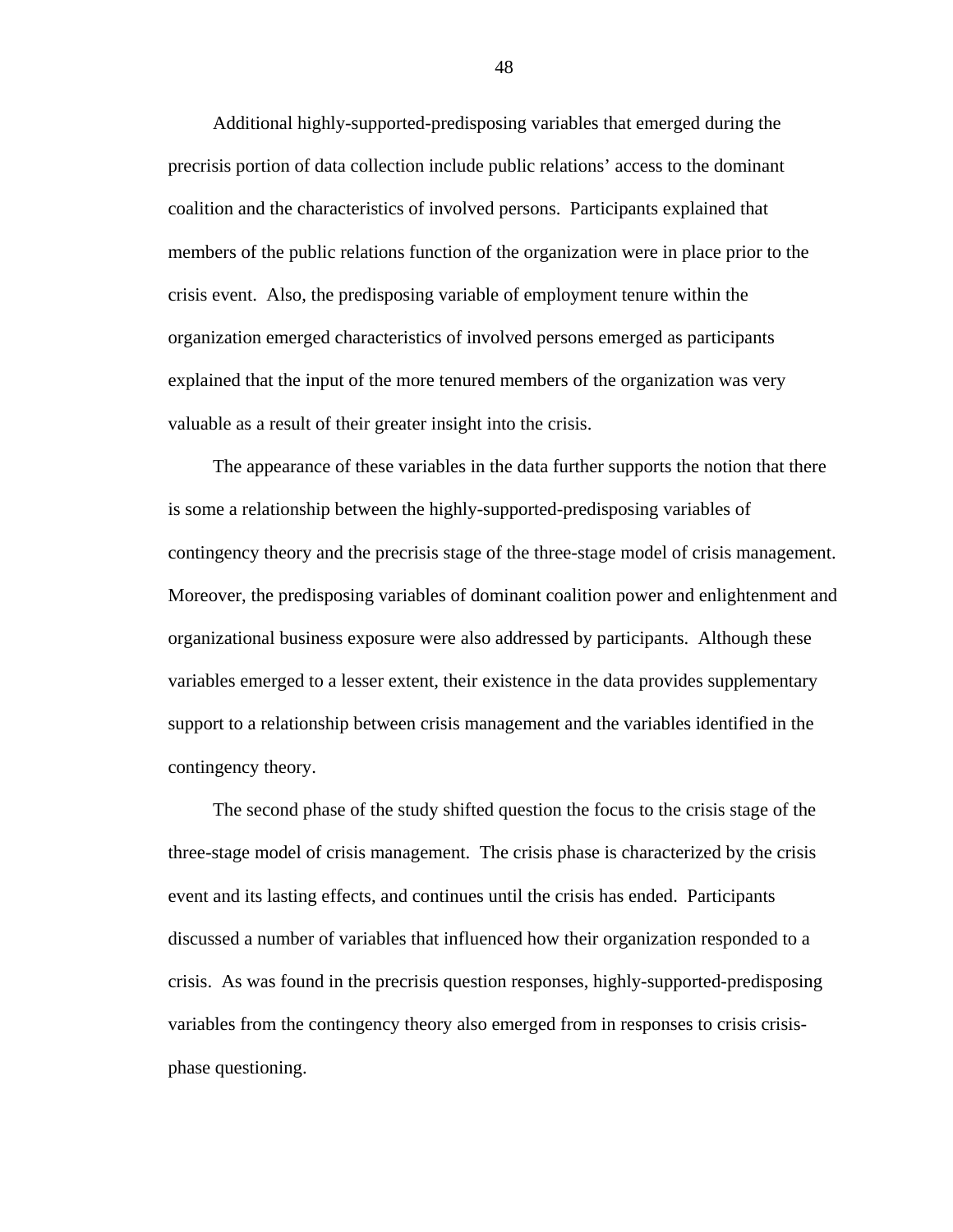In the crisis phase responses, highly-supported-situational variables identified by Cancel et al. (1999) emerged. The variables – characteristics of external publics, the characteristics of external publics' requests, the cost-benefit of particular actions, the urgency of the situation, and potential or obvious threats – were all addressed by respondents. Of these variables, the characteristics of external publics appeared most often. Each participant provided an example of how a particular public influenced their organization's crisis response.

The appearance of highly-supported-situational variables in the crisis phase responses, in addition to the emergence of the highly-supported-predisposing variables in the precrisis responses, strengthens the likelihood of a relationship between the contingency theory variables and the three-stage model of crisis management. Additionally, the appearance of the predisposing variables followed by the situational variables mimics the classic progression of the crisis.

The last phase of questions addressed the postcrisis stage of the three-stage model. The postcrisis stage begins once the crisis and its effects have has ended and posits that organizations learn from the crisis in order to apply that knowledge to future crisis preparation. A fluid transition from the postcrisis stage to the precrisis stage occurs in the three-stage model of crisis management – the new postcrisis knowledge is synthesized with existing knowledge to become the new precrisis norm. The responses to the postcrisis phase questions examined whether the organizations practiced cyclical crisis management, if that is, whether the synthesis of new information into existing protocols occurred.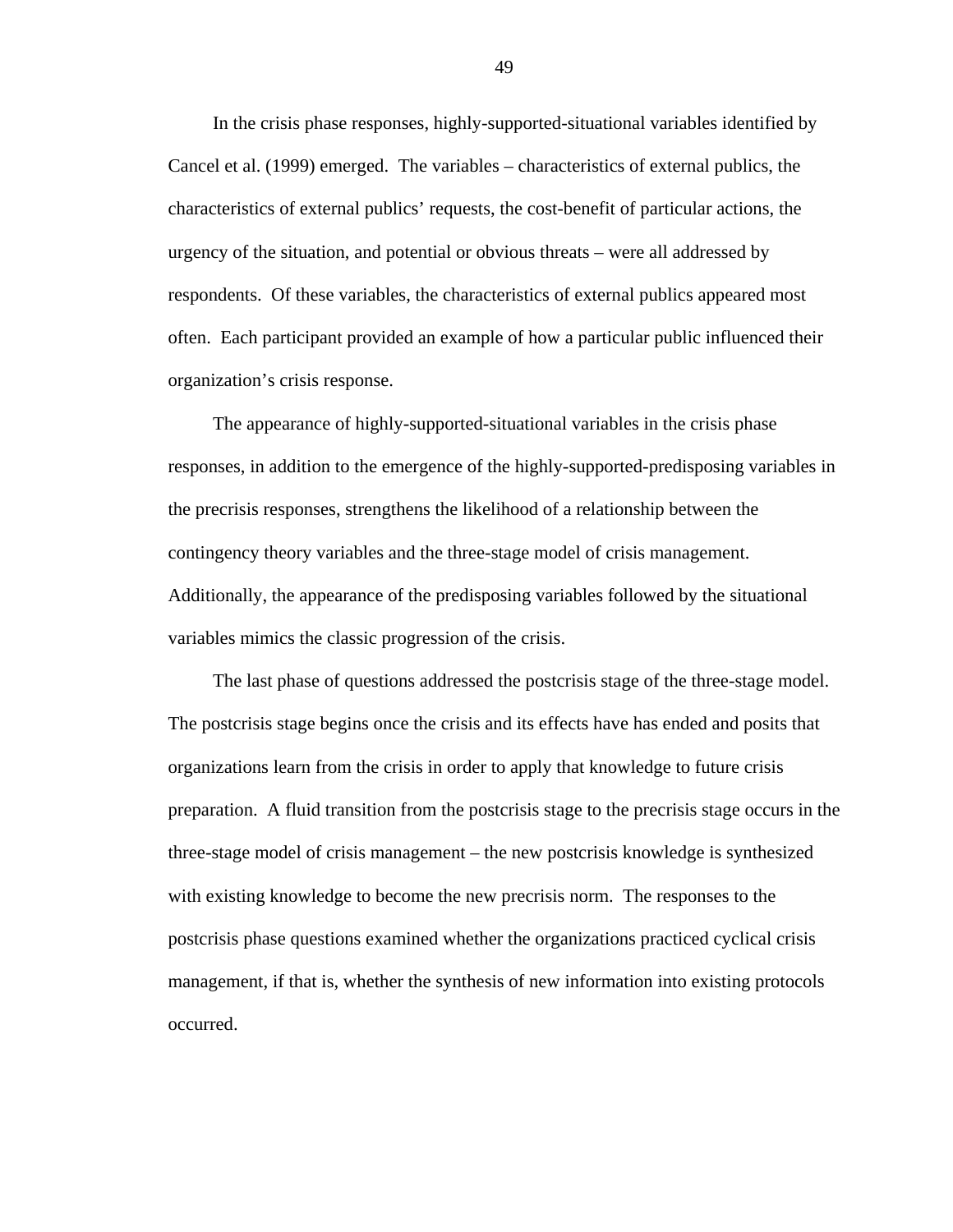Each participant explained that the crisis event allowed their organization to learn and prepare for future crises. Respondents explained that the first-hand knowledge they received was valuable and that the knowledge they gained allowed them to update crisis protocols. Additionally, highly-supported-predisposing variables from the precrisis stage of the model reemerged in question responses to the postcrisis stage. The predisposing variables of corporate size, characteristics of involved persons, and organizational business exposure during a crisis each appeared were present in participant responses. The emergence of the predisposing variables in the postcrisis stage parallels the accepted principle that effective crisis management is a cyclical process.

The study identified a potential relationship between crisis management and the highly-supported contingency theory variables identified by Cancel et al. (1999). Figure 5 illustrates the contingency theory variables identified by respondents overlaid on the three-stage model of crisis management. Although this study cannot generate a statistical correlation between the three-stage model of crisis management and the highly-supported contingency variables identified by Cancel et al. (1999), it does identify that a potential relationship between crisis management and these variables exists. Figure 5 illustrates the emergence of contingency theory variables from the three-stage model of crisis management.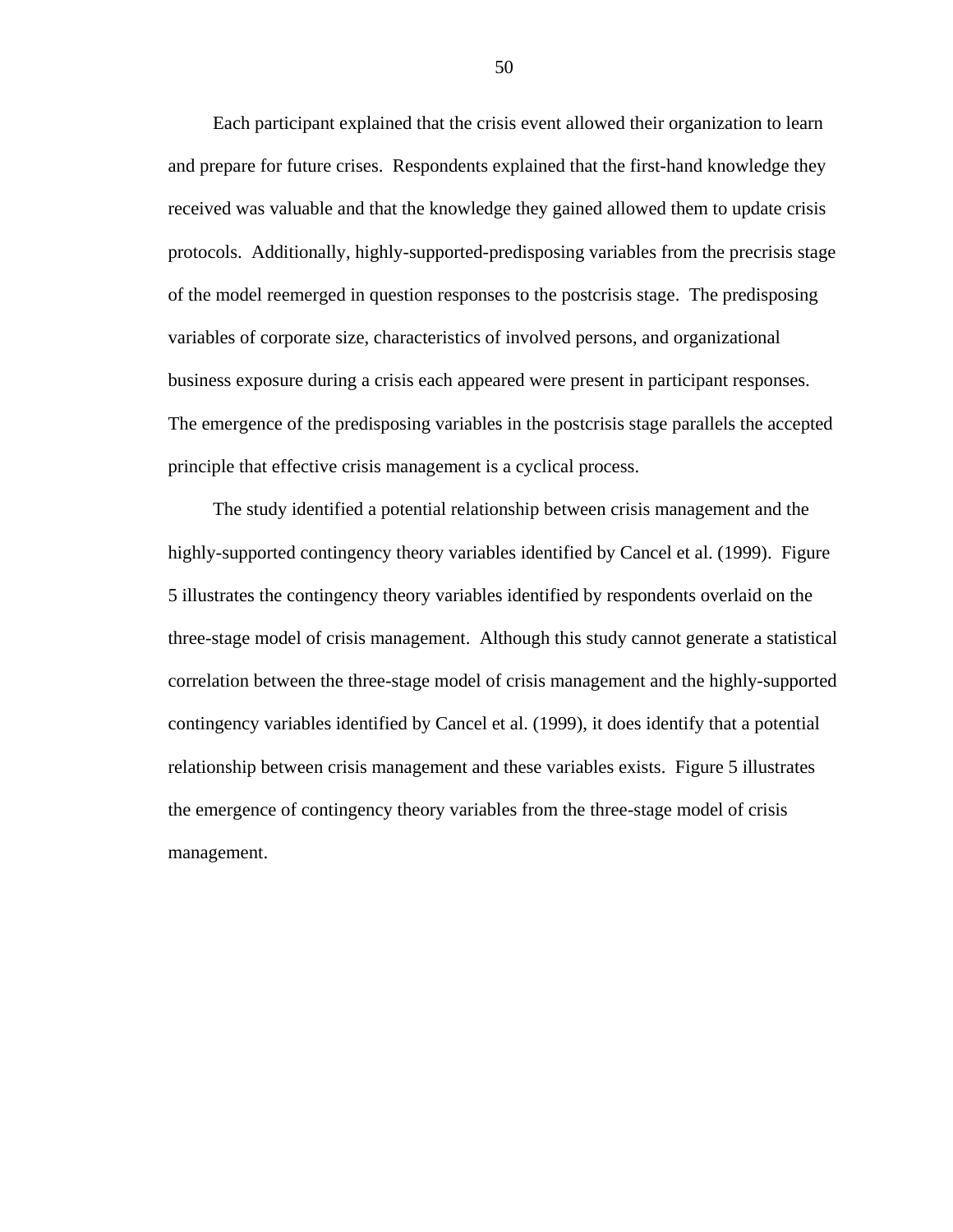

#### Figure 5: Contingency Variables in Crisis Management

Although this study cannot generate a statistical correlation between the three-stage model of crisis management and the highly-supported contingency theory variables, future studies that examine the three-stage model of crisis management may verify the principles that emerged in this study's findings. Additional qualitative research can provide both scholars and practitioners with a greater understanding of the relationship between crisis management and the contingency theory's highly-supported-predisposing and situational variables can be achieved through additional qualitative research. Future quantitative studies may be able to generate a statistically relevant correlation between model and theory, thereby illustrating how the three-stage model of crisis management uses the contingency theory variables to shape crisis preparation, response, and learning, may emerge from future qualitative studies of crisis management and contingency theory variables.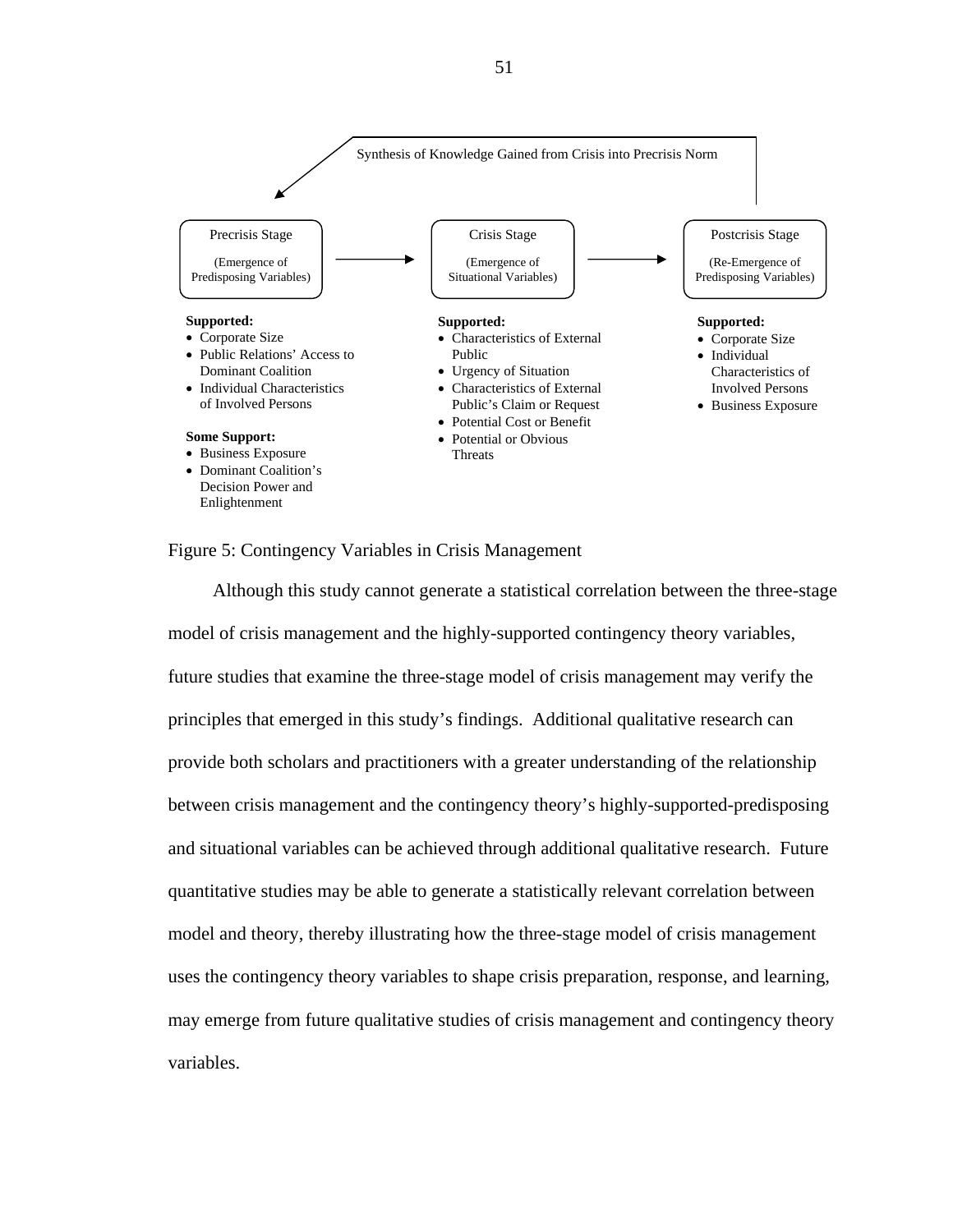This researcher feels that there is a concrete link between the contingency theory of accommodation and crisis management. The highly-supported variables identified by Cancel et al. (1999) act only as a starting point for future research. This study has generated support for this belief but it has only begun to uncover the relationship between crisis management and the contingency theory variables. The opportunity to identify and define this relationship between theory and practice serves as an avenue for future public relations scholarship.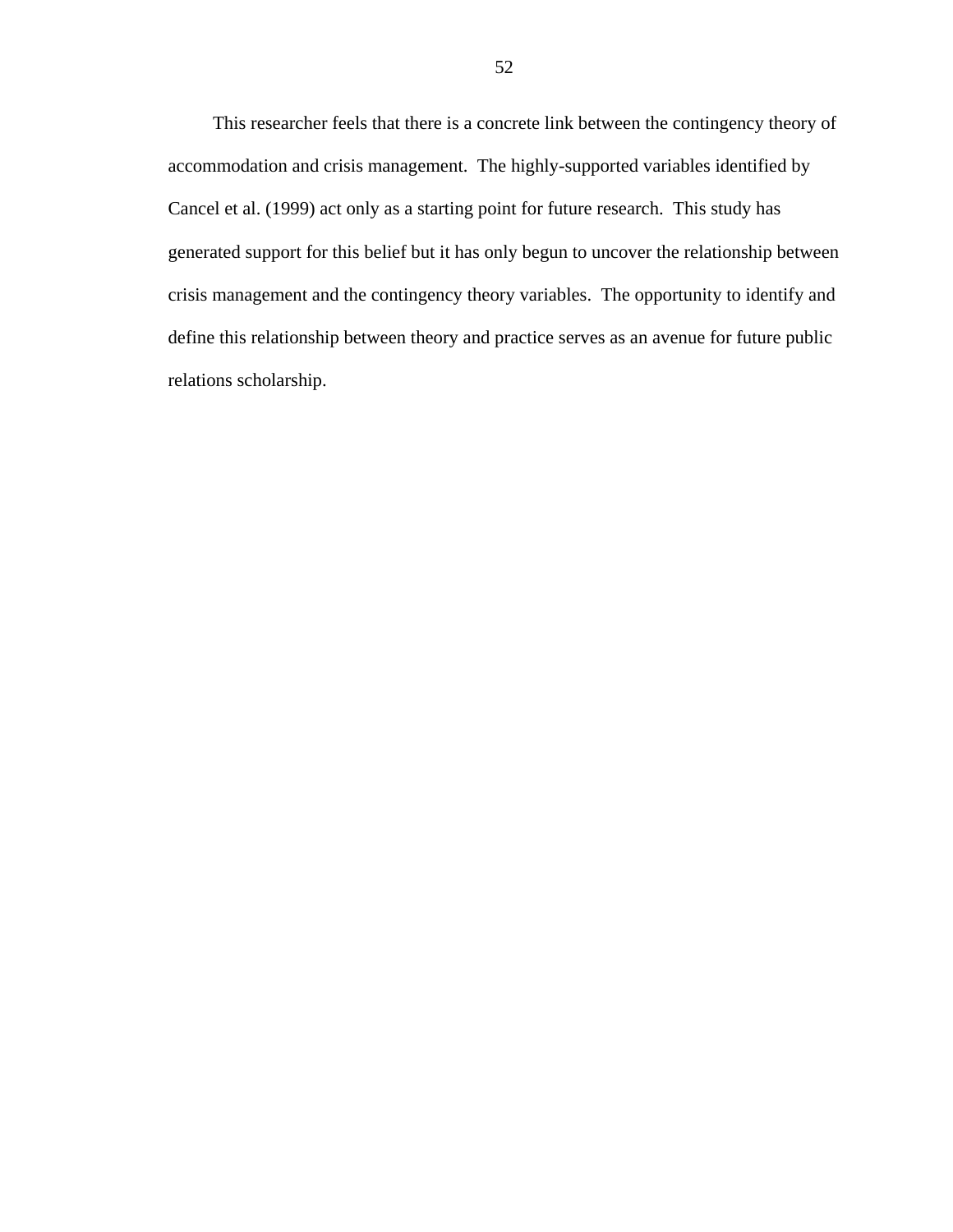## APPENDIX A E-MAIL RECRUITMENT LETTER

Dear (Participant Name):

I am a master's student in public relations at the University of Florida and am conducting my thesis on the crisis management process in Florida municipal utility companies.

The 2004 hurricane season was a blow to our state that I would like to study and learn how members of your industry reacted. As a dedicated member of this industry that serves all Floridians I was hoping you would be interested in participating in my study. I have discussed my study with FMEA Executive Director Barry Moline to help ensure meaningful findings.

The study is based on the Delphi technique. Participants will be sent questions regarding their crisis management response. Prior to the study, participants will be asked a series of questions to generate a profile of each respondent. Upon completion of the profiles, the study will then begin its three phases, each phase consisting of two questions. In each phase an initial question will be sent to participants followed by a second question based on the collective response of the participants.

The duration of the study will not exceed six weeks and will not require more than three hours of participation over that time.

The identity of participants will remain confidential throughout the process. If upon completion of the study you would like a copy of the findings I would be happy to provide them to you.

Recruitment of participants will be completed no later than January 10, 2005. Following the recruitment process you will receive the respondent profile questions and the first phase of the study. From the receipt of each phase of questions you will have one week to respond.

If you would like to participate in this study please sign the attached informed consent form and fax it to my research supervisor, Dr. Michael A. Mitrook, at (352) 392-3952. If you cannot open the attachment or have any questions please contact me at bboudreaux@jou.ufl.edu or (352) 262-1086. Thank you for your consideration.

Sincerely,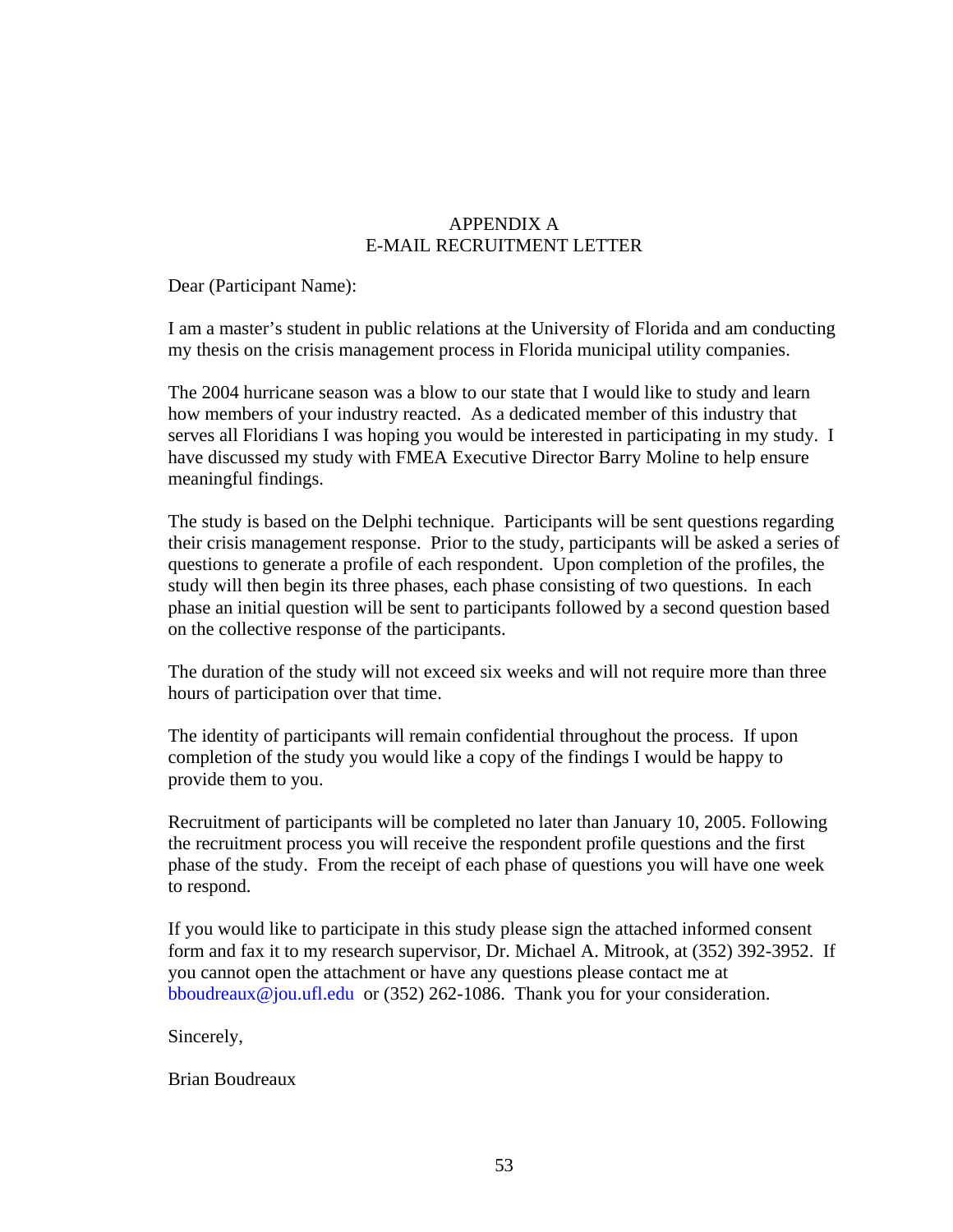# APPENDIX B BIOGRAPHICAL INFORMATION

## **Participant #1**

- 1. How many years have you been involved in corporate communication? In what capacities have you done corporate communication?
	- I have 20 years of corporate communications experience, including corporate, government and nonprofit. In addition, I worked as a television new producer at Orlando's CBS affiliate.
- 2. In your career have you ever been faced with a crisis situation? If so, what was your role in the crisis response?
	- Yes, I have served as primary spokesman through numerous utility crises, including two Amtrak train derailments, wildfires, terrorist threats and a customer service robbery.
- 3. What is your current title?
	- Manager of Corporate Communications.

## **Participant #2**

I am an engineer. I am involved in corporate communications only as a necessary function of my job. I am not formally trained in communications. My previous employer (GRU) offered communications training classes which I attended.

My current employer [City Name] has not corporate communications personnel. As the Director of Public Services, I am often required to be the City's spokesperson on Public Services related issues.

I have been involved in numerous crisis situations including last year's hurricanes which affected our area.

My current position is Director of Public Services for [City Name].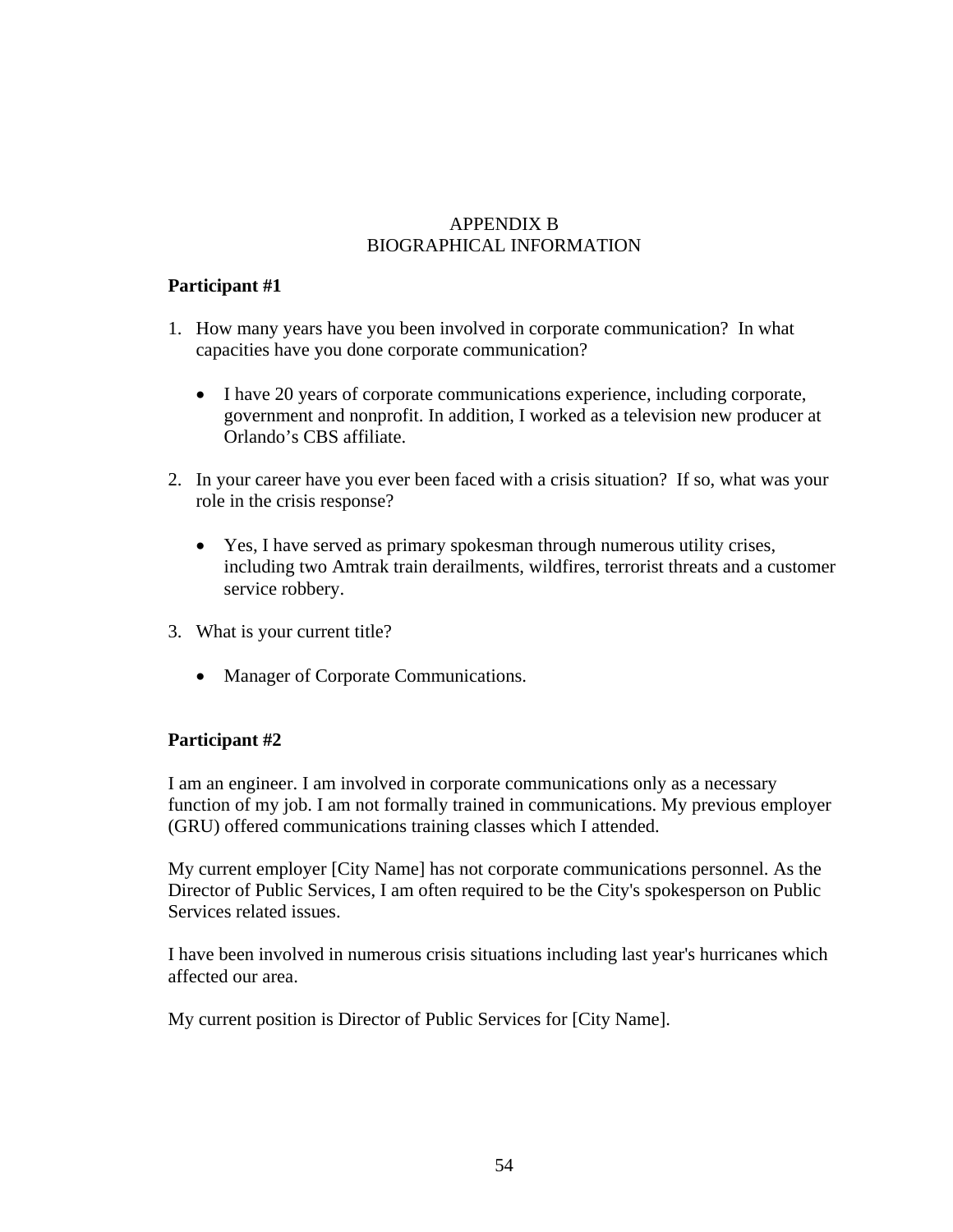# **Participant #3**

- 1. How many years have you been involved in corporate communication? In what capacities have you done corporate communication?
- 18 years Media Relations Representation, Media Relations Manager, Public Relations Manager, and as a private consultant for seven years.
- 2. In your career have you ever been faced with a crisis situation? If so, what was your role in the crisis response?
	- Yes. Typcially handling media relations and as an agency/organization's spokesperson with the media.
- 3. What is your current title?
	- Media Relations Coordinator

## **Participant #4**

- 1. How many years have you been involved in corporate communication? In what capacities have you done corporate communication?
	- I have been employed for 23 years with the City of [City Name]. I started as Secretary to the City Manager in 1981 and became Deputy City Clerk in 1994. Our City is unique to just a dozen or so cities in Florida where the City Manager is also the City Clerk.
	- Each City Manager has been different regarding how much communication comes from the City Clerk.
- 2. In your career have you ever been faced with a crisis situation? If so, what was your role in the crisis response?
	- When Hurricane Charley blew through our town on Friday, August 13th, myself and two other city hall employees manned the darkened, power-less city hall on the following Monday, handling questions from citizens, calls from out of towners who wanted to assist in any way possible, vendors who wanted to come to our aid, emergency workers who wanted to know where to go and taking utility payments from our customers. Only the phones were worked inside city hall that day. . .power was off for days around our city. Decisions had to be made on how we could help.
- 3. What is your current title?
	- Deputy City Clerk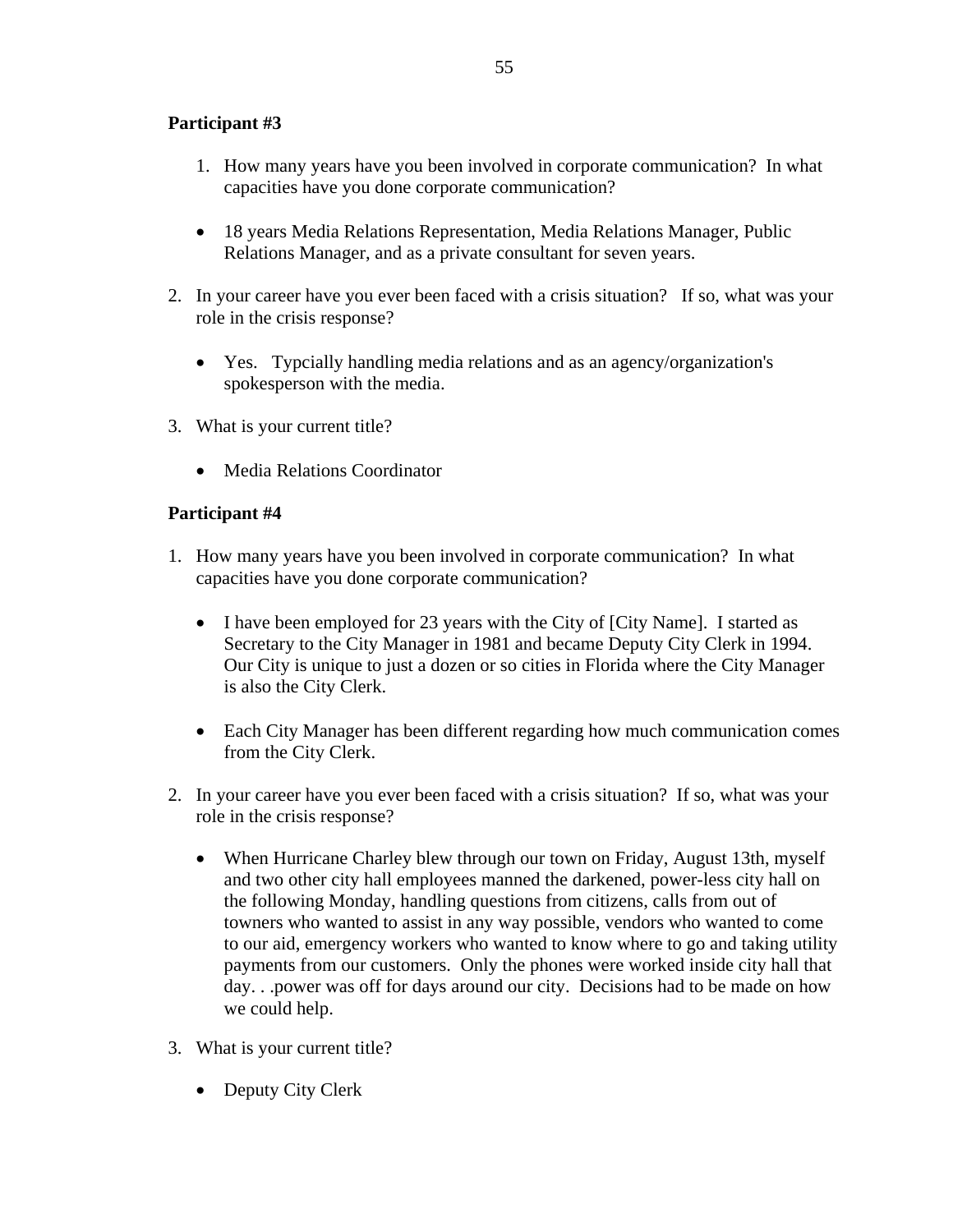## **Participant #5**

- 1. How many years have you been involved in corporate communication? In what capacities have you done corporate communication?
	- 19 years all with municipal utilities: Memphis Light, Gas and Water Division, Ft. Pierce Utilities Authority and [Current Employer]. I have been a communications specialist, senior communications specialist, communications coordinator, manager and now, director which is part of our senior management team.
- 2. In your career have you ever been faced with a crisis situation? If so, what was your role in the crisis response?
	- Yes, I oversee the communications effort for these. Hurricane Jeanne and Frances are the largest. I also participated in efforts during ice storms, gas explosions and electrocution.
- 3. What is your current title?
	- Marketing and Communications Director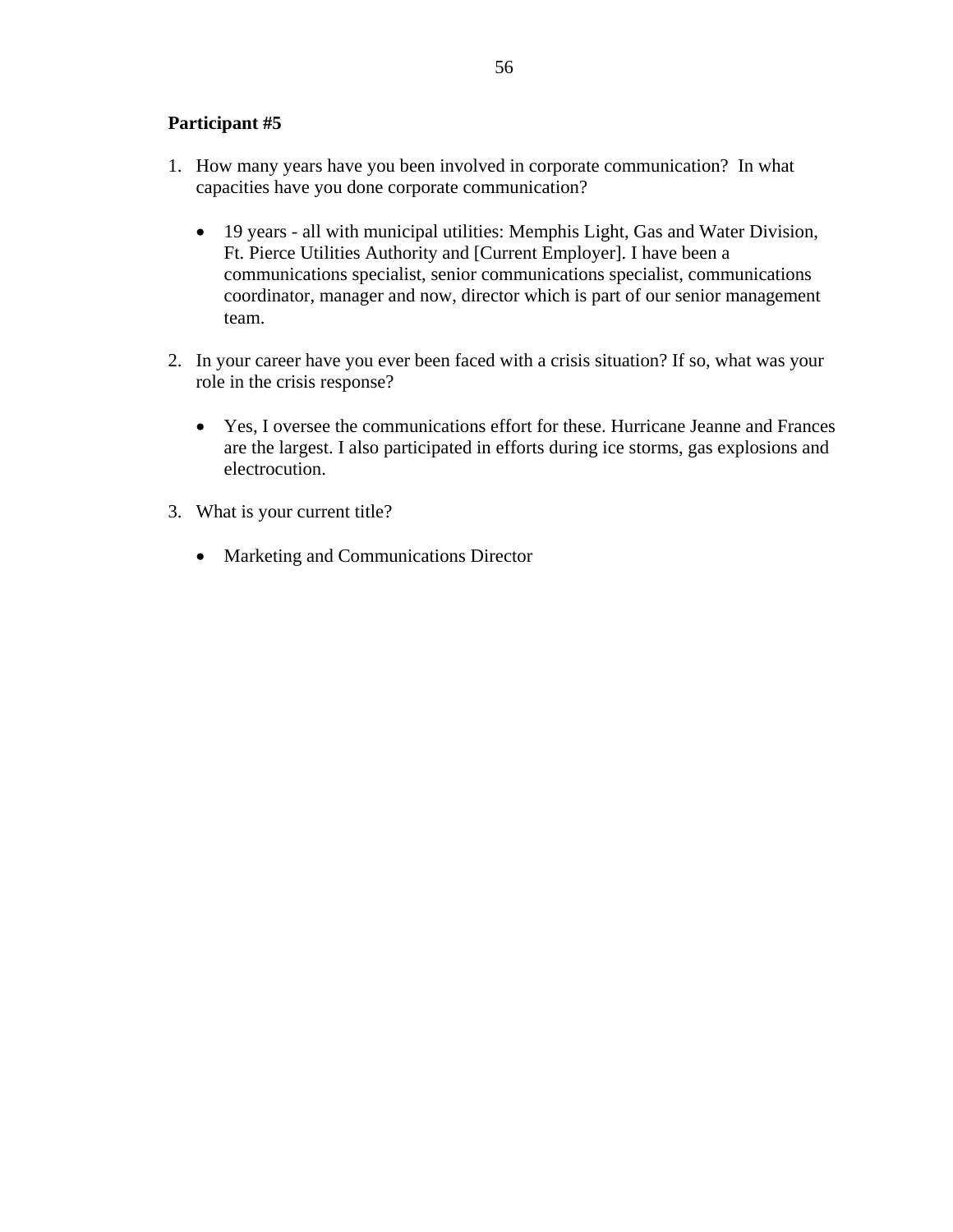# APPENDIX C PRIMARY QUESTION FORMAT

Dear (Participant Name):

Thank you for your response to the participant profile e-mail.

This e-mail will begin the first phase of the study. The primary question is as follows:

### **What preparatory steps has your organization taken in an attempt to avoid a crisis event?**

Please be as specific as possible when describing the safeguards your organization employs. Feel free to draw on experiences in your current position as well as identify incidents from throughout your career.

There is no minimum or maximum length requirement.

Please respond no later than Tuesday, January  $18<sup>th</sup>$ . Once all responses have been received a compilation will be sent to you for further comment.

Sincerely,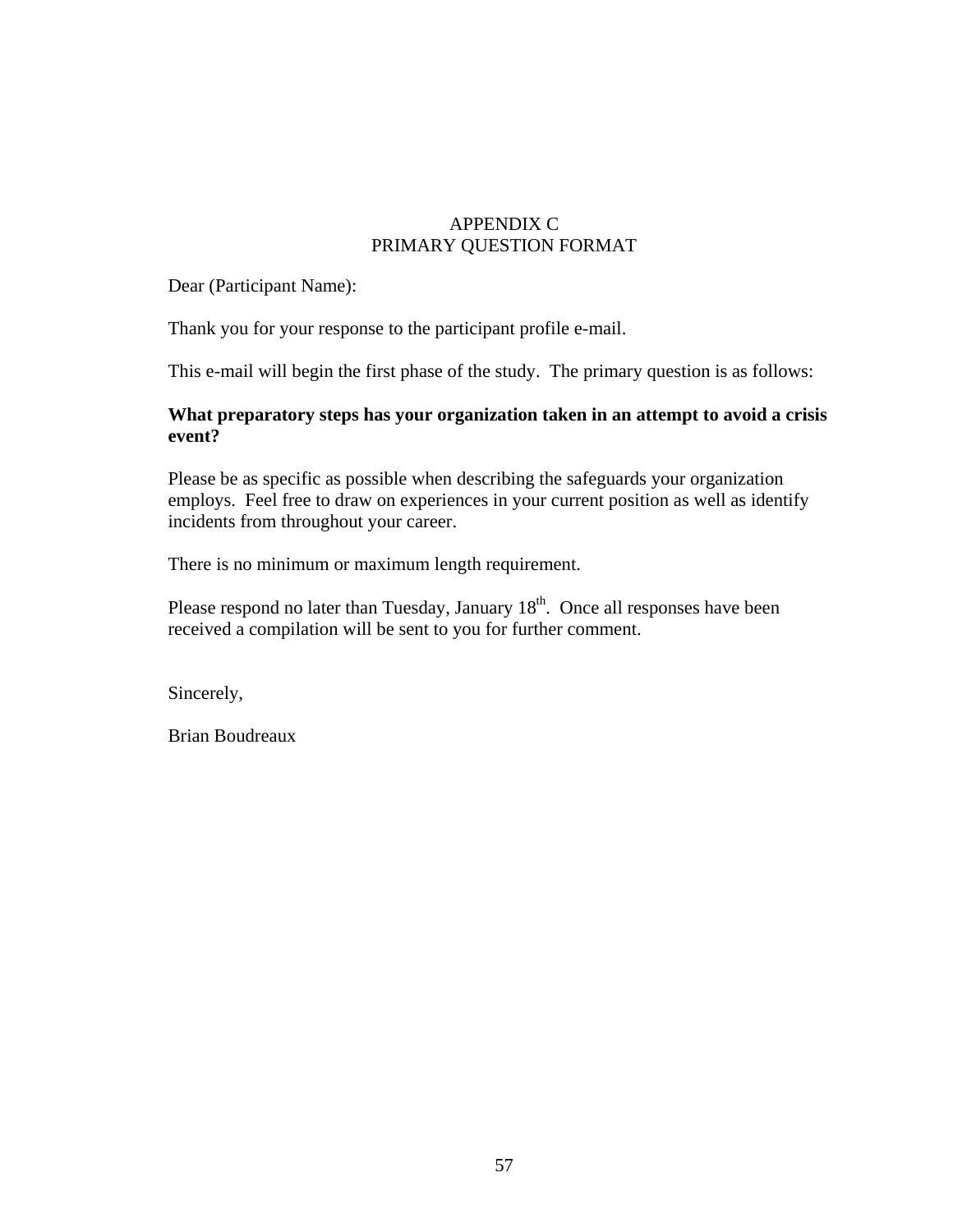## APPENDIX D FOLLOW-UP QUESTION FORMAT

Dear (Participant Name):

Thank you for your response to phase 1.1 of this study. Attached to this e-mail is a compilation of responses from all current participants. Please review the responses of your colleagues before answering:

### **How has your input been incorporated into your organization's current crisis management protocols? Who else's input, internal or external, was taken into account?**

Please be as specific as possible in your answer. There is no minimum or maximum length requirement to your answer. Additionally, feel free to comment on any points raised by your colleagues.

Please respond with your answer no later than Wednesday, January  $26<sup>th</sup>$ .

Sincerely,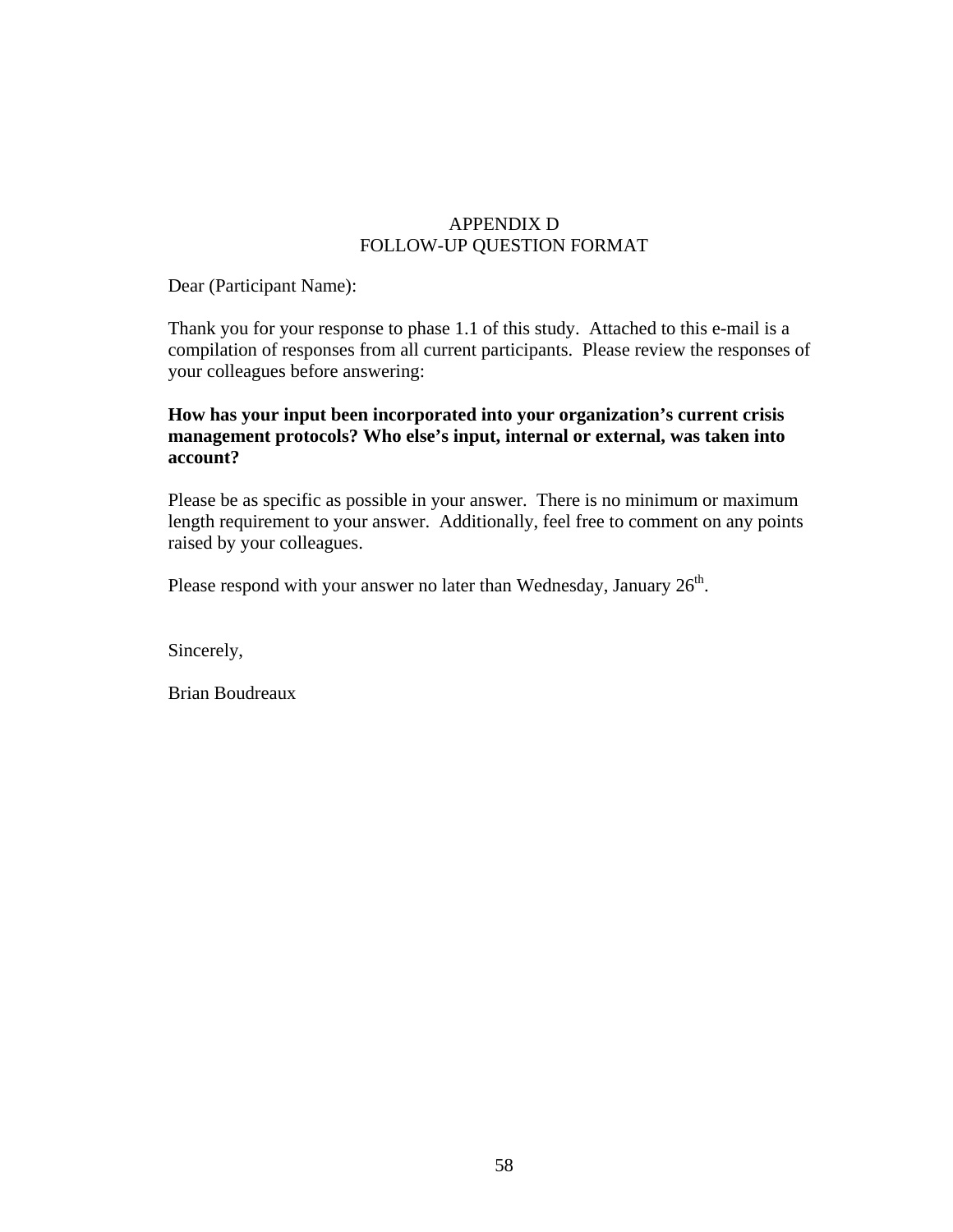### APPENDIX E SAMPLE REMINDER E-MAIL

#### Dear (PARTICIPANT NAME):

This e-mail is to remind you that your response to phase 2.1 is requested by Wednesday, February 2nd.

Once I have received answers from all members of the study I will distribute the responses for further comment. As always, no names of individuals or companies will appear in the responses to maintain anonymity.

If you need another copy of the question or have any other questions please contact via email (bboudreaux@jou.ufl.edu) or call me at (352) 262-1086.

Sincerely,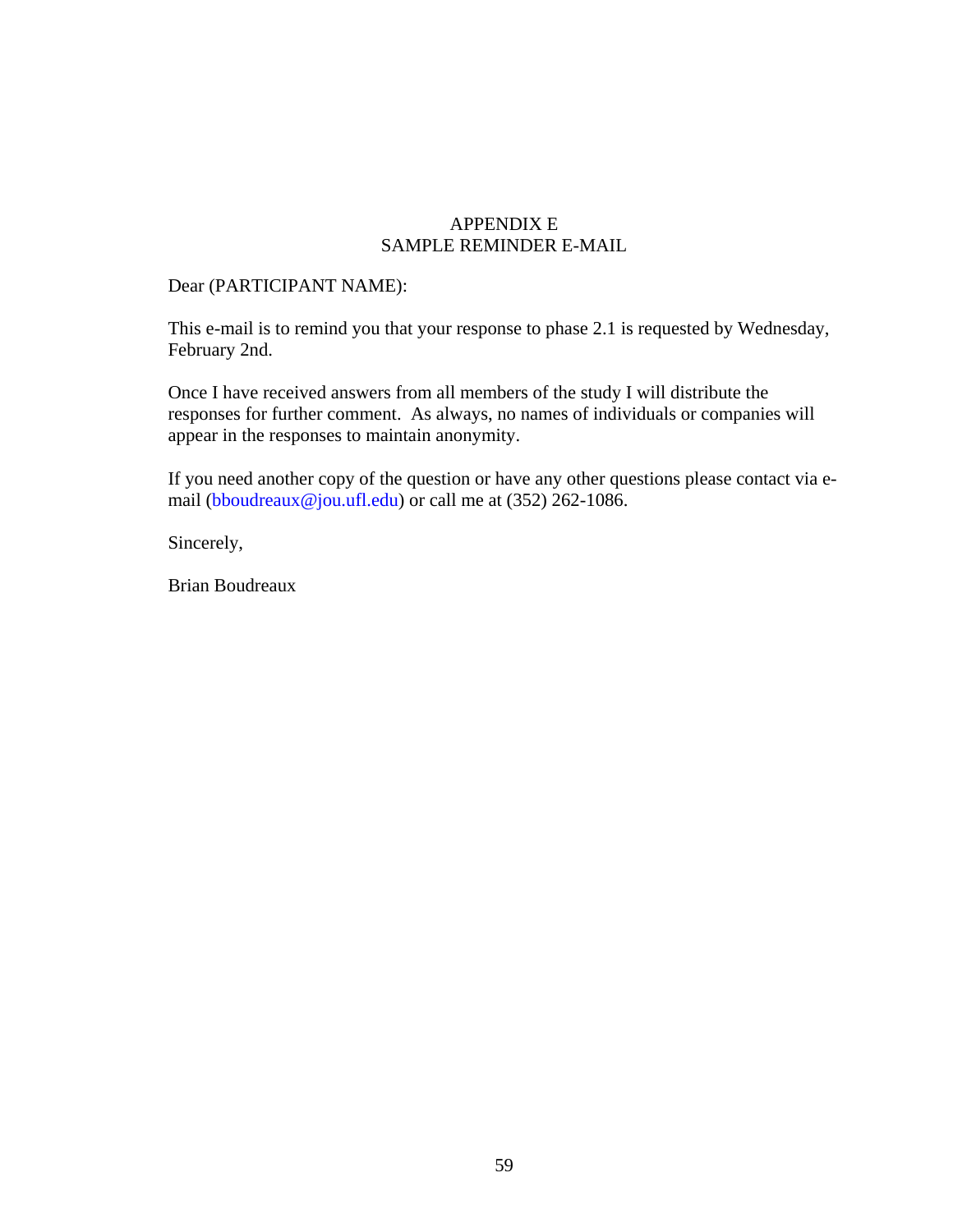## APPENDIX F PHASE 1.1 QUESTION AND RESPONSES

#### **Phase 1.1:**

**What preparatory steps has your organization taken in an attempt to avoid a crisis event?** 

#### **Addendum**

**What characteristics of your organization influence your crisis management practice?**

#### **Participant #1**

[Company Name] continually looks for vulnerabilities within its organization… whether they involve infrastructure, employees and/or risk management issues. [Company Name] hired a full-time general counsel in 2002 to assist in this effort.

From a planning perspective, [Company Name] conducts an annual disaster drill that involves all employees of the utility. The purpose of the drill is to test emergency equipment, measure response time, and evaluate communication within the utility. Past drills have included a wide range of activities, including a simulation of cyber terrorism, a hazardous chemical spill, power line and substation damage, repair of utility vehicles in the field, power outages, production of sandbags at both power plants, and the testing of all emergency generators. During the drill, an evaluation team also throws out unexpected scenarios to test the readiness of utility employees.

[Company Name] has sent employees to several FEMA-sponsored training courses on disasters.

Since September 11, [Company Name] has upgraded perimeter security at its substations and power plants as well as building security at its service center and administrative offices. I.D. badges are now worn daily by all employees. [Company Name] has also purchased and installed surveillance cameras, electronic perimeter fence sensors, and proximity card readers on all exterior doors.

[Company Name] produces an annual safety calendar with safety tips to educate children on the dangers of coming into contact with electrical equipment. This is to prevent injury or death caused by electrocution. In addition, signage has been installed at all substations providing notice of high voltage.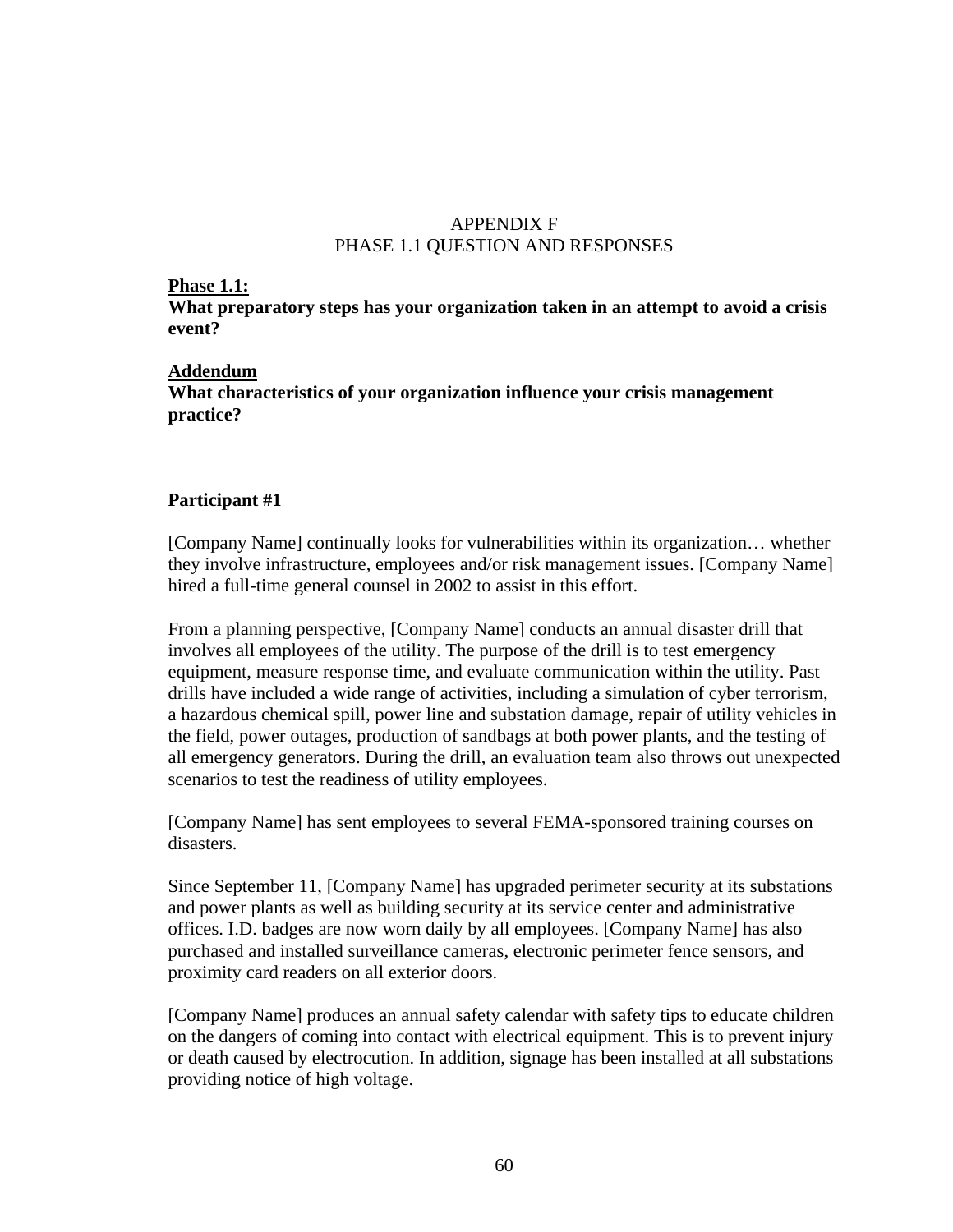In 2003, [Company Name] installed portable defibrillators for public use at all of its facilities in [local] County. The defibrillator is a lifesaving device for individuals suffering from cardiac arrest or other medical emergencies.

In 2003, [Company Name] Board of Directors approved the purchase of terrorism insurance to protect the utility's \$360 million infrastructure from a potential attack.

# **Participant #2**

- Develop a written Vulnerability Assessment Plan.
- Develop a written Emergency Response Plan.
- Meet periodically with staff with the objective of identifying potential areas susceptible to impact. We then attempt to eliminate or minimize the exposed area. If that is impractical, then we develop a plan of action to address restoration in the event impact occurs.
- Meet periodically with a statewide association of other electric utilities to do the same. We also discuss mutual aid (assisting other utilities that experience impacts).
- Review crisis events experienced by other utilities to learn what works and what does not. This also helps you consider all the possible events that occur.
- Meet periodically with local government emergency response team to discuss emergency response issues.
- Maintain an emergency preparedness manual with emergency contact numbers and procedures. The numbers are of other utilities (mutual aid), material suppliers, employee rosters, fuel and food suppliers, communication equipment (radios, cell phones suppliers), government agencies, medical treatment facilities, key customers (water treatment facilities, wastewater treatment facilities, hospitals, food suppliers, etc.), customers with special medical needs that depend upon electric service, contractors that may offer assistance, food suppliers, emergency shelters, etc.
- Prior to an anticipated storm event, meet with all employees to develop plan of action (work responsibilities, when to report, where to report, when to safe up facilities, etc). We make post-storm work assignments (material procurement, damage assessment, telephone switchboard, meal preparation, etc.) We make sure all critical facilities have auxiliary power and all response vehicles and fuel are topped off. We contact all numbers on the contacts list to ensure the numbers are accurate and the contacts are aware of our status. We secure buildings and facilities (board them up). We notify the public of our status and preparations and request that they prepare for the storm. We advertise the telephone number for our emergency response attendant. We ensure our emergency supply cabinets are fully stocked. We ensure all radios are accounted for, have adequate spare batteries, and are fully charged.

## **Participant #3**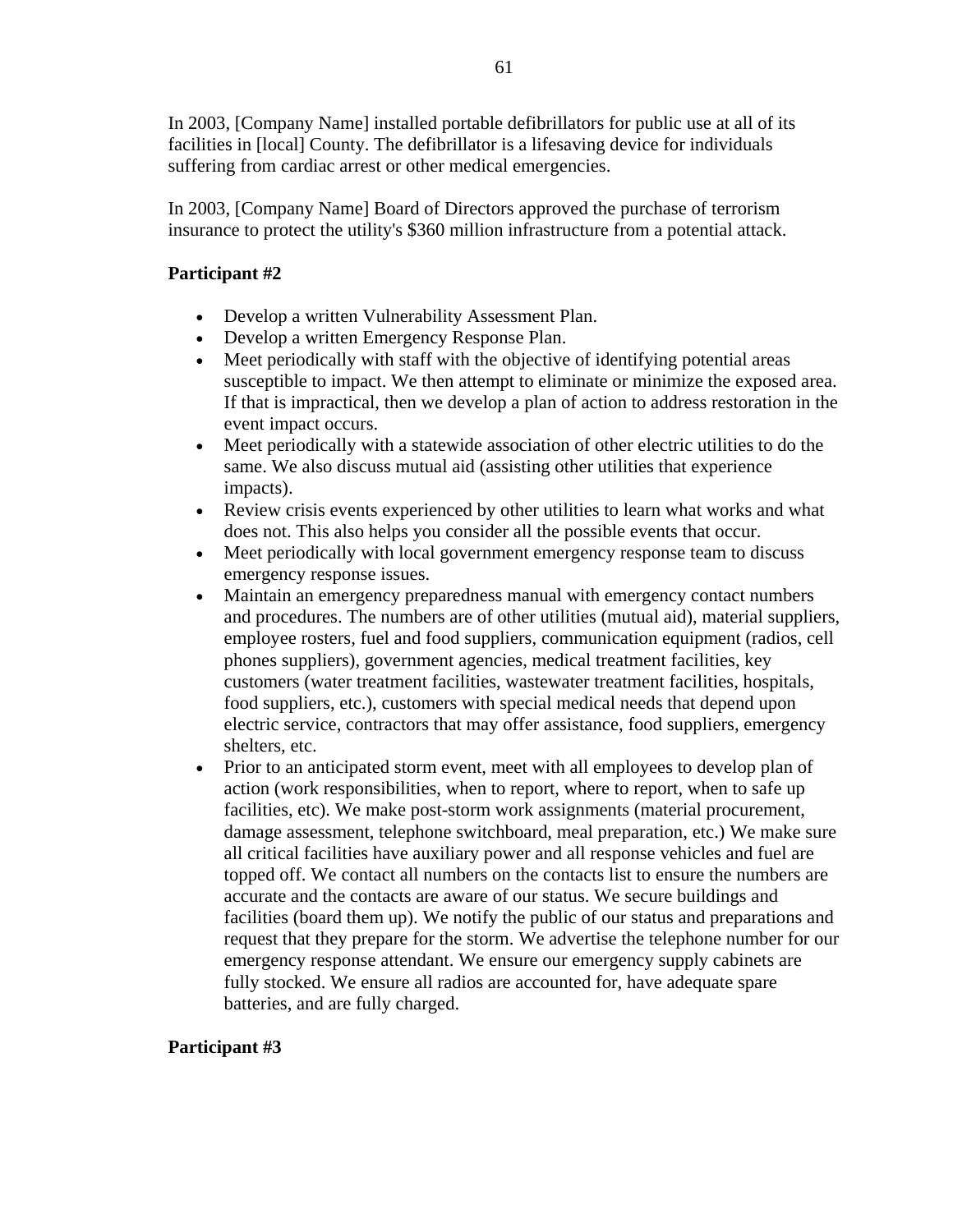In 2001, [Company Name] went through a reorganization and moved to a process-based structure. Therefore, during the recent hurricane events, many departments had to coordinate to ensure all goals and objectives were met in restoring power as quickly as possible.

We conducted two meetings daily, one in the morning and one in the afternoon, until the outage figures dropped to a reasonable number (below 40,000). At that point, we went to one meeting per day, and these meetings were conducted via conference calls over the weekend.

These involved the CEO, the Electric, Water and Sewer Operations Department, Internal and External Communications, Public Outreach, Facilities Maintenance, Client Relationships, Security, Finance, Risk Management, Safety, Engineering, Technology Services, and Governmental Relations. All vice presidents on the executive management team were at the meetings, along with many of the field operations supervisors to ensure direct information flow from the field.

Since a major disruption of electric service can jeopardize public safety and public health (affecting police, fire and hospital operations), restoring power to those operations takes precedence in a major outage. With [Company Name], another priority is either restoring power via electric wire or generators to ensure sewer pumping stations can continue to pump to avoid SSOs, Sanitary Sewer Overflows.

For many years, and with a new emphasis after the September 11th attacks, [Company Name] developed a substantial Emergency Plan Book that sets forth all operating procedures to be implemented should a disaster, natural or otherwise, occur in the service area.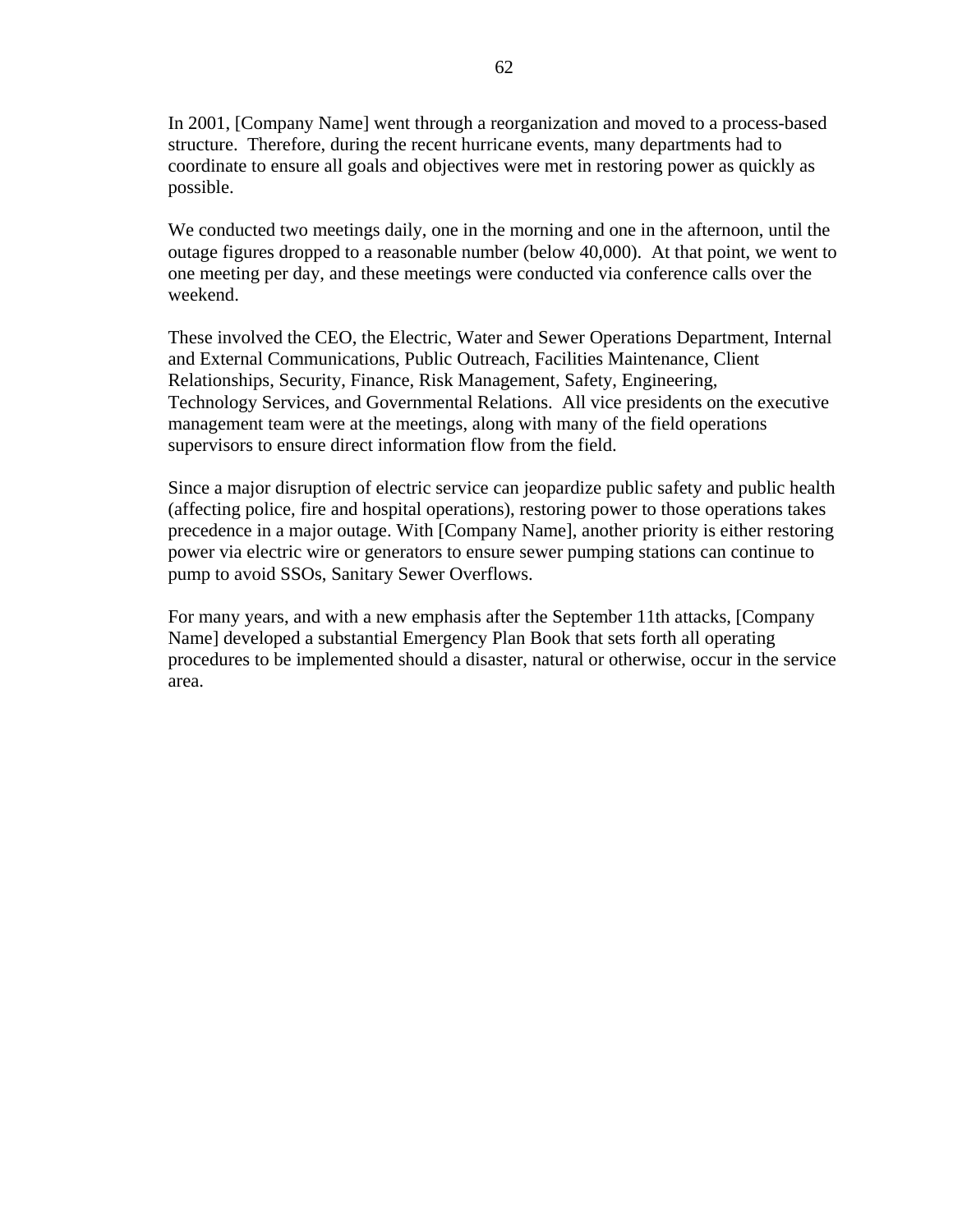### APPENDIX G PHASE 1.2 QUESTION AND RESPONSES

#### **Phase 1.2**

**How has your input been incorporated into your organization's current crisis management protocols? Who else's input, internal or external, was taken into account?** 

### **Participant #2**

We are a very small organization - 1 superintendent, 3 linemen, 2 apprentices, plus me.

We all discuss emergency preparation formally in meetings called for the purpose or informally everyday.

Our more experienced workers have greater insights, but everyone is free to make suggestions.

I am primarily responsible for ensuring that we are adequately prepared. It is my job to make sure we think about it, learn as much as we can from other organizations, and meet to discuss our response.

We work with other agencies in our community - local police, fire rescue, and emergency management. We also attempt to educate our public. Any input received from those organizations is incorporated to the extent it makes sense for us to do so.

We rely heavily on the information we pick up from the Florida Municipal Electric Association (FMEA) and the Florida Municipal Power Agency (FMPA) regarding storm preparation and emergency response.

## **Participant #3**

When the hurricanes began making landfall, we were handling outage information by request. We realized that, while we wanted to remain accessible to the media, this was becoming extremely difficult. Therefore, once the major impact of the storm had passed, we implemented a twice daily communication to the media and other stakeholders (the Emergency Operations Center, City Council Members, Mayor, neighboring county and city representatives, and to all internal contacts, etc.) on updated outage information and where our crews were working. We e-mailed and faxed to all the groups mentioned at 5 a.m. and at 4 p.m. daily to ensure morning and afternoon television broadcasts, drive time radio and newspapers would have access to current information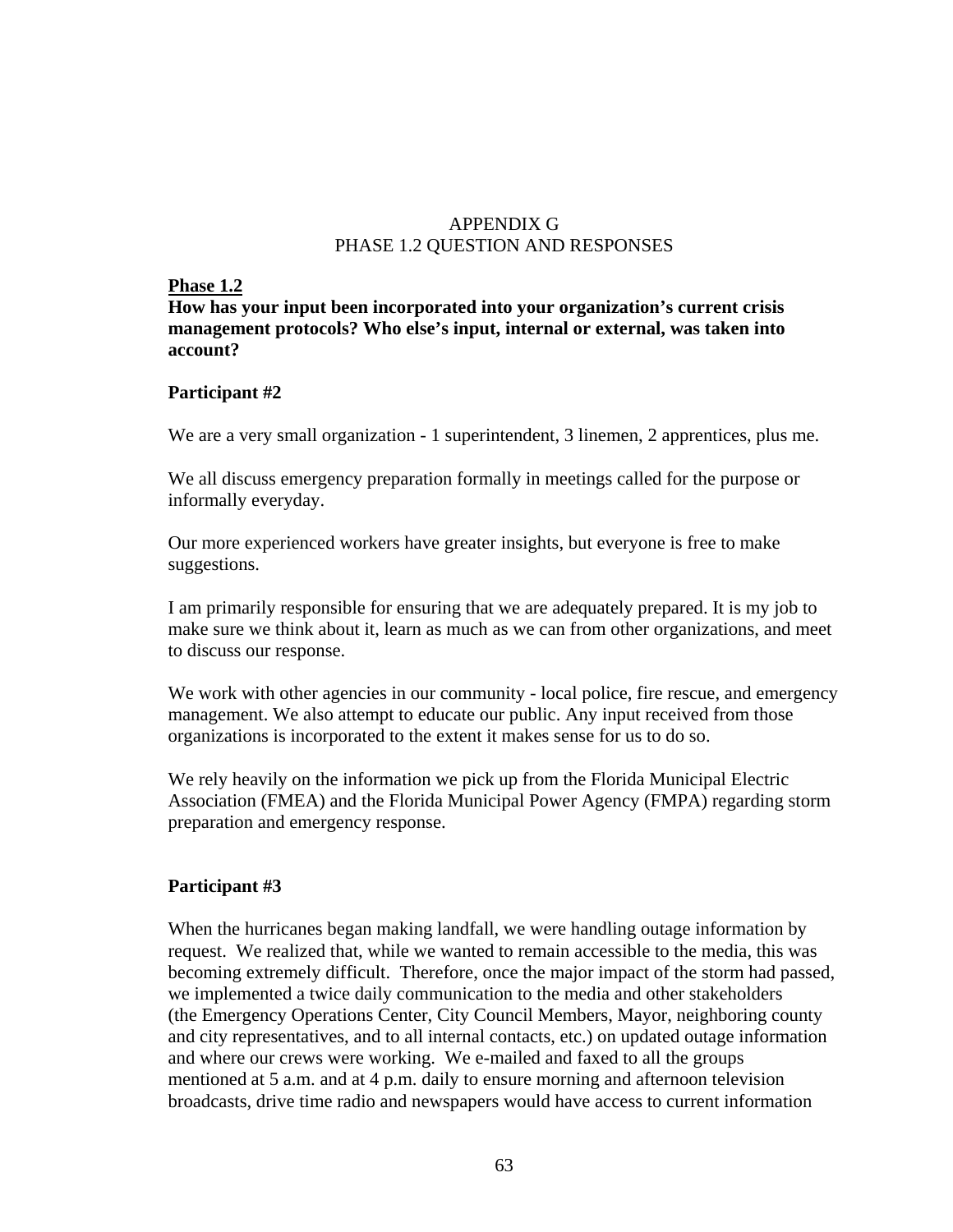when they went on the air. This also freed up our operations staff to stay focused on the work of restoring power rather than responded to requests for information throughout the day. Also, we would communicate rumor-control information, based on questions we were receiving from the media and the public. Most of our external stakeholders were pleased with the move, especially city council members and city hall, where constituents were calling when they couldn't reach [Company Name].

One serious complaint was that customers could not get through to [Company Name] on the phone. We were receiving more phone calls in one day than we usually received in a month, so there was no way we were capable to respond to everyone. Therefore, based on input from the communications and customer outreach personnel, we set up teams of three-to-five employees to go out to the most affected areas and talk to customers one-onone. This was a highly effective move in raising our customer satisfaction levels and the general public relations boost we received from the effort.

#### **Participant #4**

Our representative meets with the local government emergency response team to discuss issues and make plans.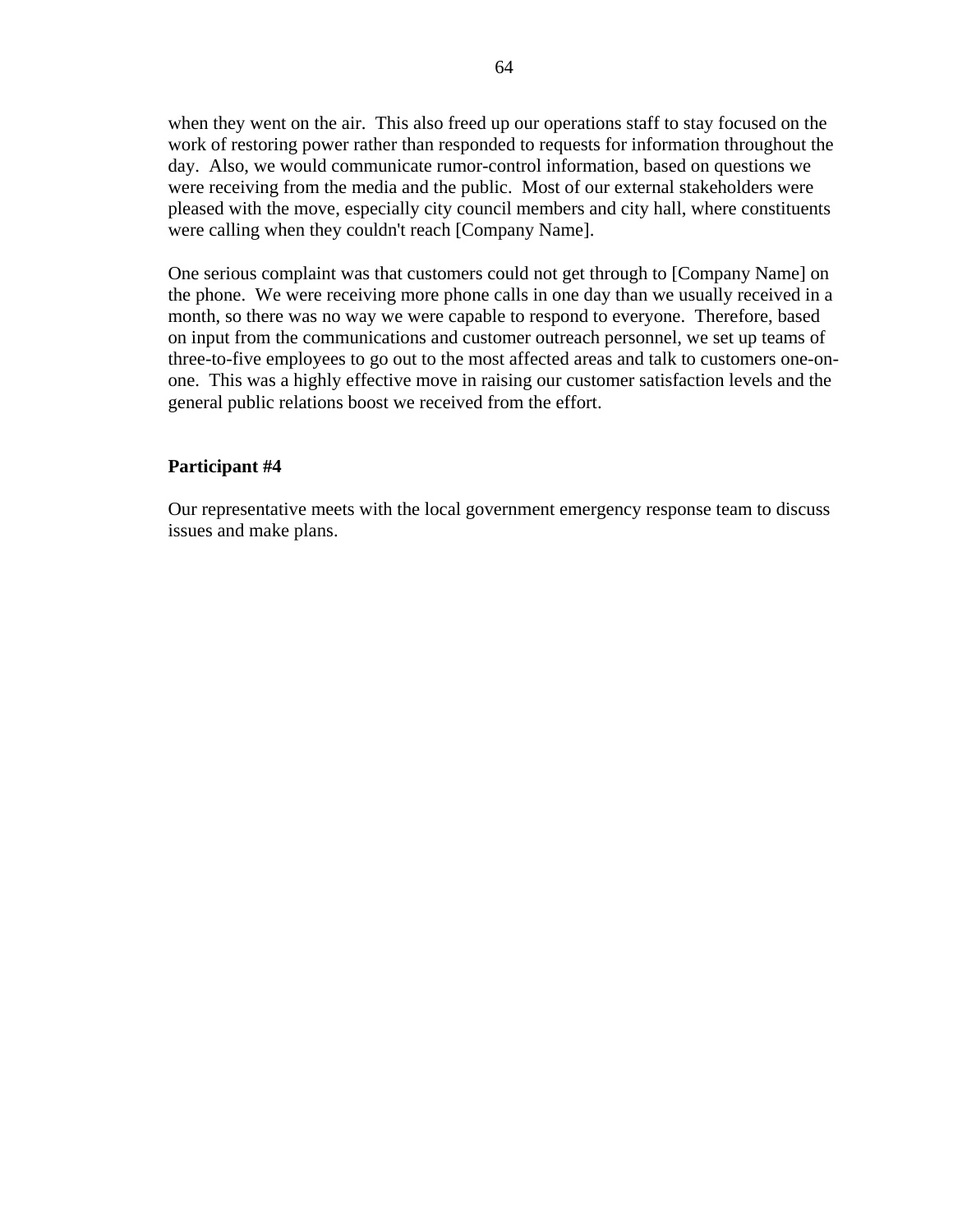## APPENDIX H PHASE 2.1 QUESTION AND RESPONSES

#### **Phase 2.1**

## **What characteristics of the crisis event influenced your organization's crisis response?**

## **Participant #2**

The most significant storm characteristic that impacted my area was simply the amount of damage incurred.

We watch for storms and prepare for impact pretty much the same way. We insert lessons learned as needed to our preparation.

Damage assessment and restoration of service were the big tasks we faced post-storm. There was a lot of pressure to restore power ASAP. We prioritized our major circuits and critical facilities. The effort expended by everyone within our organization to recover from the storm's impacts is most memorable.

## **Participant #3**

Unlike other smaller storms and events, the first major hurricane (Frances) forced us to modify our normal procedures for communicating with customers and the media.

Our typical procedure is for customers to contact [Company Name] by phone in the case of an outage. With more than half of our customers out of power on Labor Day morning, our phone lines received as many calls in one day as [Company Name] typically receives in a month. Therefore, many customers could not contact us. (At this point, their calls were not necessary, since so many circuits were out and we already knew where they were). Under normal circumstances, we also ask customers to report downed power lines to use through the customer care center (our main switchboard number).

Therefore, - through the media - we communicated to customers not to contact [Company Name] with outage information. . ..to instead wait for us to communicate through the media when that customer communication would be necessary. We also asked customers to contact 911 to report downed power lines. This allowed fire officials to tape off areas where lines were down to allow our linemen to work on the main circuits that would bring more customers back on line quicker.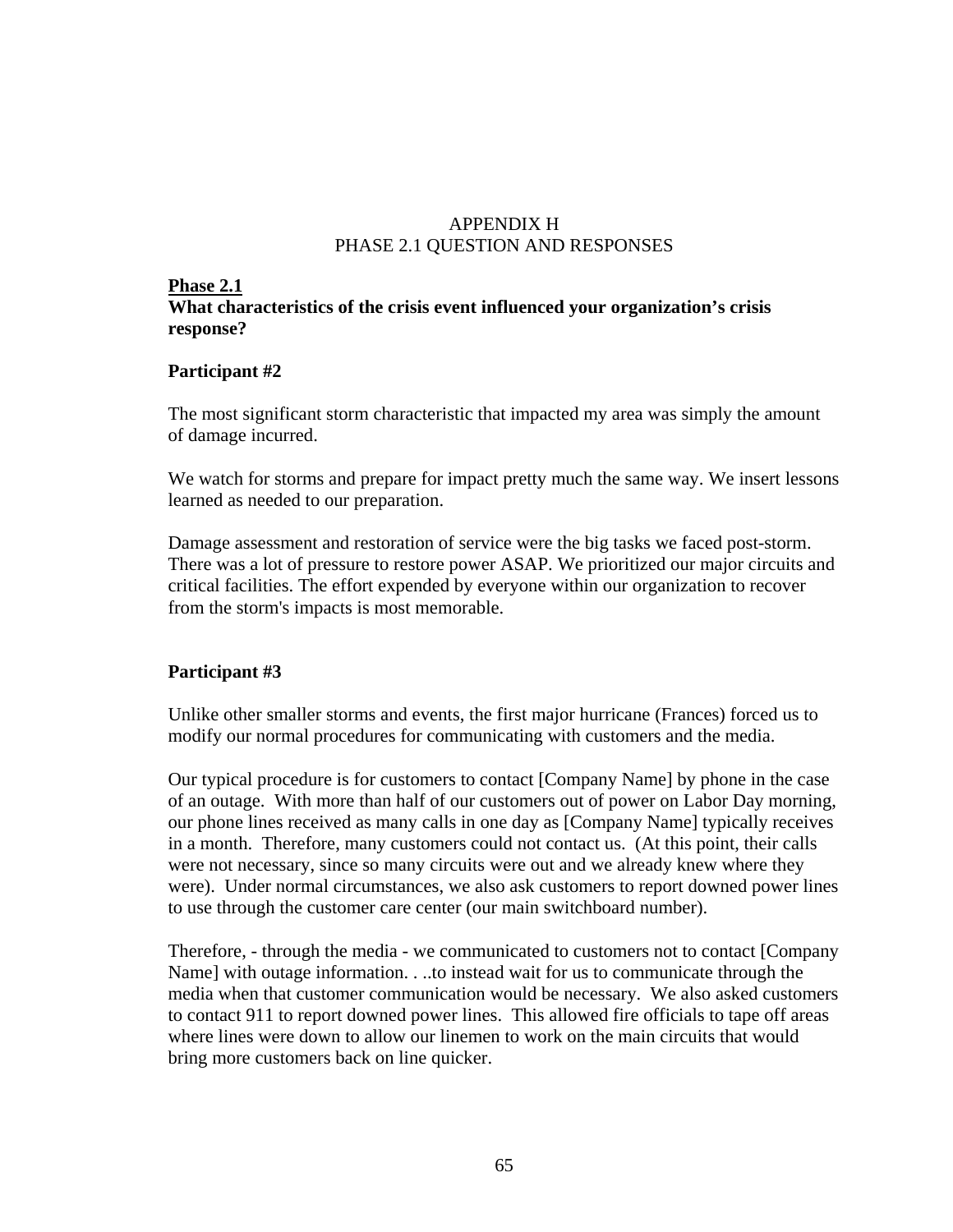We resumed normal customer communication procedures once the number of outages got down to a minimal amount (about 40,000 without power).

To assist in communicating with customers who could not reach us, and might not have access to a radio, we assembled three-person teams to visit the most affected areas to hang door-hangers regarding the restoration process and when crews would be in their neighborhoods.

With our two-time-per-day blast fax to the media, which we also shared with area cities/council members so they could assist in communicating up-to-date and accurate information, we also added a rumor-control narrative. Based on feedback received firsthand and through our customer care consultants, we would address rumors (rich people are getting power back on first, the utility is supplying free generators to wealthy customers, etc.) and quell some of the misinformation that would spring up in different areas of town.

In terms of the restoration process itself, our normal procedure is to work on distribution lines (lines within the neighborhoods) first, then move out toward the substations.

However, with so many people without power, that was no an effective way to go. Therefore, we worked the opposite direction -- from transmission lines to substations, substations to distributions, and into the neighborhoods last. This allowed [Company Name] to get the major circuits, thus the largest number of customers, back on quicker, then move into the smaller pockets (neighborhoods) and then handling the individual outage problems last.

While there were many minor changes we made in our operations and communications procedures, these were the major changes we administered within two days of Hurricane Frances. . .and employed throughout the subsequent strike of Hurricane Jeanne.

#### **Participant #4**

We are a small city and work closely with the county emergency management team.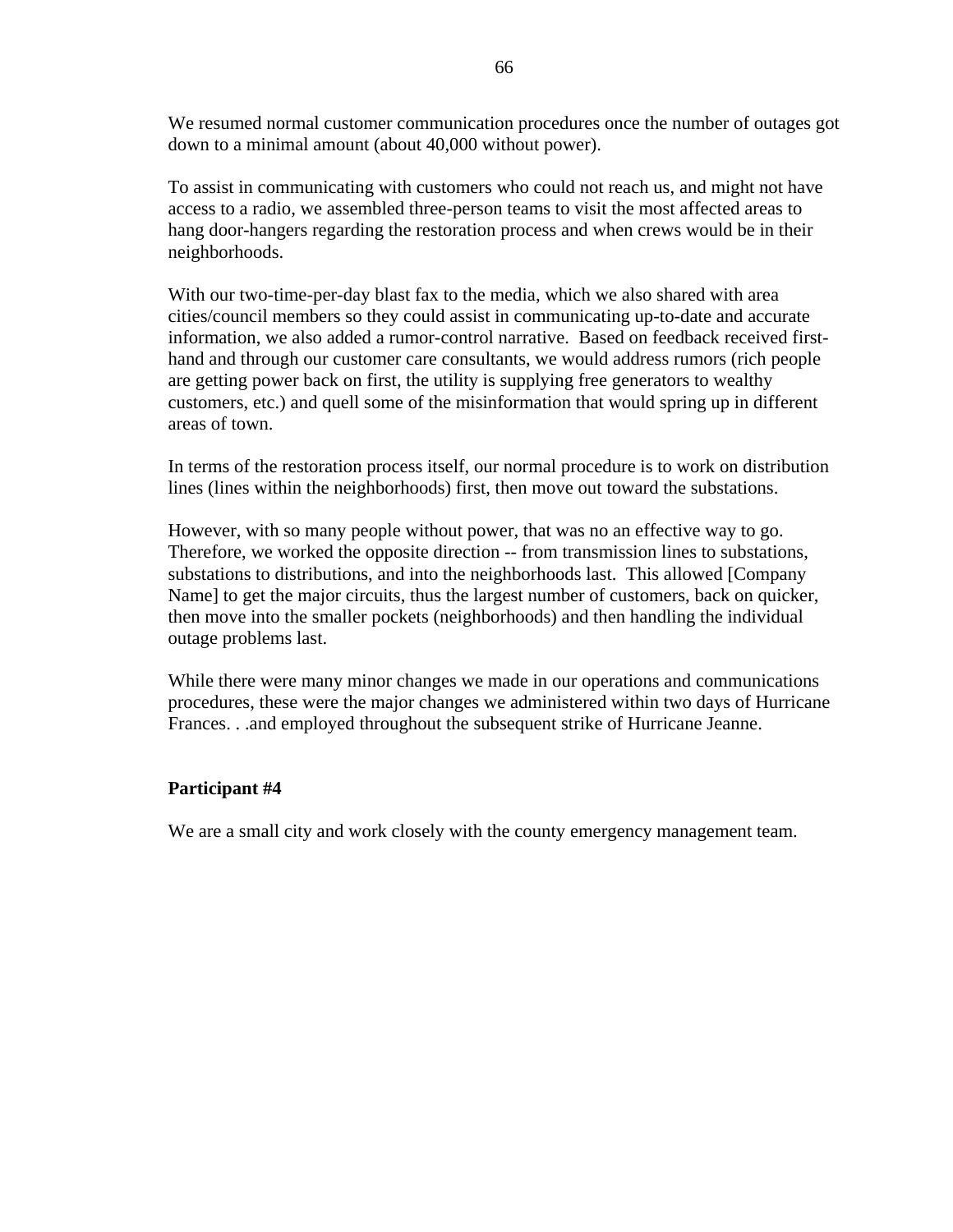## APPENDIX I PHASE 2.2 QUESTION AND RESPONSES

#### **Phase 2.2**

## **Were certain publics more vocal regarding their need for power restoration? Did their requests influence your organization's response?**

## **Participant #2**

The most vocal group in our community was a more affluent gated community that felt they were not receiving adequate attention. Our priorities for restoration were major feeders, critical facilities, major commercial, everyone else.

We were contacted by people for every part of the community wanting, and in same cases demanding, their power restored.

Rarely did it affect our plans for restoration - the exceptions were previously unknown critical or medical needs and quick easy fixes that would restore power to many customers.

## **Participant #3**

While there is no precise data on this, my perception would be that parents - a few days into the outages - began to express concern over getting the schools opened as soon as possible. Pressure came from the mayor's office, vis-a-vis the city council members offices through their constiuents, that [Company Name] needed to make school restoration a priority.

Obviously, reasons for this were many -- kids home from school over extended days begin the affect the ability of parents to get into their work routine (if their employers had power), costing them additional money for day care or requiring them to stay home. Also, having no power at home would just irritate an already stressful situation at home.

This pressure did influence our organization's response somewhat, but did was difficult to focus on a school's power supply when the entire circuit serving the school and the adjacent neighborhoods were out of power. We did identify that school administrators did not have a good handle on how many schools did not have power, and [Company Name] did develop a contact/location list for all schools we serve -- which we did not compile prior to the hurricanes.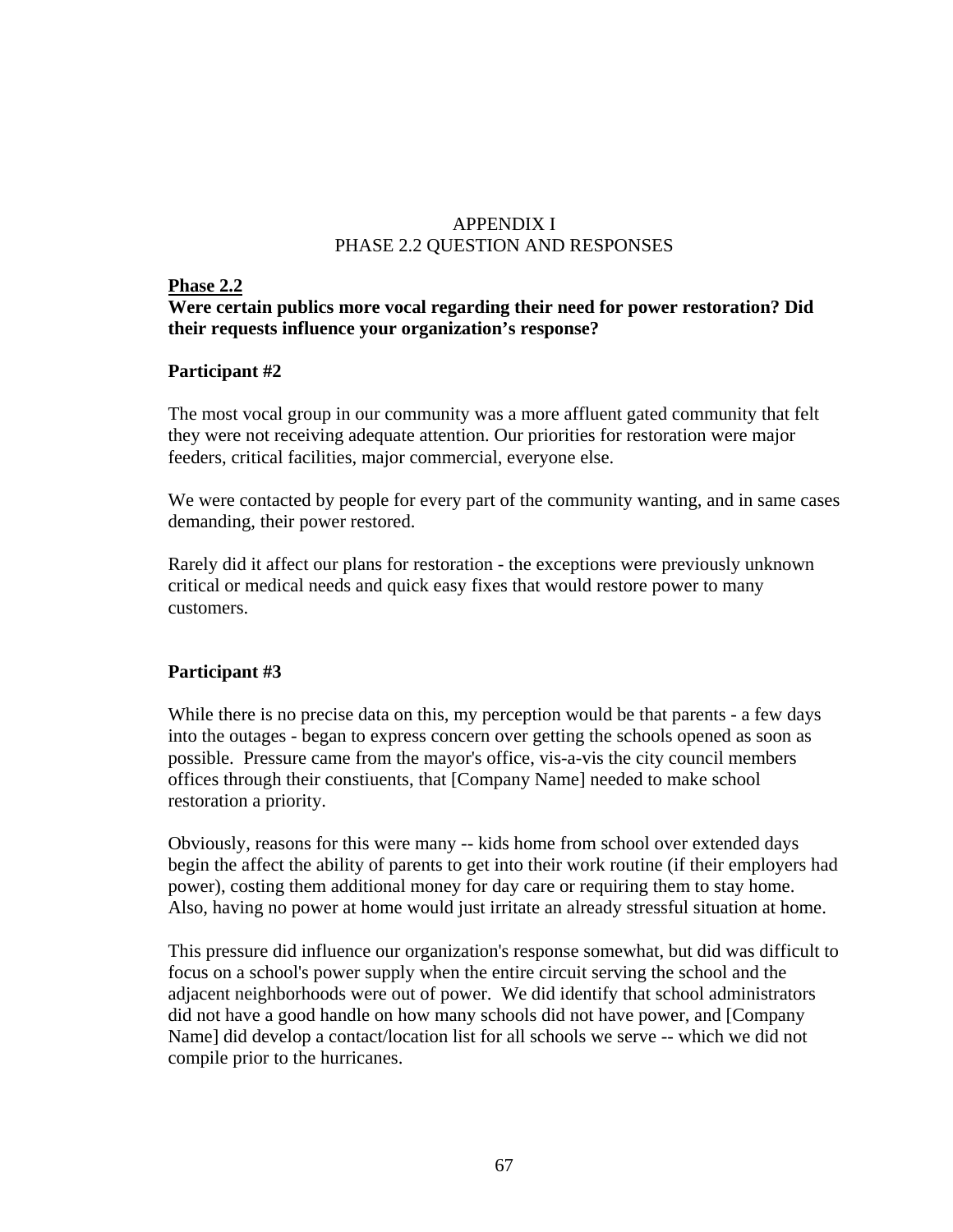#### **Participant #4**

Our electric department got the police, fire and emergency services running, then tackled the downtown business and medical clinic. Residents called in from all over town with requests for power. Three of us in city hall worked with no power and flashlights when upstairs to fill out sheets of requests for service and faxed them to the electric department (the cell phones the electric crews had were not working). Our city had electric crews from four other cities assisting us with rebuilding the lines.

Our electric crews were not influenced by who called, but rather in order of the request.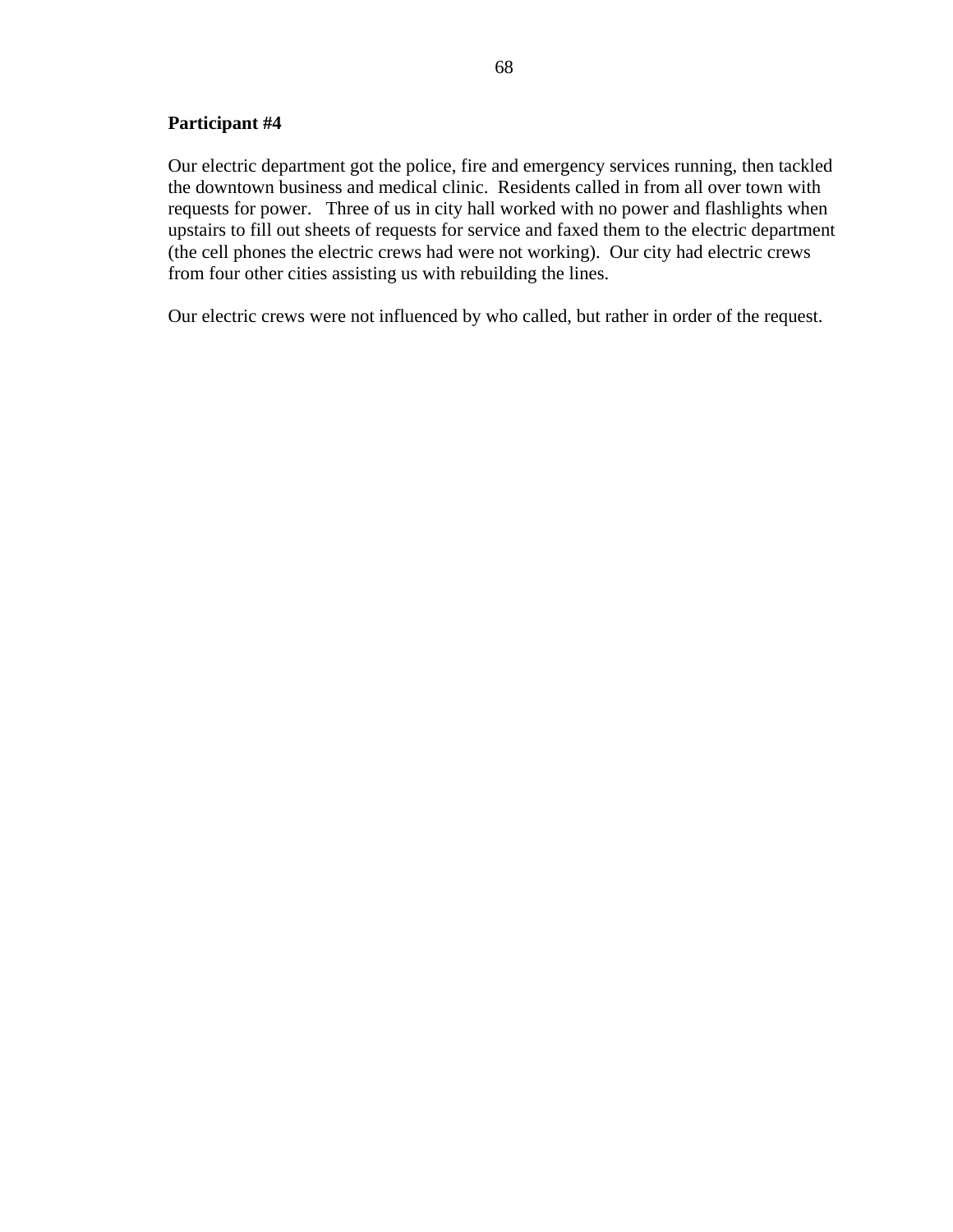## APPENDIX J PHASE 3.1 QUESTION AND RESPONSES

#### **Phase 3.1**

## **How did the 2004 hurricane season influence your organization's preparation for future crises?**

## **Participant #2**

It provided us with valuable experience. There is no substitute for experiencing events.

It provided us with a compilation of information related to emergency response that we will incorporate into future emergency response manuals and minimize the amount of "reinventing" that is required.

It generated much, much discussion and dialogue related to emergency response. I / we participated in as much of this dialogue as possible to learn from the experiences of others.

## **Participant #3**

Brian, I've touched on some of these previously, but in a nutshell, here are the major changes:

- Strengthening our electrical mutual aid agreements
- Initiating a more formal water and sewer mutual aid program
- Upgrading some of our coastal-reliability-standards equipment near the beach
- Upgrading insulators, cut-outs, arrestors, etc in areas that experienced problems
- Documenting recovery expenditures in a "FEMA-friendly" format
- Assigning office/engineering staff (to handle customer interactions and non-repair type work) to ride with repair crews
- Including door-to-door employee-customer communications with TV, radio, newspaper, internet communications plan
- As much as practicable, beginning detailed, systematic engineering assessments prior to restoration work
- Changing initial recovery response to concentrate on main lines, substations, etc
	- o i.e., start with transmission and substations…then feeders…then laterals…then services
- Changing our customer information procedures
	- o E.g., customer will not be asked to report outages during initial heavy recovery work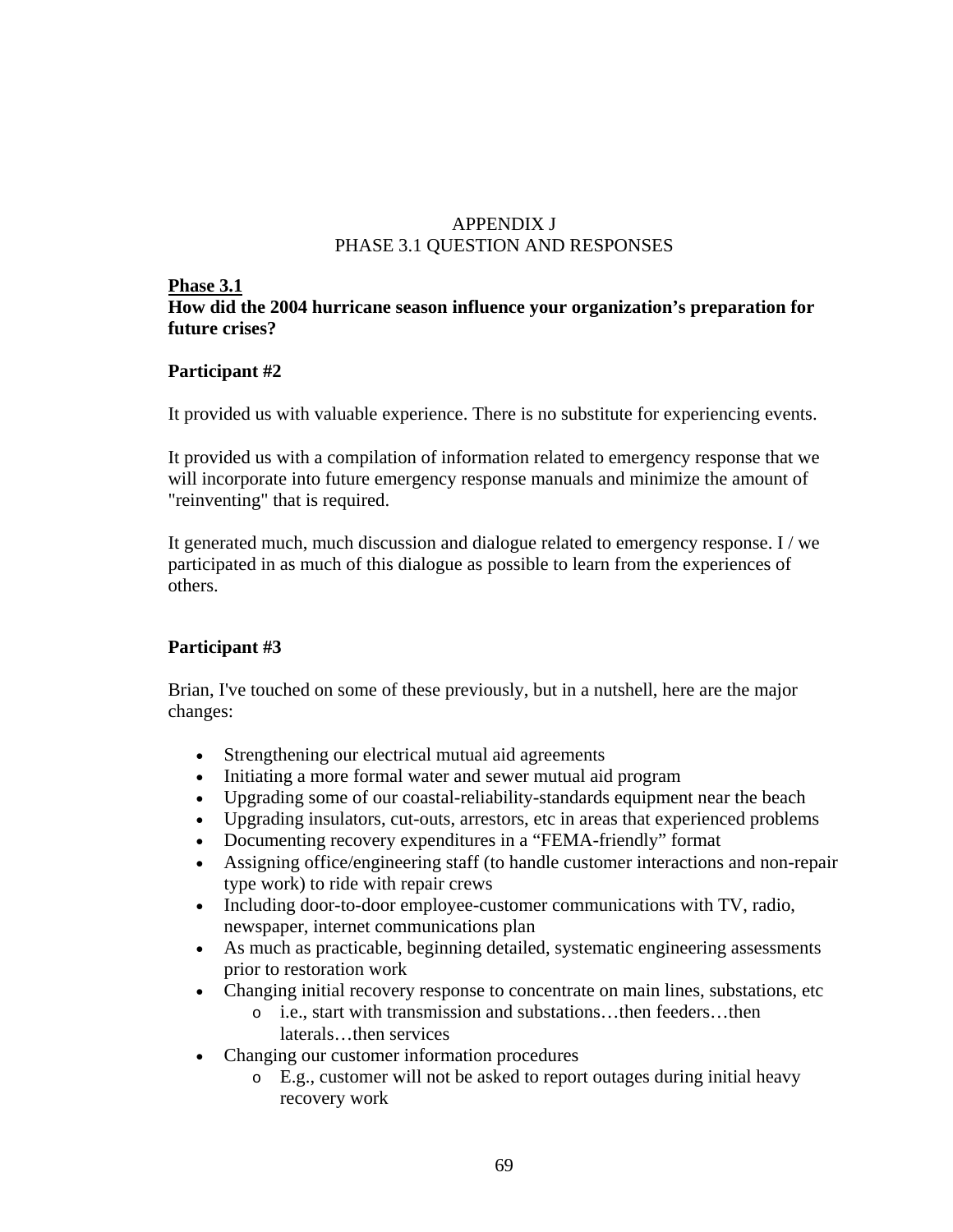# **Participant #4**

After dealing with three hurricanes in one season, each city department had a new understanding of what they would need to do to be prepared for the 2005 season.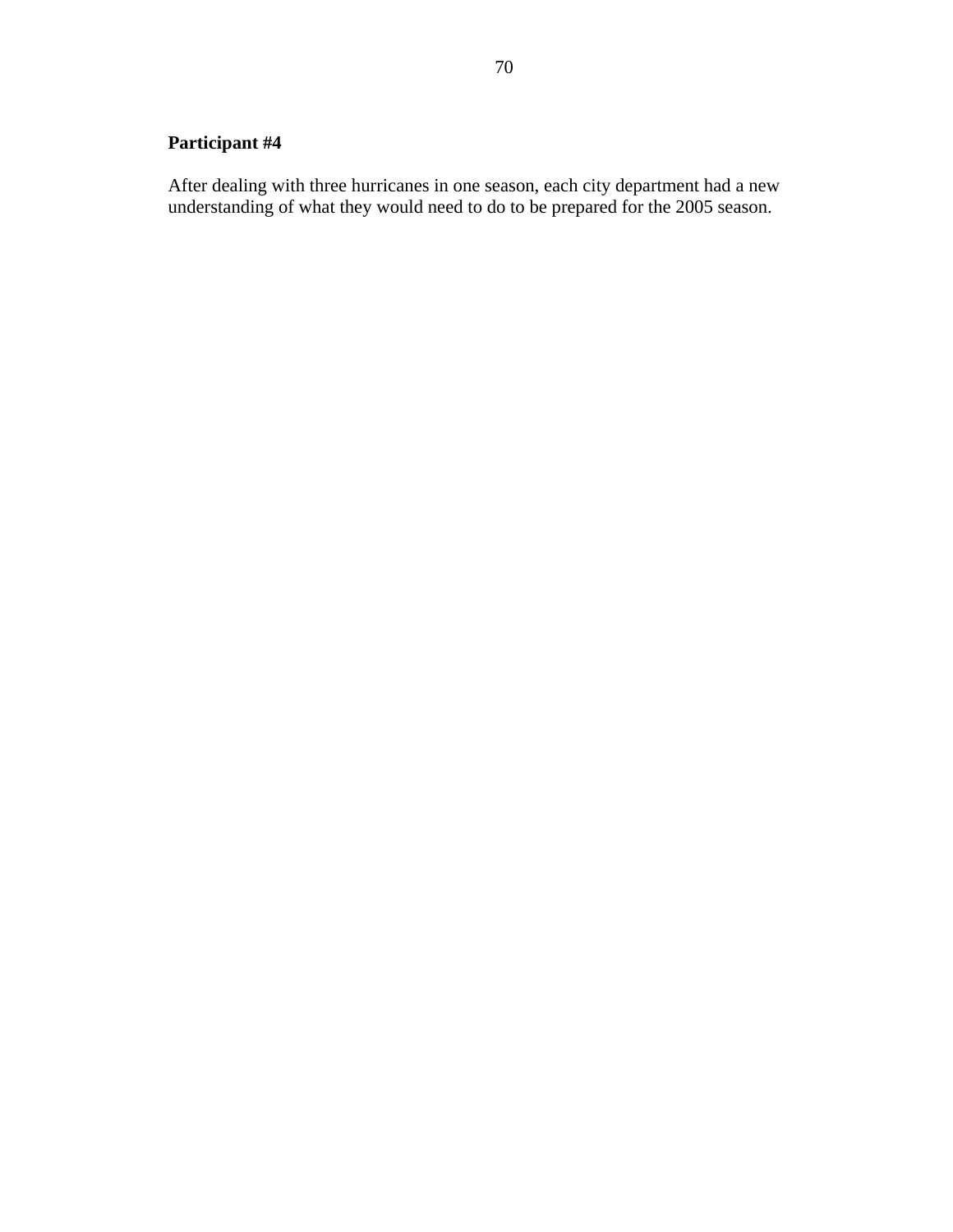## APPENDIX K PHASE 3.2 QUESTION AND RESPONSES

#### **Phase 3.2**

**Considering what your organization learned from the 2004 hurricane season, do you feel prepared for the 2005 hurricane season? What concerns does your organization have?** 

## **Respondent #2**

No, we do not feel fully prepared for a hurricane season. The cost involved with fully preparing to respond to hurricanes like those that hit central Florida are too great for a small utility to overcome in a single year.

We will list our needs, prioritize them, and address them when possible.

Our great concerns are with inventory of material items, communication equipment, and obtaining assistance through mutual aid.

## **Respondent # 3**

Yes. Since all of us went through the actual event, as opposed to doing a drill or tabletop exercise, we all have first-hand experience on dealing with the major impact of hurricane winds and the aftermath. We now know what procedures need to be modified, compared to normal operating procedures that we have for dealing with typical spring/summer storms, and how all agency personnel can be used more effectively to work with customers and communicate with them and the media.

[City Served] actually did not take a direct hit, but was affected by the strong winds on the northeast side of both hurricanes. Based on what we saw last summer, there is a concern on the additional amount of damage that would be caused to [Company Name] and the city, and the time it would take to restore the area to normal, if we were ever to receive a direct hit from the eye of the storm.

#### **Respondent # 4**

Our organization learned that you may think you are prepared, but when you have three successive hurricanes wreck havoc on your community in six weeks, you can't get that prepared.

We will always have concerns when Hurricane Season approaches. We know how hard we worked to tackle whatever was thrown our way in 2004 putting our city back together.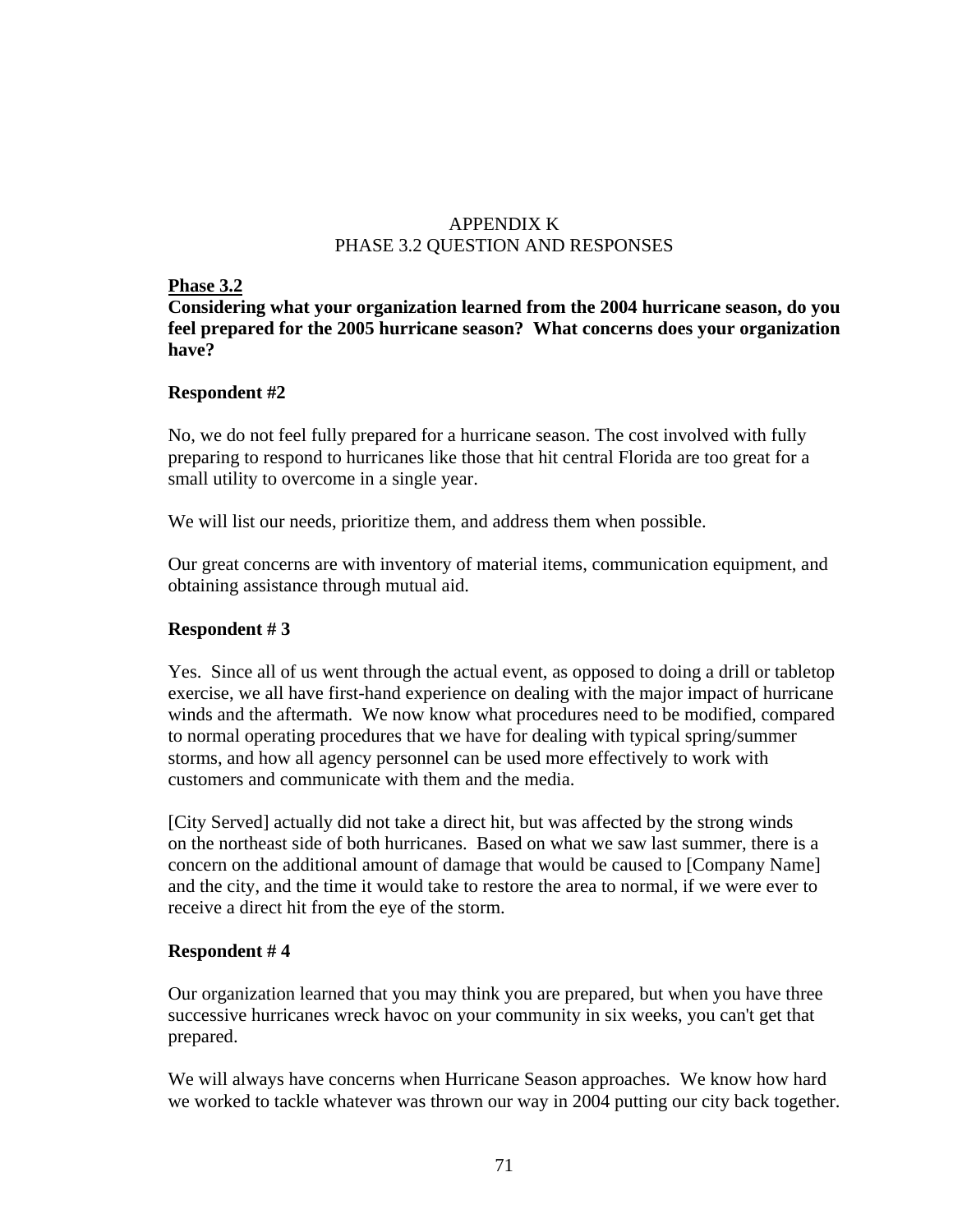#### LIST OF REFERENCES

- Burnett, J.J. (1998). "A strategic approach to managing crises." *Public Relations Review, 24*(4), 475-488.
- Cancel, A.E., Cameron, G.T., Sallot, L.M., and Mitrook, M.A. (1997). "It depends: a contingency theory of accommodation in public relations." *Journal of Public Relations Research, 9*(1), 31-63.
- Cancel, A.E., Mitrook, M.A., and Cameron, G.T. (1999). "Testing the contingency theory of accommodation in public relations." *Public Relations Review, 25*(2), 171-197.
- Clare, M. (1994). "Delphi Technique." *Cornell University.* Accessed December 9, 2004. http://www.cce.cornell.edu/admin/program/documents/delphi.htm.
- Coombs, W.T. (1999a). "Information and compassion in crisis responses: a test of their effects." *Journal of Public Relations Research, 11*(2), 125-142.
- Coombs, W.T. (1999b). *Ongoing crisis communication: Planning, managing, and responding.* Thousand Oaks, CA: Sage Publications, Inc.
- Coombs, W.T. and Holladay, S.J. (2001). "An extended examination of crisis situations: A fusion of the relational management and symbolic approaches." *Journal of Public Relations Research, 13*(4), 321-340.
- Ewing, R.P. (1987). *Managing the new bottom line: Issues management for senior executives.* Homewood, IL: Dow Jones-Irwin.
- Fink, S. (1986). *Crisis management: Planning for the inevitable.* New York: AMACOM.
- González-Herrero, A. and Pratt, C.B. (1996). "An integrated symmetrical model for crisis-communication management." *Journal of Public Relations Research, 8(2).* pp. 79-105.
- Goodman, M.B. (2001). "Current trends in corporate communication." *Corporate Communications, 6*(3), 117-123.
- Grunig, J.E. (2001). "Two-way symmetrical public relations: Past, present, and future." *Handbook of public relations.* R. Heath and G. Vasquez. Thousand Oaks, Sage Publications, Inc.: 11-30.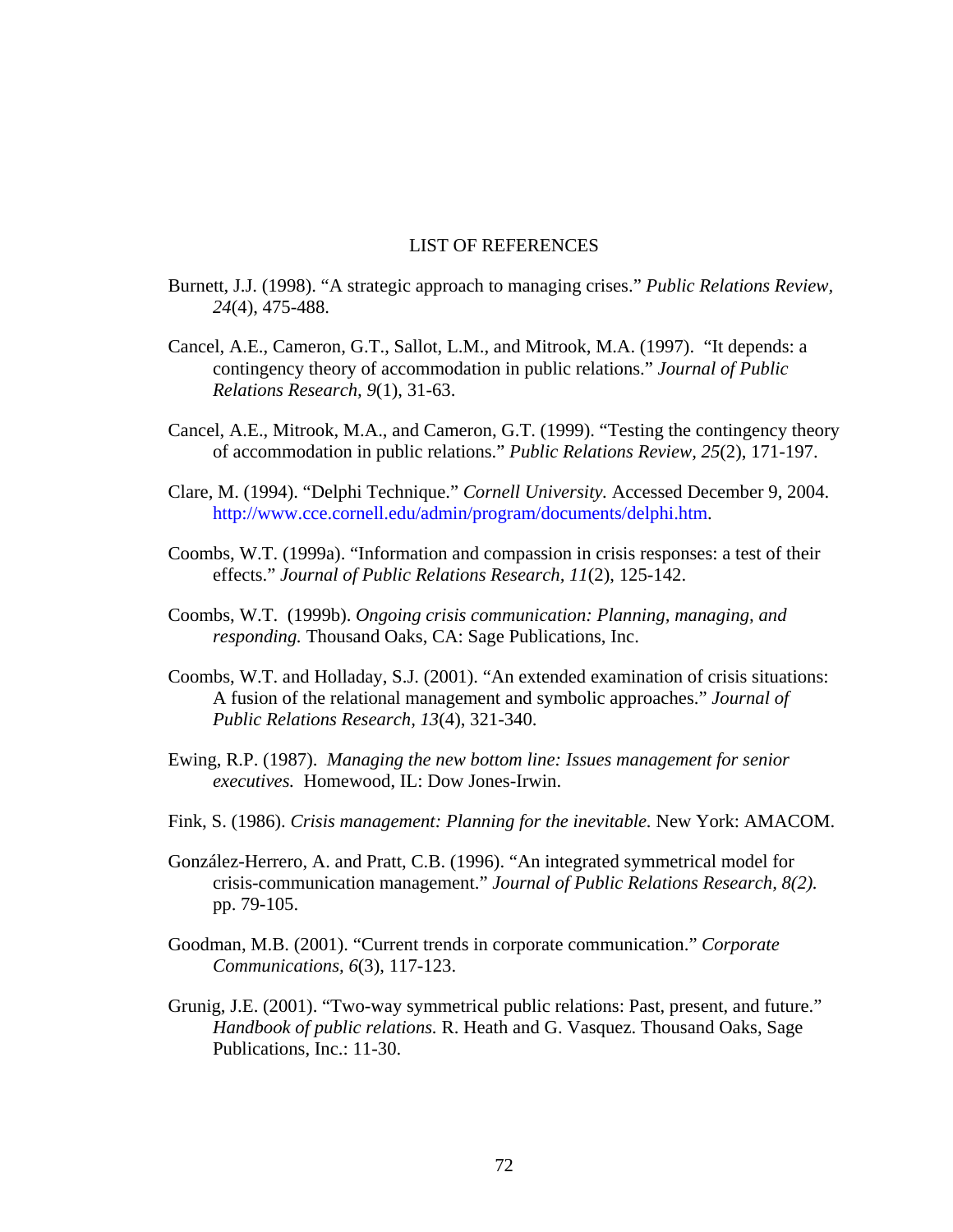- Grunig, J.E. and Grunig, L.A. (1992). "Models of public relations and communication." In J.E. Grunig (Ed.), *Excellence in public relations and communication management.* pp. 285-326. Hillsdale, NJ: Lawrence Erlbaum Associates.
- Grunig, J.E. and Hunt, T. (1984). *Managing public relations.* New York: Holt, Rinehart and Winston.
- Grunig, J.E. and Repper, F.C. (1992). "Strategic management, publics, and issues." In J.E. Grunig (Ed.), *Excellence in public relations and communication management.*  pp. 31-64. Hillsdale, NJ: Lawrence Erlbaum Associates.
- Grunig, L.A., Grunig, J.E. and Dozier, D.M. (2002). *Excellent public relations and effective organizations: A study of communication management in three countries.*  Mahwah, NJ: Lawrence Erlbaum Associates.
- Howard, C.M. and Mathews, W.K. (2000). "Chapter 10 Crisis planning: how to anticipate and manage emergency situations." *On deadline: Managing media relations.* Third edition. pp. 215-269. Long Grove, IL:Waveland Press, Inc.
- Mitroff, I.I. (1994). Crisis management and environmentalism: A natural fit. *California Management Review, 36*(2), 101-113.
- Pauchant, T.C. and Mitroff, I.I. (1992). *Transforming the crisis prone organization.* San Francisco, CA: Jossey-Bass Publishers.
- Penrose, J.M. (2000). "The role of perception in crisis planning." *Public Relations Review 26*(2), 155-171.
- Sapriel, C. (2003). "Effective crisis management: tools and best practice for the new millennium." *Journal of Communication Management 7*(4), 348-355.
- Seeger, M.W., Sellnow, T.L., and Ulmer, R.R. (2003). *Communication and organizational crisis.* Westport, CT: Praeger Publishers.
- Shrivastava, P., Mitroff, I. I., Miller, D. and Miglani, A. (1988). "Understanding industrial crises." *Journal of Management Studies 25*(4), 285-303.
- Smits, S.J. and Ezzat, N. (2003). "'Thinking the unthinkable' leadership's role in creating behavioral readiness for crisis management." *Competitiveness Review, 13*  (1), 1-23.
- Thomas, K.W. and Kilmann, R.H. (1974). *Thomas-Kilmann conflict MODE instrument.* Tuxedo, NY: Xicom.
- Turoff, M. and Hiltz, S.R. (1996). "Computer based Delphi process." *New Jersey Institute of Technology.* Accessed December 9, 2004. http://eies.njit.edu/~turoff/Papers/delphi3.html.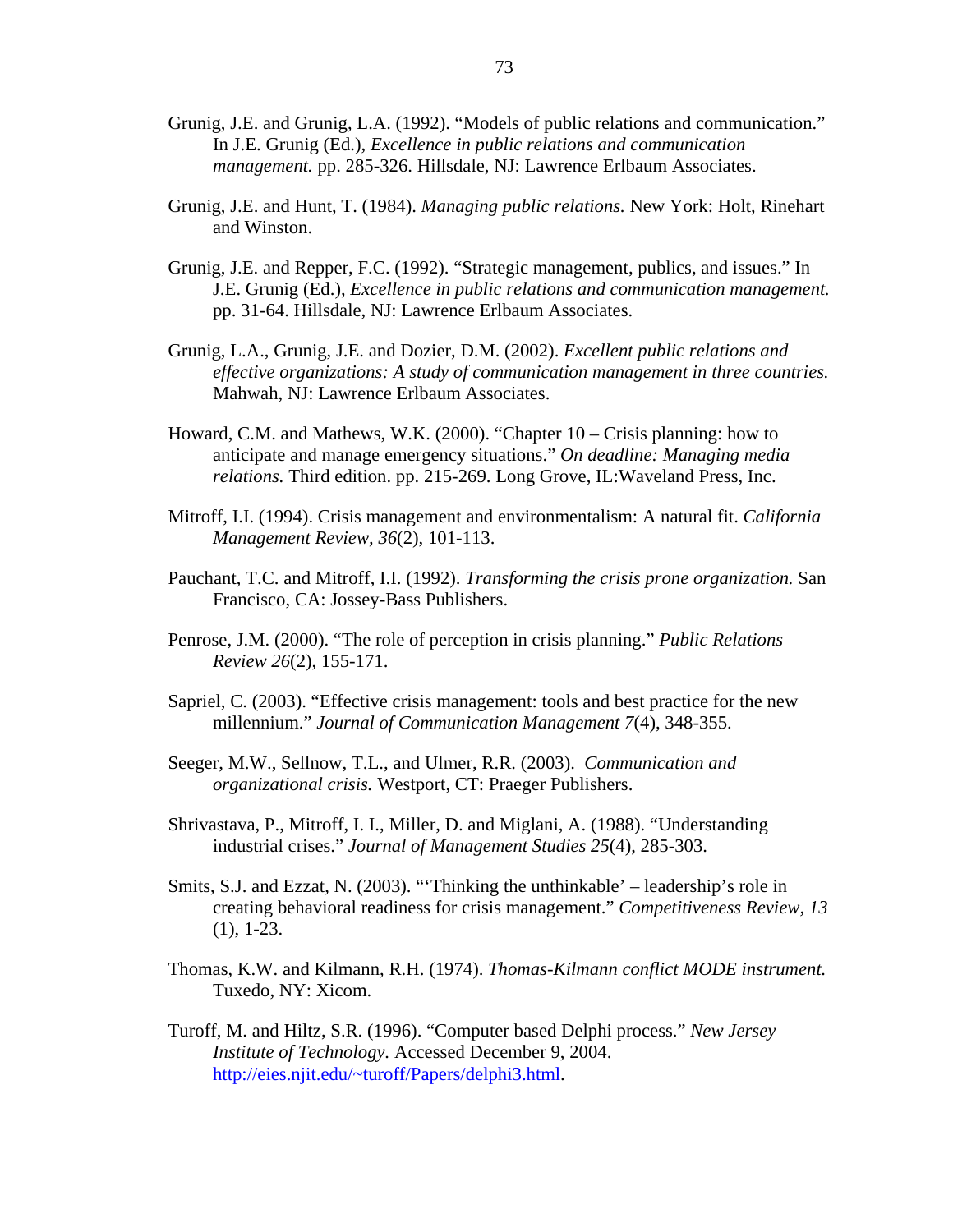- Wakefield, R.I. (2000). "Preliminary Delphi research on international public relations programming." In Moss, D., Vercic, D., and Warnaby, G. (Eds.), *Perspectives of public relations research*. pp. 179-208. New York: Routledge.
- Wilson, S. (2004). "The myths and reality of crisis communication." Accessed October 15, 2004. http://www.wilson-group.com/articles/myths.shtml.